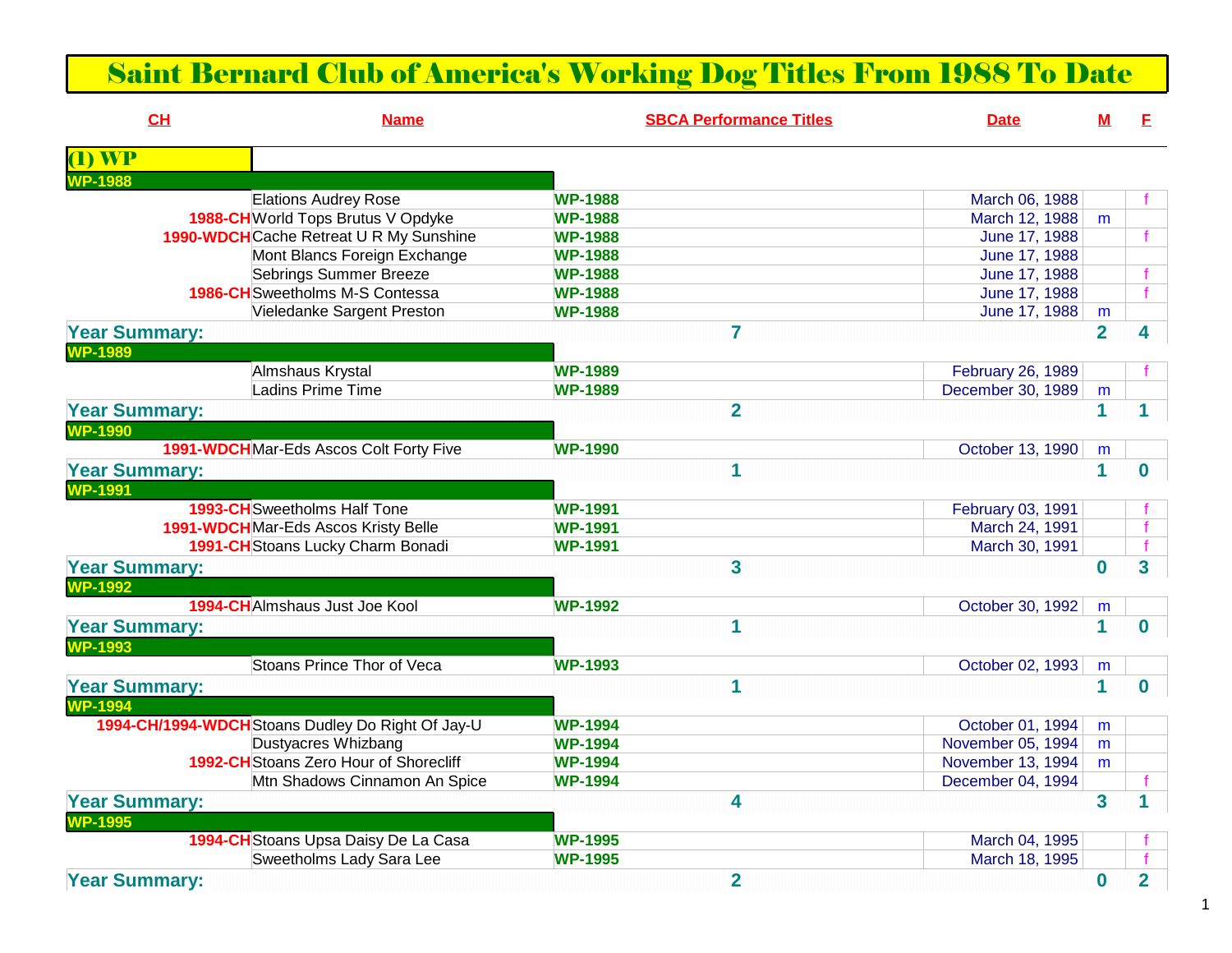| <b>WP-1996</b><br><b>Sweetholms Roust A Bout</b><br><b>WP-1996</b><br>March 23, 1996<br>m<br>1<br>1<br><b>Year Summary:</b><br><b>WP-1997</b><br>1996-CH Valintas Wanna Dance V Stoan<br><b>WP-1997</b><br>October 18, 1997<br><b>1998-CH</b> Stoans Dean Witter of Valinta<br>December 07, 1997<br><b>WP-1997</b><br>m<br>1998-CH Stoans Delila V Valinta<br>December 13, 1997<br><b>WP-1997</b><br>Sweetholms Ms. America<br>December 13, 1997<br><b>WP-1997</b><br>$\mathbf 1$<br><b>Year Summary:</b><br>4<br><b>WP-1998</b><br>1996-CHRevilos Quincy<br>May 25, 1998<br><b>WP-1998</b><br>m<br><b>1997-CH</b> Revilos Quiz Show<br>October 04, 1998<br><b>WP-1998</b><br>m | E.                      |
|---------------------------------------------------------------------------------------------------------------------------------------------------------------------------------------------------------------------------------------------------------------------------------------------------------------------------------------------------------------------------------------------------------------------------------------------------------------------------------------------------------------------------------------------------------------------------------------------------------------------------------------------------------------------------------|-------------------------|
|                                                                                                                                                                                                                                                                                                                                                                                                                                                                                                                                                                                                                                                                                 |                         |
|                                                                                                                                                                                                                                                                                                                                                                                                                                                                                                                                                                                                                                                                                 |                         |
|                                                                                                                                                                                                                                                                                                                                                                                                                                                                                                                                                                                                                                                                                 | $\mathbf 0$             |
|                                                                                                                                                                                                                                                                                                                                                                                                                                                                                                                                                                                                                                                                                 |                         |
|                                                                                                                                                                                                                                                                                                                                                                                                                                                                                                                                                                                                                                                                                 |                         |
|                                                                                                                                                                                                                                                                                                                                                                                                                                                                                                                                                                                                                                                                                 |                         |
|                                                                                                                                                                                                                                                                                                                                                                                                                                                                                                                                                                                                                                                                                 |                         |
|                                                                                                                                                                                                                                                                                                                                                                                                                                                                                                                                                                                                                                                                                 |                         |
|                                                                                                                                                                                                                                                                                                                                                                                                                                                                                                                                                                                                                                                                                 | 3                       |
|                                                                                                                                                                                                                                                                                                                                                                                                                                                                                                                                                                                                                                                                                 |                         |
|                                                                                                                                                                                                                                                                                                                                                                                                                                                                                                                                                                                                                                                                                 |                         |
|                                                                                                                                                                                                                                                                                                                                                                                                                                                                                                                                                                                                                                                                                 |                         |
| 2001-WDCH Sir Hennessy Cognac<br>October 17, 1998<br><b>WP-1998</b><br>m                                                                                                                                                                                                                                                                                                                                                                                                                                                                                                                                                                                                        |                         |
| $\overline{\mathbf{3}}$<br>3<br><b>Year Summary:</b>                                                                                                                                                                                                                                                                                                                                                                                                                                                                                                                                                                                                                            | O                       |
| <b>WP-1999</b>                                                                                                                                                                                                                                                                                                                                                                                                                                                                                                                                                                                                                                                                  |                         |
| <b>1998-CH</b> Kennebank Theodore Von Linc<br>May 07, 1999<br><b>WP-1999</b><br>m                                                                                                                                                                                                                                                                                                                                                                                                                                                                                                                                                                                               |                         |
| Bergundtal Yakima Chief<br>September 25, 1999<br><b>WP-1999</b><br>m                                                                                                                                                                                                                                                                                                                                                                                                                                                                                                                                                                                                            |                         |
| 1998-CH/2000-WDCH Stoans Glysa of Adax<br>September 25, 1999<br><b>WP-1999</b>                                                                                                                                                                                                                                                                                                                                                                                                                                                                                                                                                                                                  |                         |
| 2001-CH Vicdorys As In Xena V Stoan<br>October 23, 1999<br><b>WP-1999</b>                                                                                                                                                                                                                                                                                                                                                                                                                                                                                                                                                                                                       |                         |
| $\overline{2}$<br>4<br><b>Year Summary:</b>                                                                                                                                                                                                                                                                                                                                                                                                                                                                                                                                                                                                                                     | $\overline{\mathbf{2}}$ |
| <b>WP-2000</b>                                                                                                                                                                                                                                                                                                                                                                                                                                                                                                                                                                                                                                                                  |                         |
| 1999-CH/2001-WDCH Vicdorys Amber Ice V Stoan<br><b>WP-2000</b><br>May 21, 2000                                                                                                                                                                                                                                                                                                                                                                                                                                                                                                                                                                                                  |                         |
| 2000-CH Vicdorys Artc Icbrkr V Stoan<br>October 21, 2000<br><b>WP-2000</b>                                                                                                                                                                                                                                                                                                                                                                                                                                                                                                                                                                                                      |                         |
| Heimers Xplorer to Almshaus<br>November 18, 2000<br><b>WP-2000</b><br>m                                                                                                                                                                                                                                                                                                                                                                                                                                                                                                                                                                                                         |                         |
| 2001-CH Sky Meadows The Iceman<br>November 18, 2000<br><b>WP-2000</b><br>m                                                                                                                                                                                                                                                                                                                                                                                                                                                                                                                                                                                                      |                         |
| $\overline{2}$<br>4<br><b>Year Summary:</b>                                                                                                                                                                                                                                                                                                                                                                                                                                                                                                                                                                                                                                     | $\overline{\mathbf{2}}$ |
| <b>WP-2001</b>                                                                                                                                                                                                                                                                                                                                                                                                                                                                                                                                                                                                                                                                  |                         |
| 1999-CH Golden Heart Lil Lulu O'Raine<br>March 03, 2001<br><b>WP-2001</b>                                                                                                                                                                                                                                                                                                                                                                                                                                                                                                                                                                                                       |                         |
| Mt. Wendricks Bella The Ball<br>March 10, 2001<br><b>WP-2001</b>                                                                                                                                                                                                                                                                                                                                                                                                                                                                                                                                                                                                                |                         |
| Golden Heart Sole "Sir"viver<br>March 11, 2001<br><b>WP-2001</b><br>m                                                                                                                                                                                                                                                                                                                                                                                                                                                                                                                                                                                                           |                         |
| 2003-CH Benbarons Knight O'Iceman<br>March 17, 2001<br><b>WP-2001</b><br>m                                                                                                                                                                                                                                                                                                                                                                                                                                                                                                                                                                                                      |                         |
| 1997-CH Kennebank Zachary Von Noah<br>April 12, 2001<br><b>WP-2001</b><br>m                                                                                                                                                                                                                                                                                                                                                                                                                                                                                                                                                                                                     |                         |
| Nerthus Eisenhauer<br>May 10, 2001<br><b>WP-2001</b><br>m                                                                                                                                                                                                                                                                                                                                                                                                                                                                                                                                                                                                                       |                         |
| Frosas Montana Joe<br>September 02, 2001<br><b>WP-2001</b><br>m                                                                                                                                                                                                                                                                                                                                                                                                                                                                                                                                                                                                                 |                         |
| Montana Mtns Little Mack<br>November 11, 2001<br><b>WP-2001</b><br>m                                                                                                                                                                                                                                                                                                                                                                                                                                                                                                                                                                                                            |                         |
| 8<br>$6\phantom{1}$<br><b>Year Summary:</b>                                                                                                                                                                                                                                                                                                                                                                                                                                                                                                                                                                                                                                     | $2^{\circ}$             |
| <b>WP-2002</b>                                                                                                                                                                                                                                                                                                                                                                                                                                                                                                                                                                                                                                                                  |                         |
| Kennebank Chelsea Can Can Can<br><b>WP-2002</b><br>February 02, 2002                                                                                                                                                                                                                                                                                                                                                                                                                                                                                                                                                                                                            |                         |
| February 03, 2002<br>2002-CH Vinehill Solomon<br><b>WP-2002</b><br>m                                                                                                                                                                                                                                                                                                                                                                                                                                                                                                                                                                                                            |                         |
| <b>Vinehill Heart Desire</b><br><b>WP-2002</b><br>March 10, 2002                                                                                                                                                                                                                                                                                                                                                                                                                                                                                                                                                                                                                |                         |
| March 31, 2002<br><b>Excaliburs Kirsten</b><br><b>WP-2002</b>                                                                                                                                                                                                                                                                                                                                                                                                                                                                                                                                                                                                                   |                         |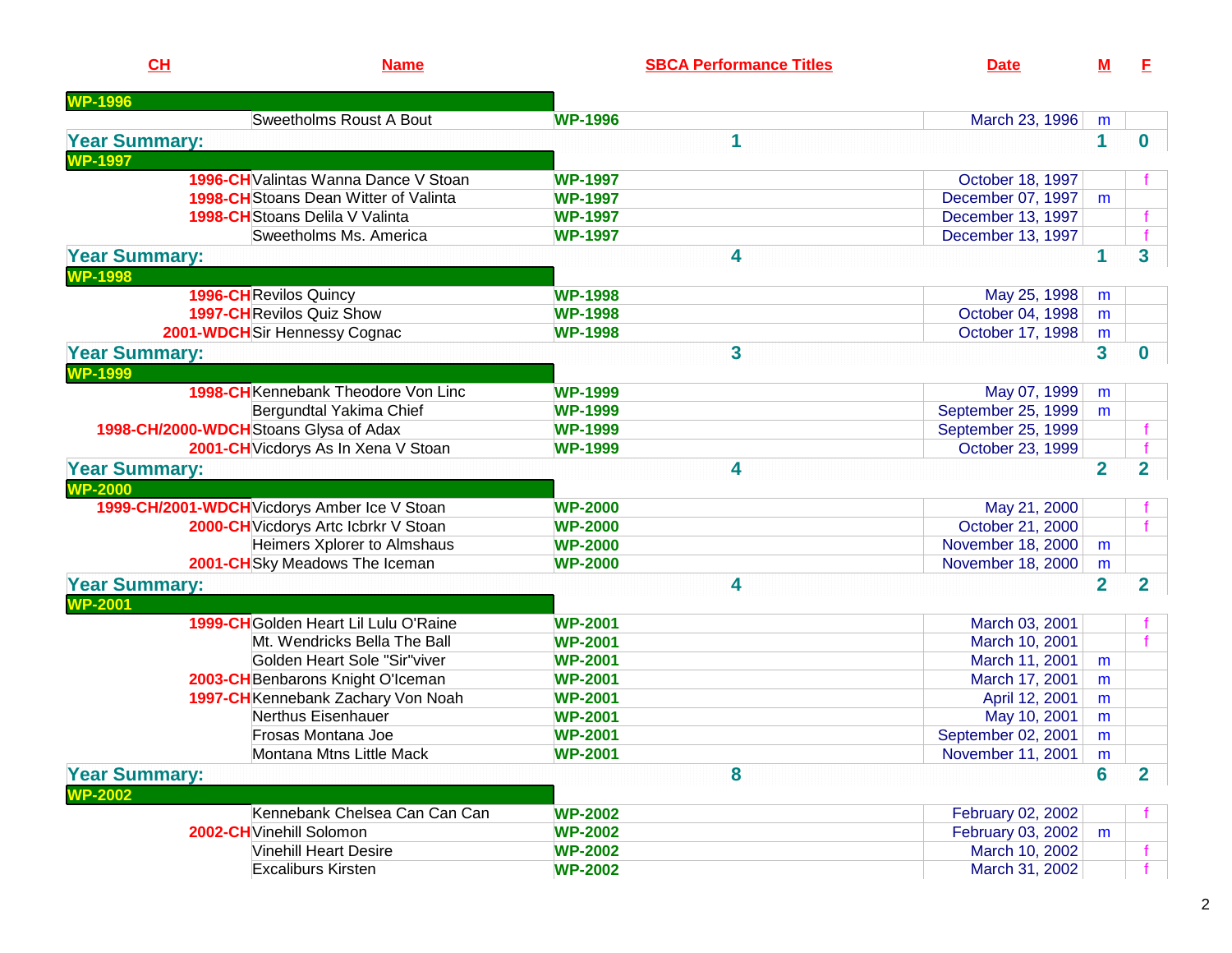| CH                                     | <b>Name</b>                                      | <b>SBCA Performance Titles</b> | <b>Date</b>             | ${\bf M}$ | E |
|----------------------------------------|--------------------------------------------------|--------------------------------|-------------------------|-----------|---|
|                                        | 1999-CHMatterhorns Bugsy Malone                  | <b>WP-2002</b>                 | April 08, 2002          | m         |   |
|                                        | Mountan Mtn Made R Move (Kai)                    | <b>WP-2002</b>                 | April 20, 2002          | m         |   |
|                                        | 2002-CH Almshaus Armani                          | <b>WP-2002</b>                 | November 10, 2002       | m         |   |
|                                        | Templums Mandolin Wind                           | <b>WP-2002</b>                 | December 14, 2002       |           |   |
| <b>Year Summary:</b>                   |                                                  | 8                              |                         | 4         | 4 |
| <b>WP-2003</b>                         |                                                  |                                |                         |           |   |
|                                        | 2000-CH Vicdorys Citrine Von Stoan               | <b>WP-2003</b>                 | March 01, 2003          |           |   |
|                                        | Jeremie Von Der Sud-Alb                          | <b>WP-2003</b>                 | March 02, 2003          |           |   |
|                                        | Mandys Graphic Design                            | <b>WP-2003</b>                 | March 02, 2003          |           |   |
|                                        | 2004-WDCHEchos Utmost                            | <b>WP-2003</b>                 | April 25, 2003          |           |   |
|                                        | 2007-CH Stars Yuma Leigh                         | <b>WP-2003</b>                 | April 25, 2003          |           |   |
|                                        | Shadow Mtn C'est Mon Amour                       | <b>WP-2003</b>                 | April 26, 2003          |           |   |
|                                        | <b>Excaliburs Knight of The Realm</b>            | <b>WP-2003</b>                 | May 08, 2003            | m         |   |
|                                        | <b>1999-CH</b> Blue Collars Bulldozer            | <b>WP-2003</b>                 | June 15, 2003           | m         |   |
|                                        | 2004-CHAlta Vistas Barrington                    | <b>WP-2003</b>                 | July 04, 2003           | m         |   |
|                                        | 2004-CH Wild Wests Rootin Tootin TJ              | <b>WP-2003</b>                 | November 09, 2003       | m         |   |
| <b>Year Summary:</b>                   |                                                  | 10                             |                         | 4         | 6 |
| <b>NP-2004</b>                         |                                                  |                                |                         |           |   |
|                                        | 2005-CHMorris Tres V Clifner                     | <b>WP-2004</b>                 | <b>January 31, 2004</b> |           |   |
|                                        | Twin Branchs Gorgeous George                     | <b>WP-2004</b>                 | <b>January 31, 2004</b> | m         |   |
|                                        | 2003-CHBlue Collars Etcetera Etc.                | <b>WP-2004</b>                 | February 21, 2004       |           |   |
|                                        | Vicdorys Golden Apple                            | <b>WP-2004</b>                 | February 28, 2004       |           |   |
|                                        | 2000-CHAIpenroses Alladin V CPR Mtn.             | <b>WP-2004</b>                 | April 23, 2004          | m         |   |
|                                        | 2004-CH Vicdorys Golden Krugerrand               | <b>WP-2004</b>                 | April 23, 2004          |           |   |
|                                        | Silverados Whitcomb A Stoan                      | <b>WP-2004</b>                 | May 17, 2004            |           |   |
|                                        | Vicdorys Heavenly Melody V Loramar               | <b>WP-2004</b>                 | May 30, 2004            |           |   |
|                                        | 2004-CHBlue Collars Joliet Jake                  | <b>WP-2004</b>                 | September 14, 2004      | m         |   |
|                                        | 2003-CH Stoans Quintesse Vic Revilo              | <b>WP-2004</b>                 | October 10, 2004        |           |   |
| <b>Year Summary:</b><br><b>NP-2005</b> |                                                  | 10                             |                         | 3         | 7 |
|                                        | <b>Arctics Silver Belle</b>                      | <b>WP-2005</b>                 | February 26, 2005       |           |   |
|                                        | 2001-CH/2002-WDCHXmaxKris Van ' T Hof Ten Eynder | <b>WP-2005</b>                 | April 03, 2005          | m         |   |
|                                        | Silver Dollar Happenin Sue                       | <b>WP-2005</b>                 | May 21, 2005            |           |   |
|                                        | Stars Zachary                                    | <b>WP-2005</b>                 | May 21, 2005            | m         |   |
|                                        | 2005-CH Stoans Qati Mae of Loramar               | <b>WP-2005</b>                 | June 04, 2005           |           |   |
|                                        | Cashmeres Daytona Tribute                        | <b>WP-2005</b>                 | June 05, 2005           |           |   |
|                                        | 2007-CHMatakis Arickara V Morris                 | <b>WP-2005</b>                 | July 09, 2005           |           |   |
|                                        | 2005-CH Shadow Mtn Hot August Night              | <b>WP-2005</b>                 | July 09, 2005           | m         |   |
|                                        | Shadow Mtn I'm In Heaven Vic                     | <b>WP-2005</b>                 | July 09, 2005           |           |   |
|                                        | 2007-CH Blue Collars Jackpot                     | <b>WP-2005</b>                 | October 02, 2005        | m         |   |
|                                        | 2005-CHStoans Yum Yum of Mistihil                | <b>WP-2005</b>                 | October 08, 2005        |           |   |
|                                        | 2006-CH Vicdorys Indiana Bones                   | <b>WP-2005</b>                 | October 09, 2005        | m         |   |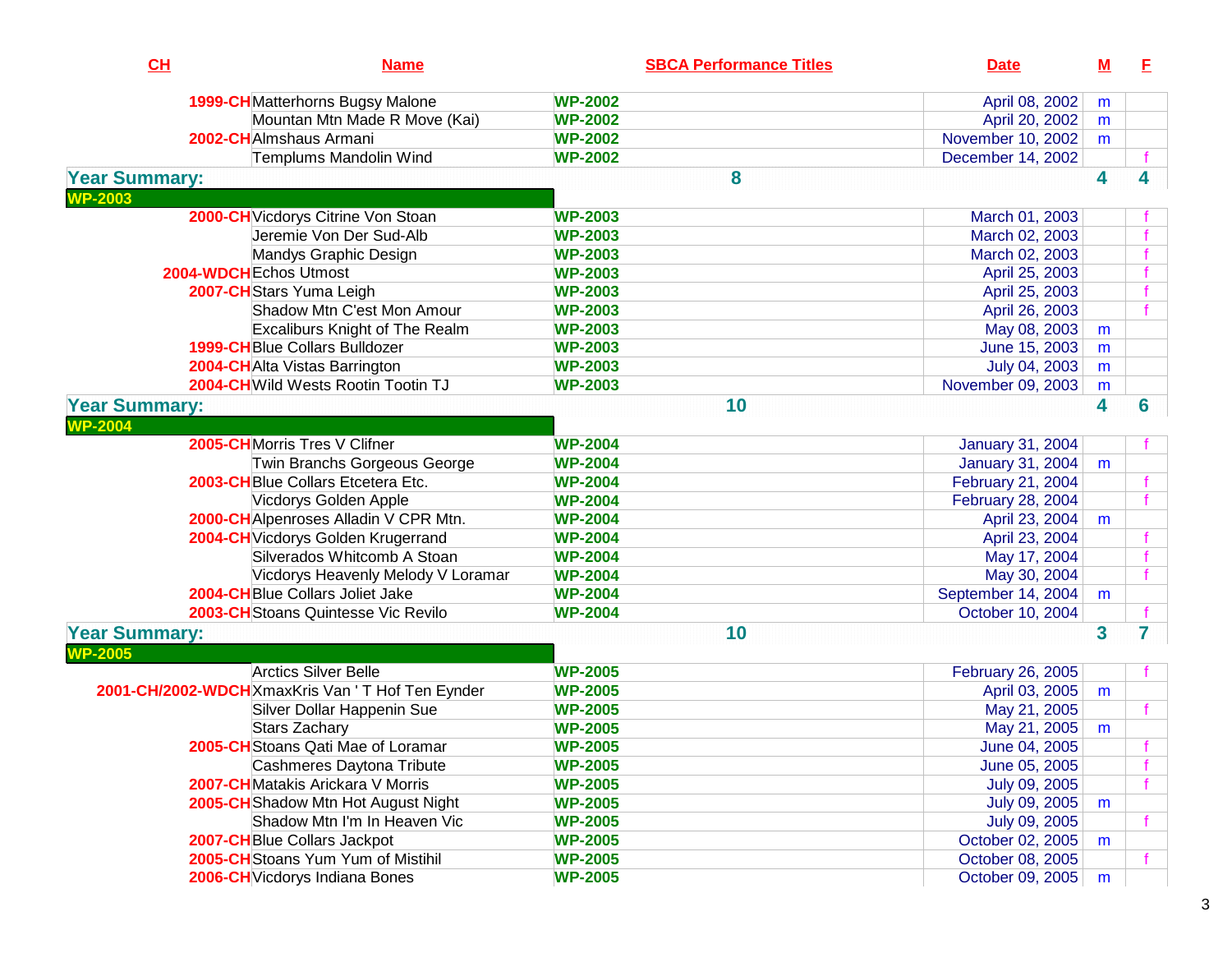| CH                                      | <b>Name</b>                                     | <b>SBCA Performance Titles</b> | <b>Date</b>          | <u>M</u> | E  |
|-----------------------------------------|-------------------------------------------------|--------------------------------|----------------------|----------|----|
|                                         | Wild Wests Calamity Jane                        | <b>WP-2005</b>                 | November 13, 2005    |          |    |
|                                         | Shadow Mtn Calif Rock Star                      | <b>WP-2005</b>                 | November 20, 2005    |          |    |
|                                         | Kennebank Cleveland Rocks                       | <b>WP-2005</b>                 | November 23, 2005    |          |    |
| <b>Year Summary:</b>                    |                                                 | 15                             |                      | 5        | 10 |
| <b>WP-2006</b>                          |                                                 |                                |                      |          |    |
|                                         | 2007-CH/2008-WDCH Eastgates Remember The Knight | <b>WP-2006</b>                 | February 04, 2006    | m        |    |
|                                         | 2006-CHRancha Bella Azzuro Colletto             | <b>WP-2006</b>                 | March 05, 2006       |          |    |
|                                         | <b>Empty Kegs Jokers Wild</b>                   | <b>WP-2006</b>                 | March 19, 2006       | m        |    |
|                                         | Bear Heart Treasure                             | <b>WP-2006</b>                 | April 22, 2006       | m        |    |
|                                         | Loramars Aeryn Dream V Stoan                    | <b>WP-2006</b>                 | April 22, 2006       |          |    |
|                                         | 2011-CHLoramars All Dat Jazz V Stoan            | <b>WP-2006</b>                 | April 22, 2006       |          |    |
|                                         | 2006-CH Revilos Over The Rainbow Vcdry          | <b>WP-2006</b>                 | April 22, 2006       |          |    |
|                                         | 2006-CH Stoans D'alice of Loramar               | <b>WP-2006</b>                 | April 22, 2006       |          |    |
|                                         | 2005-CH Shadow Mtn Cracker Jax                  | <b>WP-2006</b>                 | April 28, 2006       | m        |    |
|                                         | 2003-CHWesthaven Sierra Wildfire                | <b>WP-2006</b>                 | April 28, 2006       |          |    |
|                                         | 2006-CH Vicdorys Jade Palace                    | <b>WP-2006</b>                 | May 27, 2006         |          |    |
|                                         | 2010-GCH/2006-CH Vicdorys Julius Ceasar         | <b>WP-2006</b>                 | May 28, 2006         | m        |    |
|                                         | <b>Weisstal Beautiful Contrast</b>              | <b>WP-2006</b>                 | May 28, 2006         |          |    |
|                                         | Weisstal Bella Rosa                             | <b>WP-2006</b>                 | May 28, 2006         |          |    |
|                                         | 2007-CH Shadow Mtn Lady Lumberjack              | <b>WP-2006</b>                 | <b>July 08, 2006</b> |          |    |
|                                         | <b>Stars Dallas Ann</b>                         | <b>WP-2006</b>                 | July 08, 2006        |          |    |
|                                         | Twin Branchs Power Play                         | <b>WP-2006</b>                 | September 22, 2006   | m        |    |
|                                         | Loramars N Vicdorys Bozley                      | <b>WP-2006</b>                 | October 14, 2006     | m        |    |
|                                         | <b>2007-CH</b> Shericks Silver Belle            | <b>WP-2006</b>                 | October 14, 2006     |          |    |
|                                         | Twin Branchs Dream Weaver                       | <b>WP-2006</b>                 | December 02, 2006    |          |    |
| <b>Year Summary:</b>                    |                                                 | 20                             |                      | 7        | 13 |
| <b>WP-2007</b>                          |                                                 |                                |                      |          |    |
|                                         | Jbars Darth Vader V Thor                        | <b>WP-2007</b>                 | February 03, 2007    | m        |    |
|                                         | 2005-CH Jbars Supreme Commander V Taz           | <b>WP-2007</b>                 | February 03, 2007    | m        |    |
|                                         | Saints Unbound Big Birtha                       | <b>WP-2007</b>                 | February 03, 2007    |          |    |
|                                         | 2006-CHWintercrest Backdraft                    | <b>WP-2007</b>                 | April 27, 2007       |          |    |
|                                         | Almshaus Joshua Kool Diamond                    | <b>WP-2007</b>                 | April 28, 2007       | m        |    |
|                                         | 2006-CH Vicdorys Jem Stone Sandcastle           | <b>WP-2007</b>                 | May 13, 2007         | m        |    |
|                                         | Montana Mtns Girls Getr Done                    | <b>WP-2007</b>                 | September 28, 2007   |          |    |
|                                         | 2008-CH Montana Mtns Legacy of McNeil           | <b>WP-2007</b>                 | October 14, 2007     |          |    |
|                                         | 2010-CH Vicdorys Leilani of Loramar             | <b>WP-2007</b>                 | October 14, 2007     |          |    |
|                                         | 2006-CH Yukons Claret V Serpentina              | <b>WP-2007</b>                 | October 27, 2007     |          |    |
|                                         | Vicdorys Heavens Spirit Revilo                  | <b>WP-2007</b>                 | November 24, 2007    |          |    |
| 2011-GCH/2013-WDCH Vicdorys Lump O'Coal |                                                 | <b>WP-2007</b>                 | November 24, 2007    | m        |    |
|                                         | 2008-CH Vicdorys Manhattan Transfer             | <b>WP-2007</b>                 | November 24, 2007    | m        |    |
|                                         | Shadow Mtn Mystere                              | <b>WP-2007</b>                 | November 25, 2007    |          |    |
|                                         | 2008-CH Vicdorys Moose On Shadow                | <b>WP-2007</b>                 | November 25, 2007    | m        |    |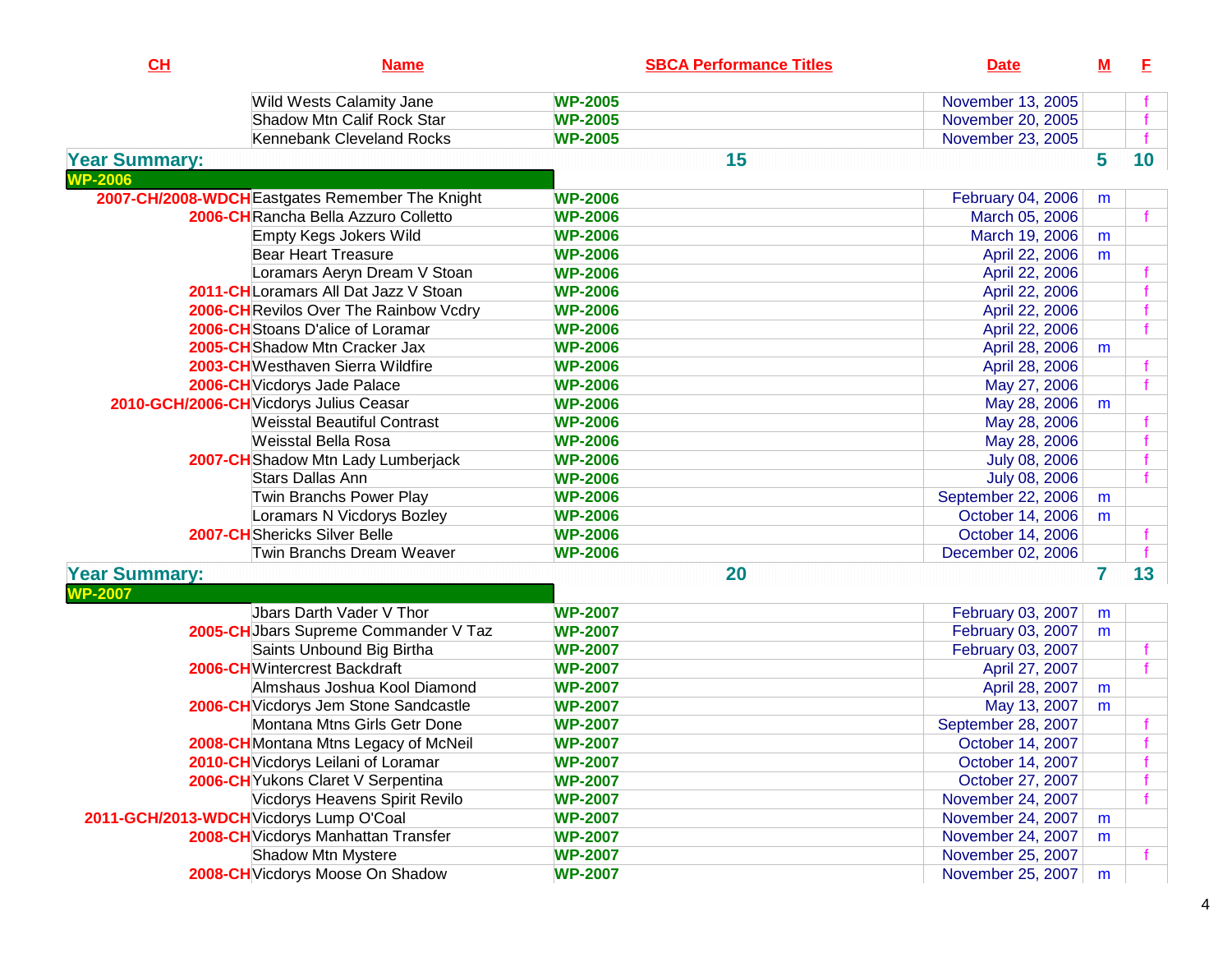| CL                                     | <b>Name</b>                                       | <b>SBCA Performance Titles</b> | <b>Date</b>             | <u>M</u>  | E  |
|----------------------------------------|---------------------------------------------------|--------------------------------|-------------------------|-----------|----|
| <b>Year Summary:</b>                   |                                                   | 15                             |                         | 7         | 8  |
| <b>WP-2008</b>                         |                                                   |                                |                         |           |    |
|                                        | 2010-CH/2010-WDCHBenbarons Tinker of Yondo        | <b>WP-2008</b>                 | February 02, 2008       |           |    |
|                                        | Montana Mtns AlaskanKodiak                        | <b>WP-2008</b>                 | February 23, 2008       | m         |    |
|                                        | Stars Fancy Thats My Name                         | <b>WP-2008</b>                 | April 24, 2008          |           |    |
|                                        | 2007-CH/2009-WDCH Echos Xtra Sweetie V Eddy       | <b>WP-2008</b>                 | April 25, 2008          |           |    |
|                                        | Heidisaint Laurie of Kings Row                    | <b>WP-2008</b>                 | May 10, 2008            |           |    |
|                                        | Almshaus Pandora                                  | <b>WP-2008</b>                 | May 11, 2008            |           |    |
|                                        | Shadow Mtn OoLaLa Blue Collar                     | <b>WP-2008</b>                 | June 07, 2008           |           |    |
|                                        | 2009-CH Shadow Mtn Playboy At Large Remma         | <b>WP-2008</b>                 | July 08, 2008           | m         |    |
|                                        | Benbarons Von Gabe of Eddie                       | <b>WP-2008</b>                 | September 10, 2008      | m         |    |
|                                        | 2008-CH Scandias Ursa Major                       | <b>WP-2008</b>                 | September 10, 2008      |           |    |
|                                        | 2008-CHLoramars CiCi of Vicdory                   | <b>WP-2008</b>                 | October 05, 2008        |           |    |
|                                        | 2010-CH Skydancers Man of Steel For Vicdory       | <b>WP-2008</b>                 | October 12, 2008        | ${\sf m}$ |    |
| <b>Year Summary:</b>                   |                                                   | 12                             |                         | 4         | 8  |
| <b>WP-2009</b>                         |                                                   |                                |                         |           |    |
|                                        | 2007-CH Skydancers Goindotcom V Stoan             | <b>WP-2009</b>                 | <b>January 30, 2009</b> | m         |    |
|                                        | 2008-CH Summerlyns Lucius                         | <b>WP-2009</b>                 | April 23, 2009          | m         |    |
|                                        | Shadow Mtn Quidditch V Vicdory                    | <b>WP-2009</b>                 | April 24, 2009          |           |    |
|                                        | Spirit N Loramar A Star Was Born                  | <b>WP-2009</b>                 | May 09, 2009            |           |    |
|                                        | 2010-GCH/CH-2009 Stoans Rupert of Oz              | <b>WP-2009</b>                 | May 10, 2009            | m         |    |
|                                        | 2011-GCH/2009-CH Shericks Diamond Rio Del Vicdory | <b>WP-2009</b>                 | May 16, 2009            |           |    |
|                                        | <b>Stars Fortuitous Sequence of Events</b>        | <b>WP-2009</b>                 | May 16, 2009            | m         |    |
|                                        | 2009-CH Vicdorys Los Banditos                     | <b>WP-2009</b>                 | May 16, 2009            | m         |    |
|                                        | 2009-CH Stoans Jeul of Vicdory                    | <b>WP-2009</b>                 | October 04, 2009        |           |    |
|                                        | Empty Kegs I-C-U-N-V Me                           | <b>WP-2009</b>                 | October 06, 2009        |           |    |
|                                        | 2011-CH Shericks Duchess of Loramar               | <b>WP-2009</b>                 | October 06, 2009        |           |    |
|                                        | 2013-GCH/2010-CHScandias Dreamcatcher Heezedoorn  | <b>WP-2009</b>                 | October 08, 2009        |           |    |
|                                        | 2007-CH Subira Georgia                            | <b>WP-2009</b>                 | October 08, 2009        |           |    |
|                                        | Lasquites Francesca May                           | <b>WP-2009</b>                 | November 14, 2009       |           |    |
|                                        | Shadow Mtn Rhapsody In Blue                       | <b>WP-2009</b>                 | November 14, 2009       |           |    |
|                                        | Subzero Jagermeister                              | <b>WP-2009</b>                 | December 05, 2009       | m         |    |
| <b>Year Summary:</b><br><b>WP-2010</b> |                                                   | 16                             |                         | 6         | 10 |
|                                        | Kings Mill Firefly                                | <b>WP-2010</b>                 | March 10, 2010          |           |    |
|                                        | Silver Dollar Legacy                              | <b>WP-2010</b>                 | April 29, 2010          |           |    |
|                                        | Kings Row Heavenly Dream                          | <b>WP-2010</b>                 | April 30, 2010          |           |    |
|                                        | 2008-CHMistihil Lord Luva Duck                    | <b>WP-2010</b>                 | July 03, 2010           |           |    |
|                                        | Mistihil Mystique                                 | <b>WP-2010</b>                 | July 03, 2010           |           |    |
|                                        | Loramars El D'Argo                                | <b>WP-2010</b>                 | July 04, 2010           | m         |    |
|                                        | Loramars Ellie May                                | <b>WP-2010</b>                 | July 04, 2010           |           |    |
|                                        | <b>Shericks Liquid Gold</b>                       | <b>WP-2010</b>                 | July 05, 2010           | m         |    |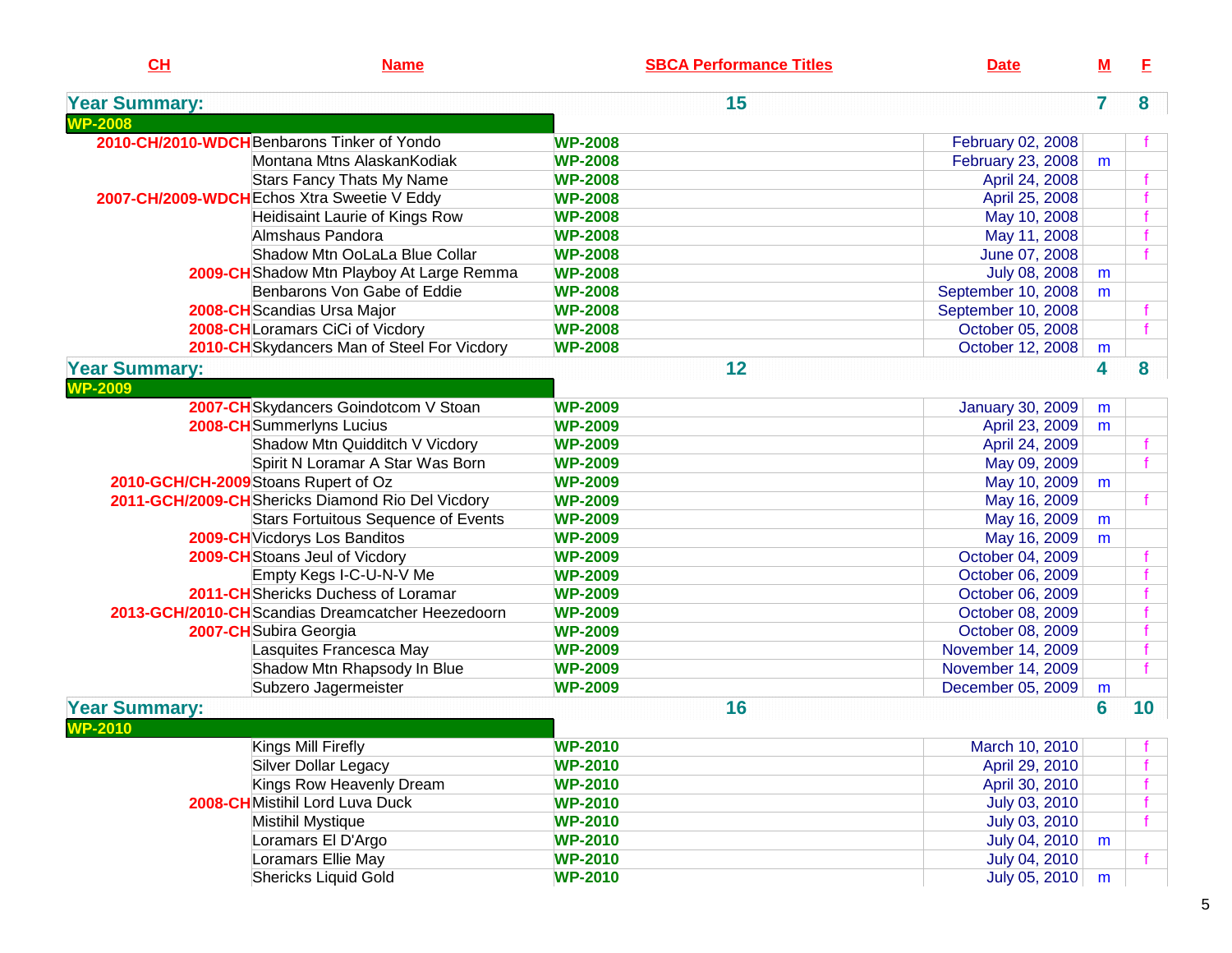| CL                   | <b>Name</b>                                       | <b>SBCA Performance Titles</b> | <b>Date</b>        | $\underline{\mathsf{M}}$ | E. |
|----------------------|---------------------------------------------------|--------------------------------|--------------------|--------------------------|----|
|                      | Scandias Ice Lolly                                | <b>WP-2010</b>                 | July 17, 2010      |                          |    |
|                      | Silver Lakes Mufasa                               | <b>WP-2010</b>                 | August 07, 2010    | m                        |    |
|                      | Stoans Razzle of Oz                               | <b>WP-2010</b>                 | August 07, 2010    |                          |    |
|                      | 2010-CH Rainiers Rough Rider                      | <b>WP-2010</b>                 | August 08, 2010    | m                        |    |
|                      | 2011-GCH/2010-CH Vicdorys Pretty In Pink Diamonds | <b>WP-2010</b>                 | August 08, 2010    |                          |    |
|                      | 2008-CH Twin Branchs George Brett                 | <b>WP-2010</b>                 | October 05, 2010   | m                        |    |
|                      | 2012-GCH/2011-CHMtn Home Linus Stoan V Lasquite   | <b>WP-2010</b>                 | October 07, 2010   |                          |    |
|                      | 2011-CH Shericks Darling Little Girl              | <b>WP-2010</b>                 | October 17, 2010   |                          |    |
| <b>Year Summary:</b> |                                                   | 16                             |                    | 5                        | 11 |
| <b>WP-2011</b>       |                                                   |                                |                    |                          |    |
|                      | Eamon Ard Ri O'Connor                             | <b>WP-2011</b>                 | February 26, 2011  | m                        |    |
|                      | Silver Dollar Mt Rose                             | <b>WP-2011</b>                 | April 28, 2011     |                          |    |
|                      | 2011-GCH/2011-CHWinters Brooks & Dunn V Vicdory   | <b>WP-2011</b>                 | May 14, 2011       |                          |    |
|                      | 2012-CH Vicdorys N Winters R U Jealous Yet?       | <b>WP-2011</b>                 | May 20, 2011       |                          |    |
|                      | 2014-GCH/2013-CHBlue Collars Karbon Copy          | <b>WP-2011</b>                 | July 16, 2011      | m                        |    |
|                      | 2013-GCH/2011-CHMontana Mtns Mystery of Life      | <b>WP-2011</b>                 | July 16, 2011      | m                        |    |
|                      | 2012-CH Scandias Elmas Heezedoorn                 | <b>WP-2011</b>                 | July 17, 2011      |                          |    |
|                      | 2009-CH Sirius McKuen V Liberty                   | <b>WP-2011</b>                 | September 12, 2011 | m                        |    |
|                      | Northpointes Havin' a Ball                        | <b>WP-2011</b>                 | September 14, 2011 | m                        |    |
|                      | Roberts A B Normal                                | <b>WP-2011</b>                 | September 14, 2011 | m                        |    |
|                      | <b>Scandias Northern Lights</b>                   | <b>WP-2011</b>                 | September 14, 2011 |                          |    |
|                      | 2014-GCH/2013-CHBlue Collars Kiss An Angel        | <b>WP-2011</b>                 | October 01, 2011   |                          |    |
| <b>Year Summary:</b> |                                                   | 12                             |                    | 6                        | 6  |
| $WP-2012$            |                                                   |                                |                    |                          |    |
|                      | 2013-GCH/2011-CHChaparrals Deja-Vu of Kings Row   | <b>WP-2012</b>                 | April 26, 2012     | m                        |    |
|                      | 2010-GCH/2010-CHWintercrest Joy to The World      | <b>WP-2012</b>                 | April 26, 2012     |                          |    |
|                      | Vicdorys Simplon Bern V Sherick                   | <b>WP-2012</b>                 | September 24, 2012 | m                        |    |
|                      | 2013-CHLoramars Full Speed Ahead                  | <b>WP-2012</b>                 | September 27, 2012 | m                        |    |
|                      | 2012-CHRevilos Lets Go Bo Redside                 | <b>WP-2012</b>                 | September 27, 2012 | m                        |    |
|                      | 2012-CH Stoans Xusie Q De Peru                    | <b>WP-2012</b>                 | October 13, 2012   |                          |    |
|                      | 2012-CH Vicdorys Santa Baby For Vonnaken          | <b>WP-2012</b>                 | October 13, 2012   |                          |    |
| <b>Year Summary:</b> |                                                   | 7                              |                    | $\overline{\mathbf{4}}$  | 3  |
| <b>WP-2013</b>       |                                                   |                                |                    |                          |    |
|                      | Sgt. Peppers Doctor Robert                        | <b>WP-2013</b>                 | February 02, 2013  | m                        |    |
|                      | Twin Branchs Denali At Arctic Unbound             | <b>WP-2013</b>                 | February 02, 2013  |                          |    |
|                      | Kingfishers Winter Destiny                        | <b>WP-2013</b>                 | March 16, 2013     |                          |    |
|                      | 2012-CHWintercrest Olde Glory                     | <b>WP-2013</b>                 | April 25, 2013     |                          |    |
|                      | 2011-GCH/2011-CHRevilos Kadillac Man From Redside | <b>WP-2013</b>                 | April 26, 2013     | m                        |    |
|                      | St. Havens Tsunami Warning For Lilykind           | <b>WP-2013</b>                 | April 26, 2013     |                          |    |
|                      | <b>Loramars Fire Starter</b>                      | <b>WP-2013</b>                 | June 02, 2013      |                          |    |
|                      | <b>Revilos On The Interstate</b>                  | <b>WP-2013</b>                 | June 02, 2013      | m                        |    |
|                      | Danridges Subzero Sara                            | <b>WP-2013</b>                 | July 04, 2013      |                          |    |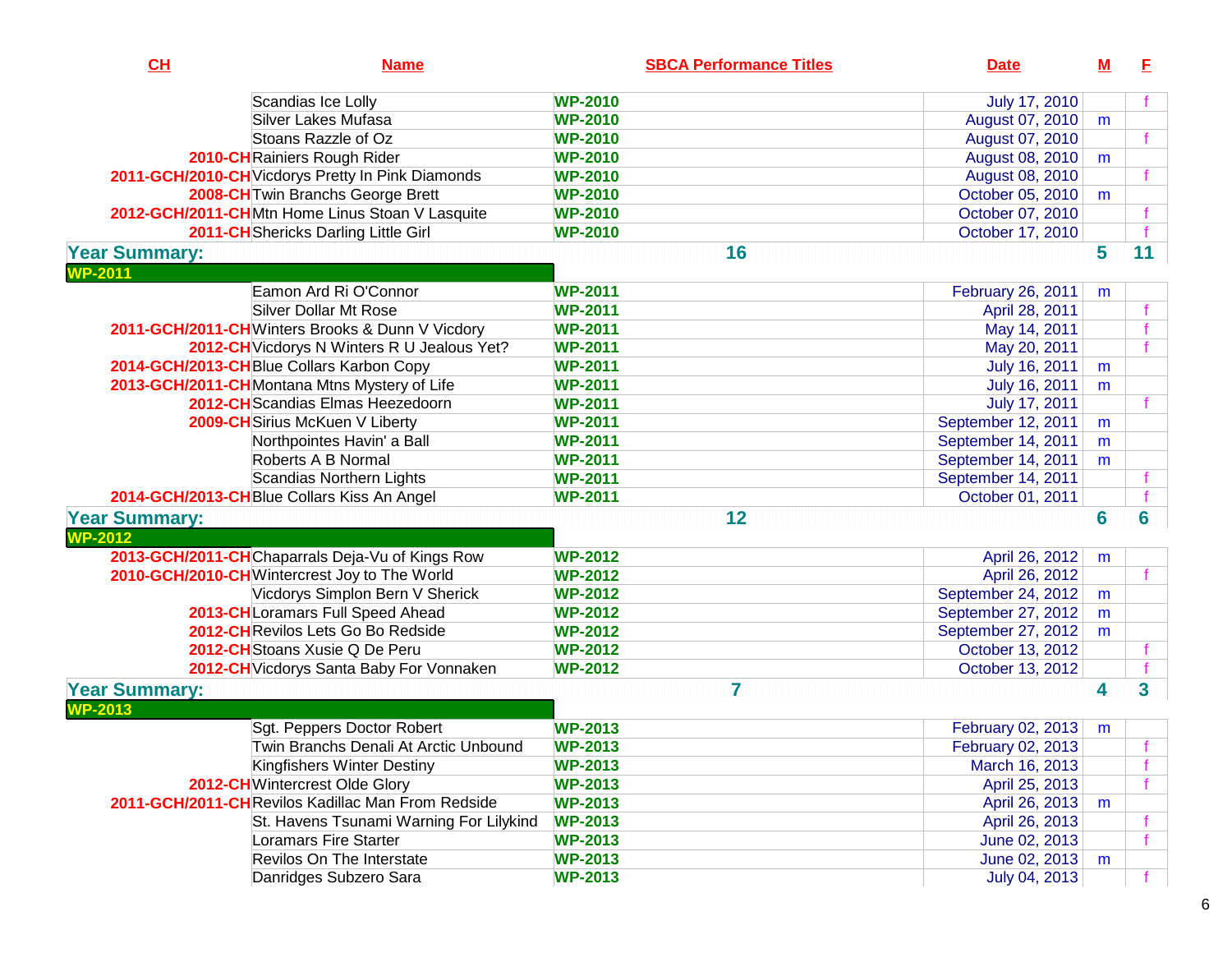| CH                              | <b>Name</b>                                        | <b>SBCA Performance Titles</b>   | <b>Date</b>        | <u>M</u>       | E. |
|---------------------------------|----------------------------------------------------|----------------------------------|--------------------|----------------|----|
|                                 | 2013-CH/2015-WDCH Excaliburs Lady of The Lake      | <b>WP-2013</b>                   | August 23, 2013    |                |    |
|                                 | 2014-GCH/2013-CH Sandrimars Buffet Rocks Revilo    | <b>WP-2013</b>                   | September 02, 2013 | m              |    |
|                                 | Blue Collars Mt Mtn Hair Apparent                  | <b>WP-2013</b>                   | September 14, 2013 | m              |    |
|                                 | Pevas Titan Hyperian The High One                  | <b>WP-2013</b>                   | September 22, 2013 | m              |    |
| <b>Year Summary:</b>            |                                                    | 13                               |                    | 6              | 7  |
| <b>WP-2014</b>                  |                                                    |                                  |                    |                |    |
|                                 | 2015-CH Jeul Kreeks A Rockstar For Vicdory         | <b>WP-2014</b>                   | May 16, 2014       |                |    |
|                                 | <b>Shericks Gage To Perfection</b>                 | <b>WP-2014</b>                   | May 16, 2014       | m              |    |
|                                 | Sandrimars April Ice V Revilo                      | <b>WP-2014</b>                   | September 01, 2014 |                |    |
|                                 | Mistihil Pollyanna Rules                           | <b>WP-2014</b>                   | October 05, 2014   |                |    |
|                                 | 2014-GCH/2013-CHRainiers Montana Gunpowder & Smoke | <b>WP-2014</b>                   | October 05, 2014   | m              |    |
|                                 | Shericks Gabby of Loramar                          | <b>WP-2014</b>                   | October 05, 2014   |                |    |
| <b>Year Summary:</b>            |                                                    | 6                                |                    | $\overline{2}$ | 4  |
| $WP-2015$                       |                                                    |                                  |                    |                |    |
|                                 | 2015-GCH/2013-CHMistihil Over The Moon             | <b>WP-2015</b>                   | April 23, 2015     |                |    |
|                                 | 2013-CH Yukons Hogans Bernard                      | <b>WP-2015</b>                   | April 23, 2015     | m              |    |
|                                 | 2014-CH Country Havens Deluxor of Kings Row        | <b>WP-2015</b>                   | April 24, 2015     | m              |    |
|                                 | 2014-GCH/2014-CH Vicdorys Unleash The Dark Night   | <b>WP-2015</b>                   | June 13, 2015      | m              |    |
|                                 | Ambersand Let Freedom Ring                         | <b>WP-2015</b>                   | June 21, 2015      |                |    |
|                                 | <b>Blue Collars Optimus Prime</b>                  | <b>WP-2015</b>                   | June 27, 2015      |                |    |
|                                 | Country Havens Lady Paris V Kingsrow               | <b>WP-2015</b>                   | October 02, 2015   |                |    |
|                                 | Sgt. Peppers Wanna Be Your Man                     | <b>WP-2015</b>                   | October 02, 2015   | m              |    |
|                                 | 2016-WDCH Excaliburs Muse                          | <b>WP-2015</b>                   | October 23, 2015   |                |    |
| <b>Year Summary:</b>            |                                                    | 9                                |                    | 4              | 5  |
| <b>WP-2016</b>                  |                                                    |                                  |                    |                |    |
|                                 | Shadow Mtn Yeti At Jbar                            | <b>WP-2016</b>                   | February 05, 2016  | m              |    |
|                                 | 2013-CH Big Mack Loves Le Phaires Bruno            | <b>WP-2016</b>                   | February 06, 2016  | m              |    |
|                                 | 2016-CHBlue Collars Patriot Safe Harbor            | <b>WP-2016</b>                   | May 15, 2016       |                |    |
|                                 | Jeul Kreeks Apple of Daddys Eye                    | <b>WP-2016</b>                   | May 15, 2016       | m              |    |
| 2018-GCH/2017-CH Vicdorys Vixen |                                                    | <b>WP-2016</b>                   | May 15, 2016       |                |    |
|                                 | 2018-CH Vonnakens About Time                       | <b>WP-2016</b>                   | October 23, 2016   |                |    |
|                                 | 2018-CH Vonnakens Apollo                           | <b>WP-2016</b>                   | October 23, 2016   | m              |    |
| <b>Year Summary:</b>            |                                                    | $\overline{7}$                   |                    | 4              | 3  |
| <b>WP-2017</b>                  |                                                    |                                  |                    |                |    |
|                                 | Mistihil Quote The Raven Denman                    |                                  | May 29, 2017       |                |    |
|                                 | <b>2014-CH</b> Mistihil Promises Promises Rules    | <b>WP-2017</b><br><b>WP-2017</b> | October 07, 2017   |                |    |
|                                 | <b>Revilos Run For The Roses</b>                   | <b>WP-2017</b>                   | October 07, 2017   |                |    |
|                                 | Lone Cedars Cosmo of Loramar                       | <b>WP-2017</b>                   | October 08, 2017   | m              |    |
|                                 |                                                    |                                  |                    |                |    |
| <b>Year Summary:</b>            |                                                    | 4                                |                    | 1              | 3  |
| <b>WP-2018</b>                  |                                                    |                                  |                    |                |    |
|                                 | Shadow Mtn Bringer of Light                        | <b>WP-2018</b>                   | May 27, 2018       | m              |    |
|                                 | Stillstreams You'Re So Fine                        | <b>WP-2018</b>                   | May 27, 2018       | m              |    |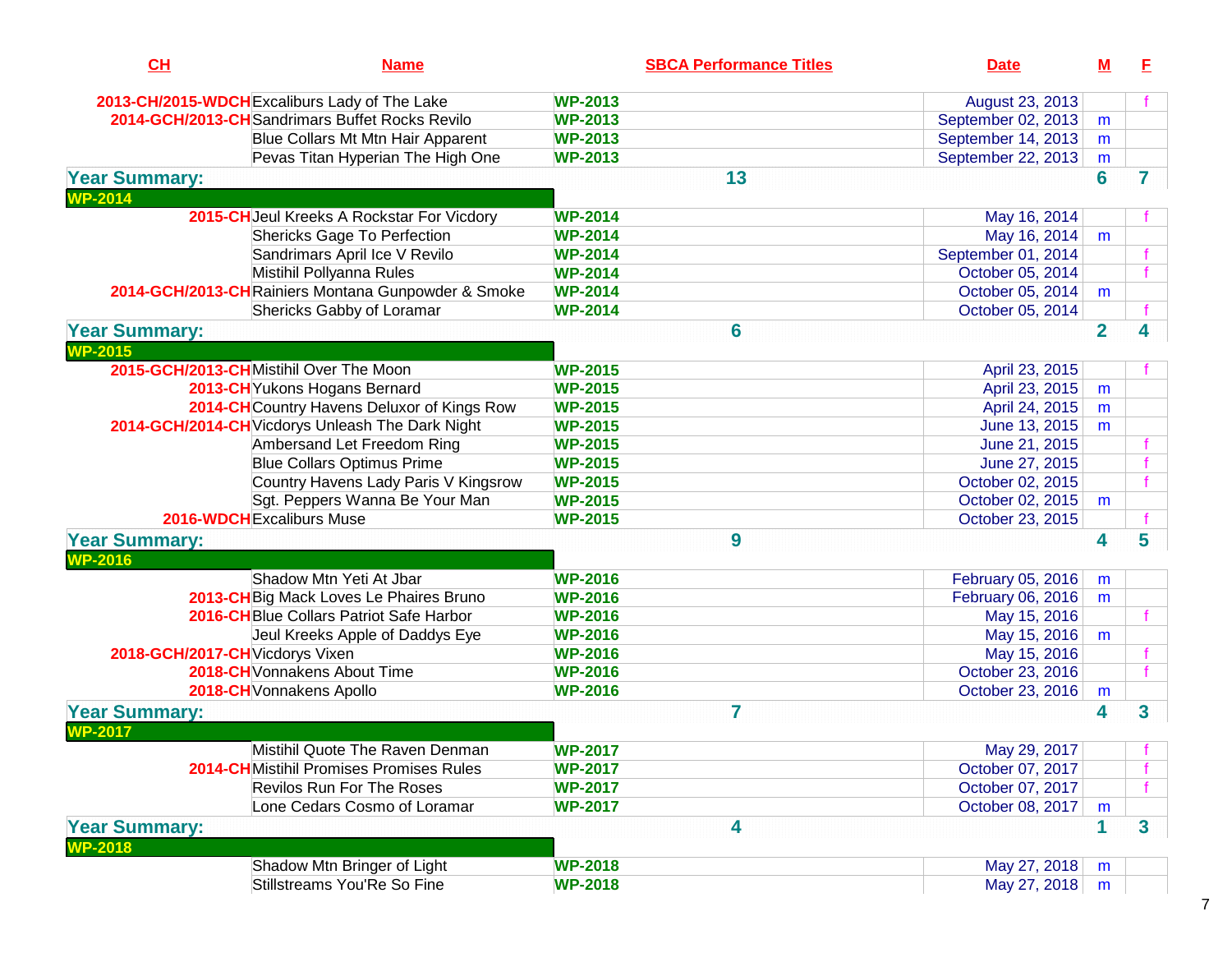| CL                    | <b>Name</b>                                           | <b>SBCA Performance Titles</b> | <b>Date</b>        | <u>M</u>                | E   |
|-----------------------|-------------------------------------------------------|--------------------------------|--------------------|-------------------------|-----|
|                       | Mistihil Stormy Weather By Rowdy                      | <b>WP-2018</b>                 | October 13, 2018   |                         |     |
|                       | 2017-CH Rainiers Handsom Stranger of Montana          | <b>WP-2018</b>                 | October 14, 2018   | m                       |     |
| <b>Year Summary:</b>  |                                                       | 4                              |                    | 3                       |     |
| <b>WP-2019</b>        |                                                       |                                |                    |                         |     |
|                       | 2017-CH Vicdorys Unforgettable Mr Tucker              | <b>WP-2019</b>                 | February 11, 2019  | m                       |     |
|                       | 2017-CHLarge Paw Nika For Brandauridge                | <b>WP-2019</b>                 | October 08, 2019   |                         |     |
|                       | <b>Blue Collars Quartz of Clarity</b>                 | <b>WP-2019</b>                 | October 11, 2019   |                         |     |
|                       | Ramblewoods Cherise                                   | <b>WP-2019</b>                 | October 11, 2019   |                         |     |
| <b>Year Summary:</b>  |                                                       | 4                              |                    |                         | 3   |
| <b>WP-2021</b>        |                                                       |                                |                    |                         |     |
|                       | 2018-GCH/2018-CHMistihil Strassers Pick By Rowdy      | <b>WP-2021</b>                 | May 15, 2021       | m                       |     |
|                       | 2021-CH Vicdorys You Will Rise Jeul Kreek             | <b>WP-2021</b>                 | May 15, 2021       |                         |     |
|                       | 2021-CH Vicdorys You're So Cold                       | <b>WP-2021</b>                 | August 19, 2021    |                         |     |
|                       | <b>HiCountry Pnw Rainshadow</b>                       | <b>WP-2021</b>                 | September 26, 2021 |                         |     |
|                       | 2017-GCH/2017-CHAlpine Mountain Notoriousmaikai-Makai | <b>WP-2021</b>                 | September 28, 2021 |                         |     |
|                       | Cache Retreat Bella In The Pnw                        | <b>WP-2021</b>                 | September 30, 2021 |                         |     |
|                       | Kings Row Moneypenny                                  | <b>WP-2021</b>                 | September 30, 2021 |                         |     |
|                       | Kudos Crown Royal V Regalbear                         | <b>WP-2021</b>                 | September 30, 2021 | m                       |     |
|                       | 2021-CH Bulabos Baby Guinness At Mistihil             | <b>WP-2021</b>                 | October 09, 2021   |                         |     |
| <b>Year Summary:</b>  |                                                       | 9                              |                    | $\overline{\mathbf{2}}$ |     |
| <b>Title Summary:</b> |                                                       | 242                            |                    | 102                     | 139 |
| <b>(2) WPX</b>        |                                                       |                                |                    |                         |     |

| <b>WPX-1988</b>      |                                         |                         |                   |   |                |
|----------------------|-----------------------------------------|-------------------------|-------------------|---|----------------|
|                      | 1988-CH World Tops Brutus V Opdyke      | <b>WPX-1988</b>         | March 17, 1988    | m |                |
|                      | 1990-WDCH Cache Retreat U R My Sunshine | <b>WPX-1988</b>         | June 17, 1988     |   |                |
|                      | <b>Elations Audrey Rose</b>             | <b>WPX-1988</b>         | June 17, 1988     |   |                |
|                      | Sebrings Summer Breeze                  | <b>WPX-1988</b>         | November 12, 1988 |   |                |
| <b>Year Summary:</b> |                                         | 4                       |                   |   | 3 <sup>1</sup> |
| <b>WPX-1989</b>      |                                         |                         |                   |   |                |
|                      | Almshaus Krystal                        | <b>WPX-1989</b>         | February 26, 1989 |   |                |
|                      | <b>Ladins Prime Time</b>                | <b>WPX-1989</b>         | December 30, 1989 | m |                |
| <b>Year Summary:</b> |                                         | $\overline{\mathbf{2}}$ |                   |   |                |
| <b>WPX-1991</b>      |                                         |                         |                   |   |                |
|                      | <b>1993-CH</b> Sweetholms Half Tone     | <b>WPX-1991</b>         | February 03, 1991 |   |                |
|                      | 1991-WDCH Mar-Eds Ascos Colt Forty Five | <b>WPX-1991</b>         | March 24, 1991    | m |                |
|                      | 1991-WDCH Mar-Eds Ascos Kristy Belle    | <b>WPX-1991</b>         | March 30, 1991    |   |                |
|                      | 1991-CH Stoans Lucky Charm Bonadi       | <b>WPX-1991</b>         | March 30, 1991    |   |                |
| <b>Year Summary:</b> |                                         | 4                       |                   |   | 3              |
| <b>WPX-1993</b>      |                                         |                         |                   |   |                |
|                      | 1994-CHAImshaus Just Joe Kool           | <b>WPX-1993</b>         | January 30, 1993  | m |                |
|                      |                                         |                         |                   |   |                |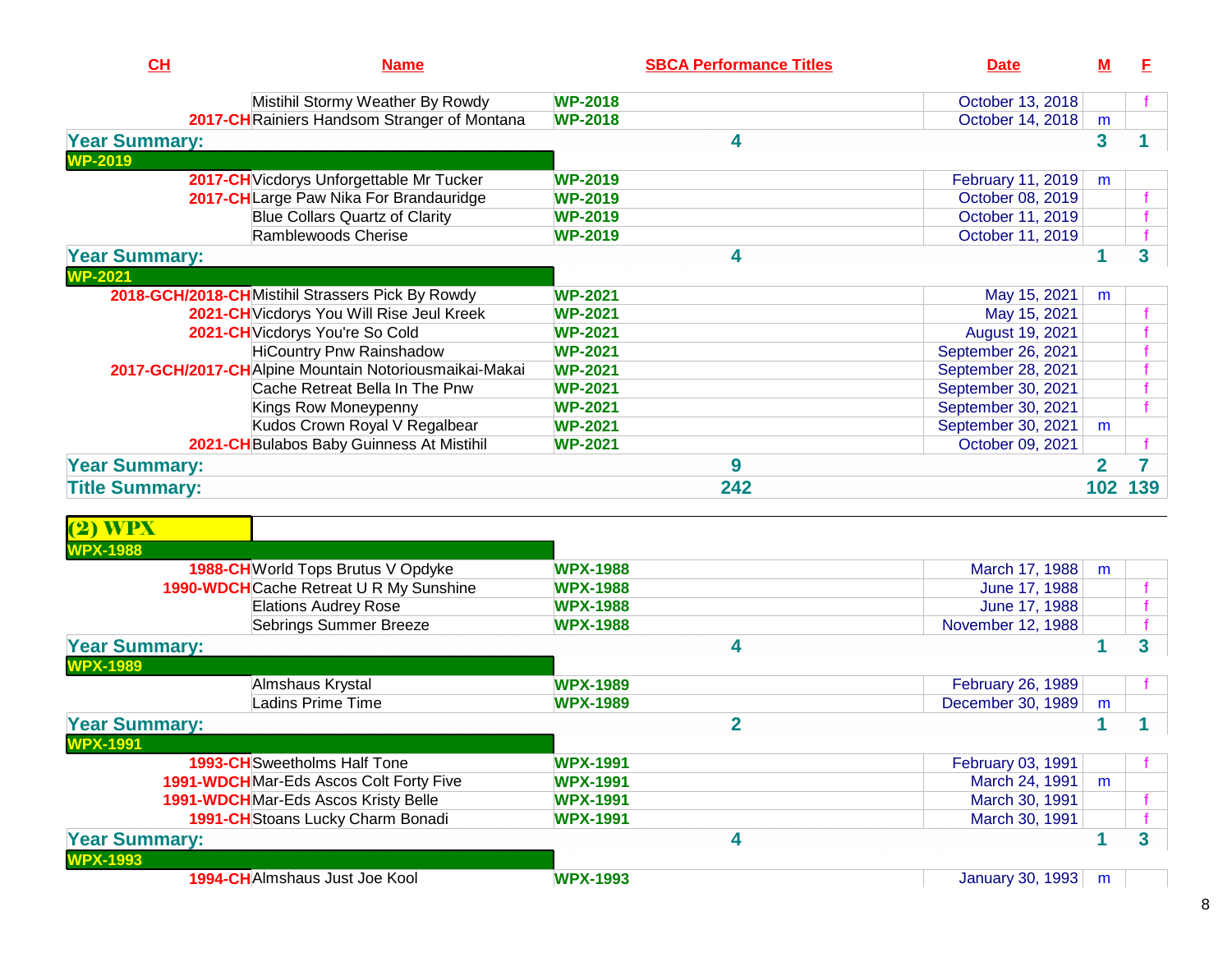| CL<br><b>Name</b>                                 | <b>SBCA Performance Titles</b> | <b>Date</b>        | <u>M</u>       | E.             |
|---------------------------------------------------|--------------------------------|--------------------|----------------|----------------|
| <b>Year Summary:</b>                              | 1                              |                    | 1.             | 0              |
| <b>WPX-1994</b>                                   |                                |                    |                |                |
| <b>Stoans Prince Thor of Veca</b>                 | <b>WPX-1994</b>                | October 15, 1994   | m              |                |
| Dustyacres Whizbang                               | <b>WPX-1994</b>                | November 05, 1994  | m              |                |
| 1994-CH/1994-WDCH Stoans Dudley Do Right Of Jay-U | <b>WPX-1994</b>                | November 05, 1994  | m              |                |
| <b>Year Summary:</b><br><b>WPX-1995</b>           | 3                              |                    | 3              | n              |
| 1994-CH Stoans Upsa Daisy De La Casa              | <b>WPX-1995</b>                | March 18, 1995     |                |                |
| <b>Year Summary:</b>                              | 1                              |                    | $\bf{0}$       |                |
| <b>WPX-1997</b>                                   |                                |                    |                |                |
| 1996-CH Valintas Wanna Dance V Stoan              | <b>WPX-1997</b>                | December 14, 1997  |                |                |
| <b>Year Summary:</b>                              | 1                              |                    | $\bf{0}$       |                |
| <b>WPX-1998</b>                                   |                                |                    |                |                |
| <b>1998-CH</b> Stoans Dean Witter of Valinta      | <b>WPX-1998</b>                | February 28, 1998  | m              |                |
| Sweetholms Roustabout                             | <b>WPX-1998</b>                | February 28, 1998  | m              |                |
| <b>Year Summary:</b>                              | $\overline{2}$                 |                    | $\overline{2}$ | 0              |
| <b>WPX-1999</b>                                   |                                |                    |                |                |
| <b>1998-CH</b> Stoans Delila V Valinta            | <b>WPX-1999</b>                | September 25, 1999 |                |                |
| 2001-WDCH Sir Hennessy Cognac                     | <b>WPX-1999</b>                | October 02, 1999   | m              |                |
| 1998-CH Kennebank Theodore Von Linc               | <b>WPX-1999</b>                | December 19, 1999  | m              |                |
| <b>Year Summary:</b>                              | 3                              |                    | $\overline{2}$ |                |
| <b>WPX-2000</b>                                   |                                |                    |                |                |
| 1998-CH/2000-WDCH Stoans Glysa of Adax            | <b>WPX-2000</b>                | October 21, 2000   |                |                |
| <b>Year Summary:</b>                              | 1                              |                    | $\bf{0}$       |                |
| <b>WPX-2001</b>                                   |                                |                    |                |                |
| Heimers Xplorer to Almshaus                       | <b>WPX-2001</b>                | February 25, 2001  | m              |                |
| 2001-CHSky Meadows The Iceman                     | <b>WPX-2001</b>                | March 04, 2001     | m              |                |
| 1999-CH/2001-WDCH Vicdorys Amber Ice V Stoan      | <b>WPX-2001</b>                | April 22, 2001     |                |                |
| <b>1997-CH</b> Revilos Quiz Show                  | <b>WPX-2001</b>                | October 20, 2001   | m              |                |
| Mt. Wendricks Bella The Ball                      | <b>WPX-2001</b>                | November 10, 2001  |                |                |
| <b>Year Summary:</b>                              | 5                              |                    | 3              | $\overline{2}$ |
| <b>WPX-2002</b>                                   |                                |                    |                |                |
| Nerthus Eisenhauer                                | <b>WPX-2002</b>                | February 02, 2002  | m              |                |
| Golden Heart Sole "Sir"viver                      | <b>WPX-2002</b>                | February 16, 2002  | m              |                |
| 2000-CH Vicdorys Artc Icbrkr V Stoan              | <b>WPX-2002</b>                | February 24, 2002  | m              |                |
| Montana Mtns Little Mack                          | <b>WPX-2002</b>                | March 13, 2002     | m              |                |
| 2003-CH Benbarons Knight O'Iceman                 | <b>WPX-2002</b>                | November 10, 2002  | m              |                |
| <b>Year Summary:</b>                              | 5                              |                    | 5              | 0              |
| <b>NPX-2003</b>                                   |                                |                    |                |                |
| 2002-CHAImshaus Armani                            | <b>WPX-2003</b>                | March 01, 2003     | m              |                |
| Kennebank Chelsea Can Can Can                     | <b>WPX-2003</b>                | August 29, 2003    |                |                |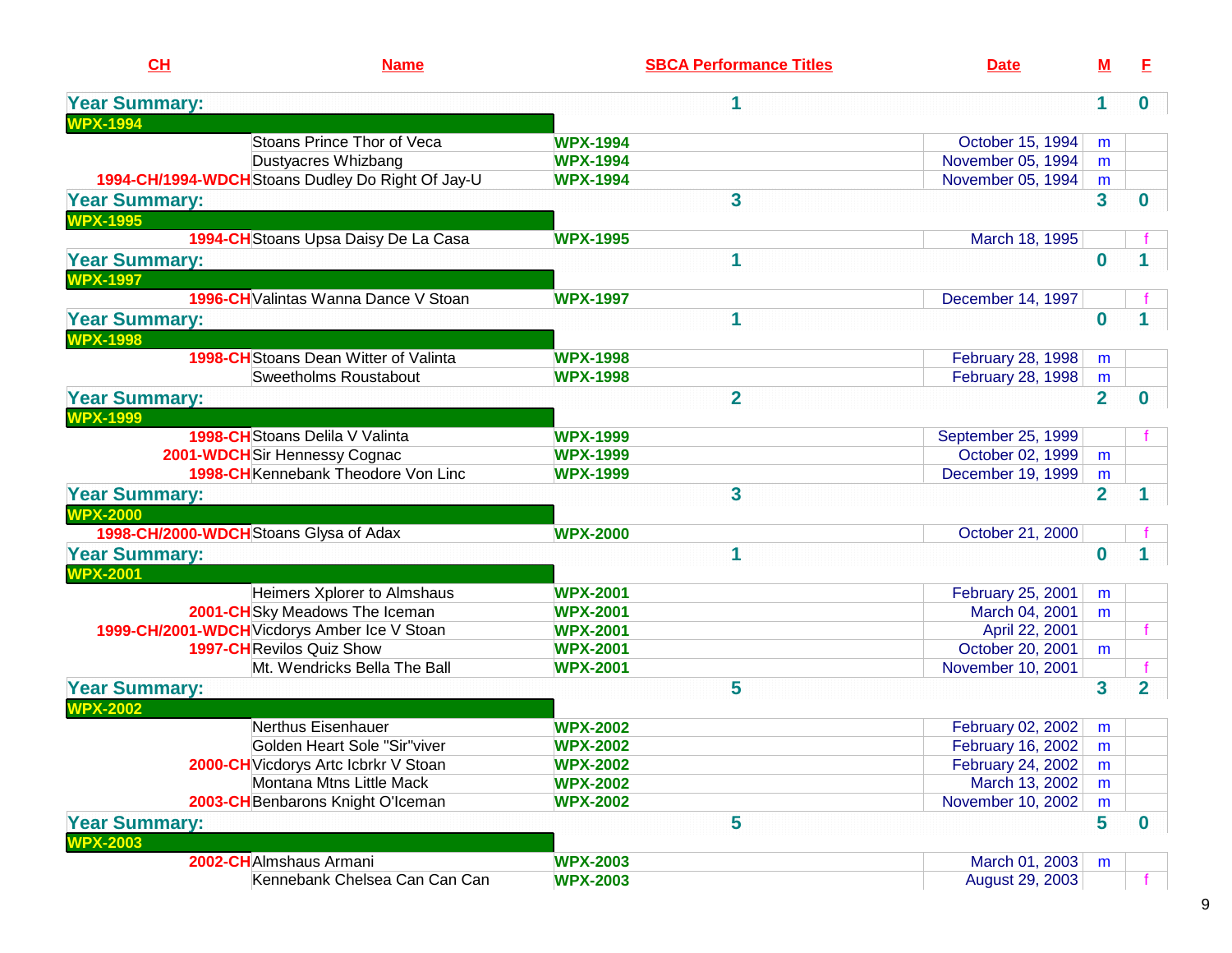| CH                   | <b>Name</b>                                       | <b>SBCA Performance Titles</b> | <b>Date</b>             | ${\bf M}$      | E            |
|----------------------|---------------------------------------------------|--------------------------------|-------------------------|----------------|--------------|
|                      | 2002-CH Vinehill Solomon                          | <b>WPX-2003</b>                | August 29, 2003         | m              |              |
| <b>Year Summary:</b> |                                                   | 3                              |                         | $\overline{2}$ |              |
| <b>WPX-2004</b>      |                                                   |                                |                         |                |              |
|                      | 2005-CHMorris Tres V Clifner                      | <b>WPX-2004</b>                | February 29, 2004       |                |              |
|                      | 2000-CH Vicdorys Citrine Von Stoan                | <b>WPX-2004</b>                | March 06, 2004          |                |              |
|                      | 2003-CHBlue Collars Etcetera Etc.                 | <b>WPX-2004</b>                | March 27, 2004          |                |              |
|                      | 2004-CH Wild Wests Rootin Tootin TJ               | <b>WPX-2004</b>                | May 04, 2004            | m              |              |
|                      | 2007-CHStars Yuma Leigh                           | <b>WPX-2004</b>                | May 14, 2004            |                |              |
|                      | 2004-CH Vicdorys Golden Krugerrand                | <b>WPX-2004</b>                | May 29, 2004            |                |              |
|                      | 2000-CH Alpenroses Alladin V CPR Mtn.             | <b>WPX-2004</b>                | May 30, 2004            | m              |              |
|                      | Mandys Graphic Design                             | <b>WPX-2004</b>                | May 30, 2004            |                |              |
|                      | Jeremie Von Der Sud-Alb                           | <b>WPX-2004</b>                | October 09, 2004        |                | $\mathbf{f}$ |
|                      | Twin Branch Gorgeous George                       | <b>WPX-2004</b>                | December 11, 2004       | m              |              |
| <b>Year Summary:</b> |                                                   | 10                             |                         | 3              | 7            |
| <b>WPX-2005</b>      |                                                   |                                |                         |                |              |
|                      | 2004-CHBlue Collars Joliet Jake                   | <b>WPX-2005</b>                | <b>January 22, 2005</b> | m              |              |
|                      | Vicdorys Golden Apple                             | <b>WPX-2005</b>                | February 06, 2005       |                |              |
|                      | 2007-CHMatakis Arickara V Morris                  | <b>WPX-2005</b>                | September 23, 2005      |                |              |
|                      | 2001-CH/2002-WDCH XmaxKris Van ' T Hof Ten Eynder | <b>WPX-2005</b>                | October 08, 2005        | m              |              |
|                      | 2005-CH Stoans Qati Mae of Loramar                | <b>WPX-2005</b>                | October 09, 2005        |                |              |
| <b>Year Summary:</b> |                                                   | 5                              |                         | $\overline{2}$ | 3            |
| <b>WPX-2006</b>      |                                                   |                                |                         |                |              |
|                      | 2005-CHStoans Yum Yum of Mistihil                 | <b>WPX-2006</b>                | April 23, 2006          |                |              |
|                      | 2004-WDCH Echos Utmost                            | <b>WPX-2006</b>                | April 28, 2006          |                |              |
|                      | 2006-CH Vicdorys Indiana Bones                    | <b>WPX-2006</b>                | May 27, 2006            | m              |              |
|                      | Loramars Aeryn Dream                              | <b>WPX-2006</b>                | May 28, 2006            |                |              |
|                      | Shadow Mtn Calif Rock Star                        | <b>WPX-2006</b>                | May 28, 2006            |                |              |
|                      | 2005-CH Shadow Mtn Hot August Night               | <b>WPX-2006</b>                | May 28, 2006            | m              |              |
|                      | 2005-CH Shadow Mtn Cracker Jax                    | <b>WPX-2006</b>                | May 29, 2006            | m              |              |
|                      | Shadow Mtn I'm In Heaven Vic                      | <b>WPX-2006</b>                | May 29, 2006            |                |              |
|                      | Silverados Whitcomb A Stoan                       | <b>WPX-2006</b>                | May 29, 2006            |                |              |
|                      | 2006-CHStoans D'alice of Loramar                  | <b>WPX-2006</b>                | May 29, 2006            |                |              |
|                      | 2007-CH/2008-WDCH Eastgates Remember The Knight   | <b>WPX-2006</b>                | September 22, 2006      | m              |              |
|                      | 2006-CH Rancha Bella Azzuro Colletto              | <b>WPX-2006</b>                | September 22, 2006      |                |              |
|                      | 2010-GCH/2006-CH Vicdorys Julius Ceasar           | <b>WPX-2006</b>                | September 22, 2006      | m              |              |
|                      | <b>Weisstal Beautiful Contrast</b>                | <b>WPX-2006</b>                | October 07, 2006        |                |              |
|                      | 2006-CH Vicdorys Jade Palace                      | <b>WPX-2006</b>                | October 14, 2006        |                |              |
|                      | <b>Bear Heart Treasure</b>                        | <b>WPX-2006</b>                | October 15, 2006        | m              |              |
|                      | 2011-CHLoramars All Dat Jazz V Stoan              | <b>WPX-2006</b>                | October 15, 2006        |                |              |
| <b>Year Summary:</b> |                                                   | 17                             |                         | 6              | 11           |
| <b>WPX-2007</b>      |                                                   |                                |                         |                |              |
|                      | 2006-CH Vicdorys Jem Stone Sandcastle             | <b>WPX-2007</b>                | May 28, 2007            | m              |              |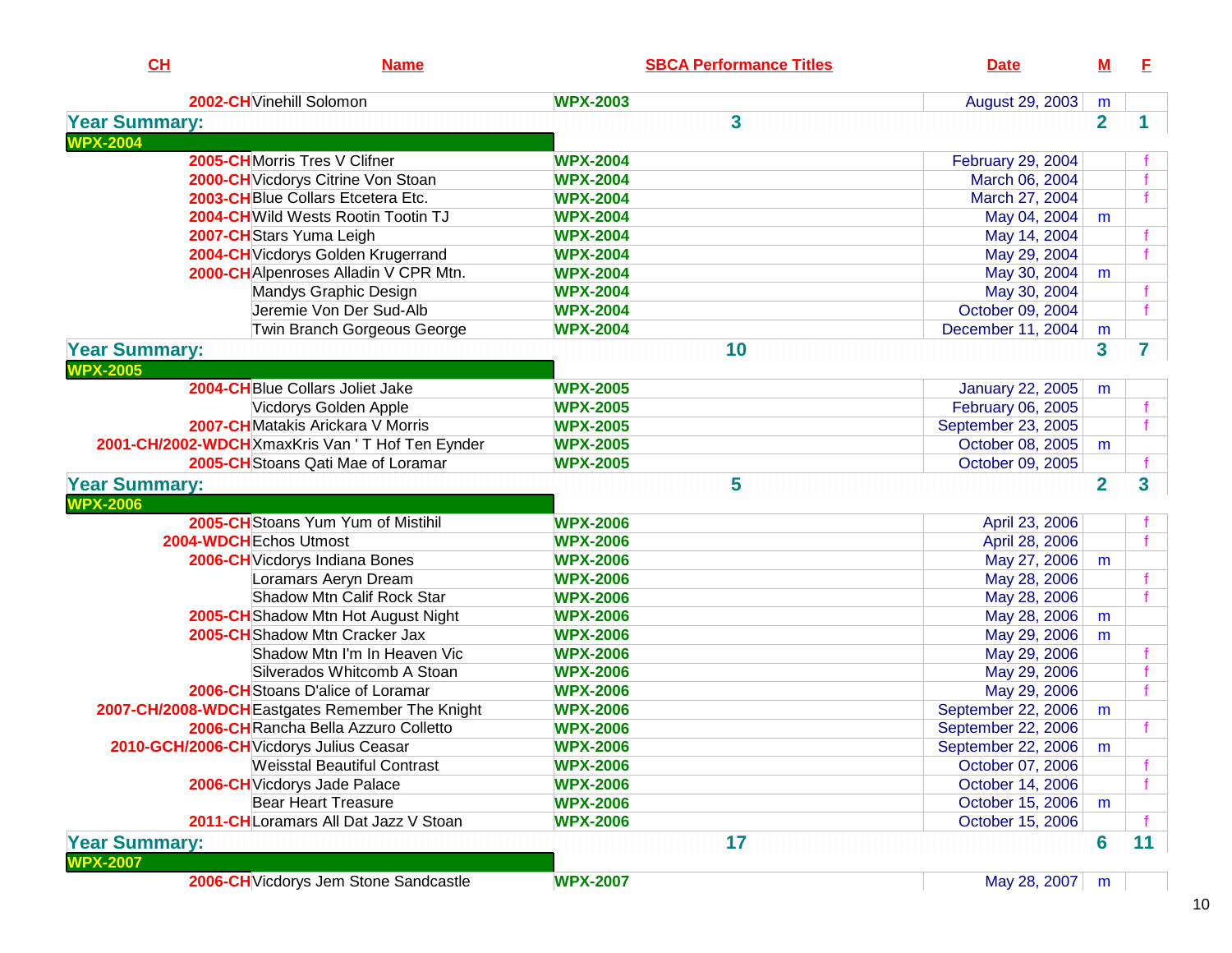| CH                                      | <b>Name</b>                                       | <b>SBCA Performance Titles</b> | <b>Date</b>            | $\underline{\mathsf{M}}$ | E |
|-----------------------------------------|---------------------------------------------------|--------------------------------|------------------------|--------------------------|---|
|                                         | Jbars Darth Vader V Thor                          | <b>WPX-2007</b>                | September 28, 2007     | m                        |   |
|                                         | 2006-CH Revilos Over The Rainbow Vcdry            | <b>WPX-2007</b>                | October 14, 2007       |                          |   |
| <b>Year Summary:</b>                    |                                                   | 3                              |                        | $\overline{2}$           |   |
| <b>WPX-2008</b>                         |                                                   |                                |                        |                          |   |
|                                         | Twin Branchs Dream Weaver                         | <b>WPX-2008</b>                | February 23, 2008      |                          |   |
|                                         | 2006-CH Yukons Claret V Serpentina                | <b>WPX-2008</b>                | April 25, 2008         |                          |   |
|                                         | Almshaus Joshua Kool Diamond                      | <b>WPX-2008</b>                | May 11, 2008           | m                        |   |
|                                         | <b>2007-CH</b> Shericks Silver Belle              | <b>WPX-2008</b>                | May 11, 2008           |                          |   |
|                                         | <b>Stars Fancy Thats My Name</b>                  | <b>WPX-2008</b>                | July 05, 2008          |                          |   |
| 2011-GCH/2013-WDCH Vicdorys Lump O'Coal |                                                   | <b>WPX-2008</b>                | July 05, 2008          | m                        |   |
|                                         | 2008-CH Vicdorys Manhattan Transfer               | <b>WPX-2008</b>                | July 05, 2008          | m                        |   |
|                                         | 2008-CH Vicdorys Moose On Shadow                  | <b>WPX-2008</b>                | July 05, 2008          | m                        |   |
|                                         | <b>Stars Dallas Ann</b>                           | <b>WPX-2008</b>                | October 04, 2008       |                          |   |
|                                         | 2009-CH Shadow Mtn Playboy At Large Remma         | <b>WPX-2008</b>                | October 05, 2008       | m                        |   |
|                                         | Shadow Mtn Mystere                                | <b>WPX-2008</b>                | October 11, 2008       |                          |   |
|                                         | Almshaus Pandora                                  | <b>WPX-2008</b>                | October 12, 2008       |                          |   |
| <b>Year Summary:</b>                    |                                                   | 12                             |                        | 5                        | 7 |
| <b>NPX-2009</b>                         |                                                   |                                |                        |                          |   |
|                                         | Shadow Mtn OoLaLa Blue Collar                     | <b>WPX-2009</b>                | March 15, 2009         |                          |   |
|                                         | Heidisaint Laurie of Kings Row                    | <b>WPX-2009</b>                | May 09, 2009           |                          |   |
|                                         | 2008-CHLoramars CiCi of Vicdory                   | <b>WPX-2009</b>                | May 09, 2009           |                          |   |
|                                         | <b>Stars Dallas Ann</b>                           | <b>WPX-2009</b>                | May 16, 2009           |                          |   |
|                                         | 2010-CH/2010-WDCH Benbarons Tinker of Yondo       | <b>WPX-2009</b>                | <b>August 22, 2009</b> |                          |   |
|                                         | Montana Mtns Girls Getr Done                      | <b>WPX-2009</b>                | October 04, 2009       |                          |   |
|                                         | Empty Kegs I-C-U-N-V Me                           | <b>WPX-2009</b>                | October 06, 2009       |                          |   |
|                                         | 2011-GCH/2009-CHShericks Diamond Rio Del Vicdory  | <b>WPX-2009</b>                | October 08, 2009       |                          |   |
|                                         | 2006-CHWintercrest Backdraft                      | <b>WPX-2009</b>                | October 08, 2009       |                          |   |
| <b>Year Summary:</b>                    |                                                   | 9                              |                        | $\bf{0}$                 | 9 |
| <b>WPX-2010</b>                         |                                                   |                                |                        |                          |   |
|                                         | 2013-GCH/2010-CH Scandias Dreamcatcher Heezedoorn | <b>WPX-2010</b>                | March 21, 2010         |                          |   |
|                                         | Shadow Mtn Rhapsody In Blue                       | <b>WPX-2010</b>                | March 21, 2010         |                          |   |
|                                         | Subzero Jagermeister                              | <b>WPX-2010</b>                | May 08, 2010           | m                        |   |
|                                         | 2010-CH Skydancers Man of Steel For Vicdory       | <b>WPX-2010</b>                | July 03, 2010          | m                        |   |
|                                         | 2009-CH Stoans Jeul of Vicdory                    | <b>WPX-2010</b>                | July 04, 2010          |                          |   |
|                                         | 2008-CHMistihil Lord Luva Duck                    | <b>WPX-2010</b>                | August 07, 2010        |                          |   |
|                                         | Mistihil Mystique                                 | <b>WPX-2010</b>                | August 07, 2010        |                          |   |
|                                         | <b>Shericks Liquid Gold</b>                       | <b>WPX-2010</b>                | August 08, 2010        | m                        |   |
|                                         | Kings Mill Firefly                                | <b>WPX-2010</b>                | October 07, 2010       |                          |   |
|                                         | Spirit N Loramar A Star Was Born                  | <b>WPX-2010</b>                | October 17, 2010       |                          |   |
| <b>Year Summary:</b>                    |                                                   | 10                             |                        | 3                        | 7 |
| <b>WPX-2011</b>                         |                                                   |                                |                        |                          |   |
|                                         | Lasquites Francesca May                           | <b>WPX-2011</b>                | March 19, 2011         |                          |   |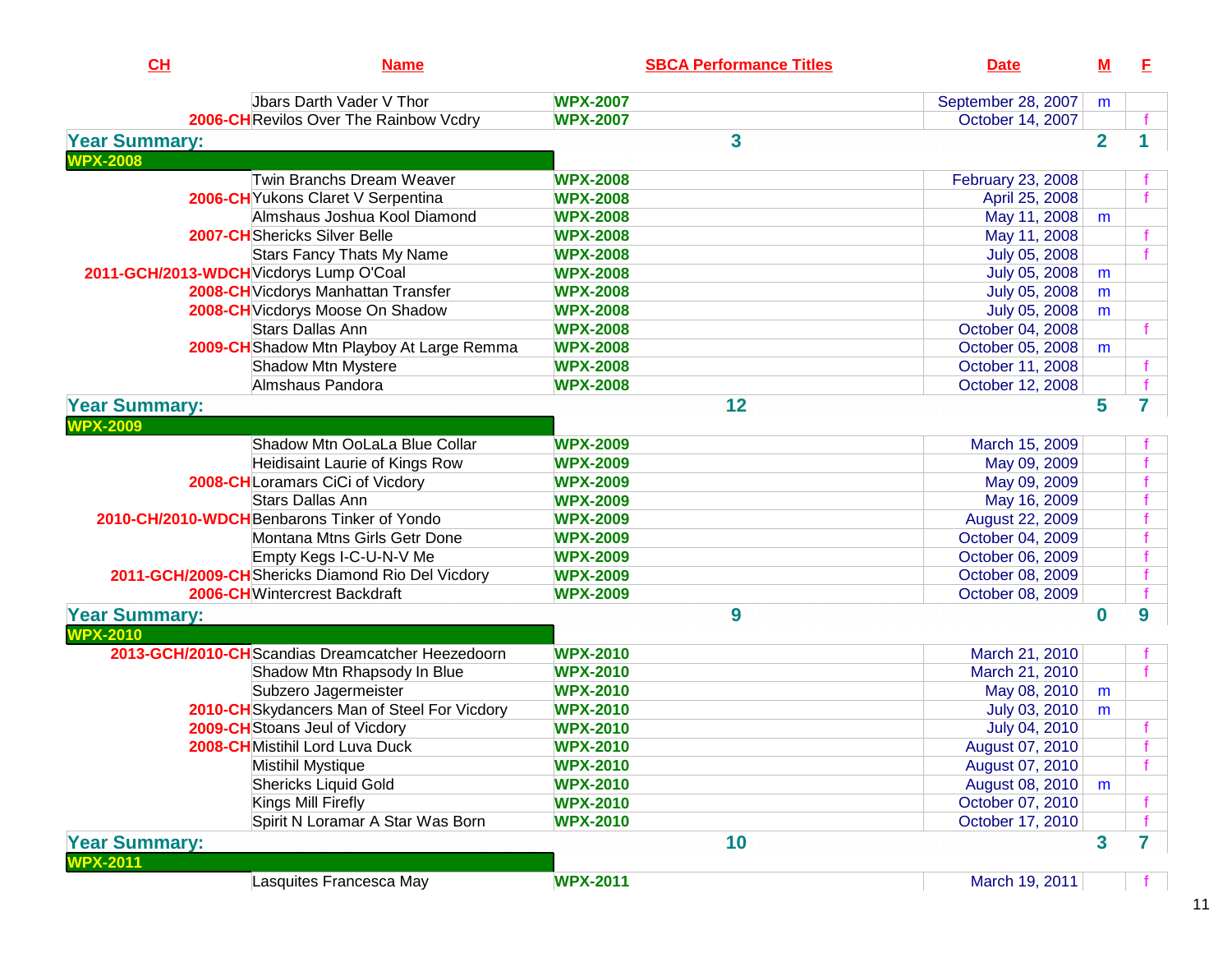| CL                                      | <b>Name</b>                                       | <b>SBCA Performance Titles</b> | <b>Date</b>        | <u>M</u>                | E              |
|-----------------------------------------|---------------------------------------------------|--------------------------------|--------------------|-------------------------|----------------|
|                                         | Stoans Razzle of Oz                               | <b>WPX-2011</b>                | April 28, 2011     |                         |                |
|                                         | 2010-CH Rainiers Rough Rider                      | <b>WPX-2011</b>                | May 20, 2011       | m                       |                |
|                                         | 2011-GCH/2010-CH Vicdorys Pretty In Pink Diamonds | <b>WPX-2011</b>                | May 20, 2011       |                         |                |
|                                         | Benbarons Von Gabe of Eddie                       | <b>WPX-2011</b>                | September 14, 2011 | m                       |                |
|                                         | 2011-GCH/2011-CHWinters Brooks & Dunn V Vicdory   | <b>WPX-2011</b>                | September 14, 2011 |                         |                |
|                                         | 2013-GCH/2011-CH Montana Mtns Mystery of Life     | <b>WPX-2011</b>                | October 02, 2011   | m                       |                |
| <b>Year Summary:</b>                    |                                                   | 7                              |                    | $\overline{\mathbf{3}}$ | 4              |
| <b>WPX-2012</b>                         |                                                   |                                |                    |                         |                |
|                                         | 2012-GCH/2011-CHMtn Home Linus Stoan V Lasquite   | <b>WPX-2012</b>                | March 17, 2012     |                         |                |
|                                         | 2014-GCH/2013-CHBlue Collars Karbon Copy          | <b>WPX-2012</b>                | March 18, 2012     | m                       |                |
|                                         | 2014-GCH/2013-CH Blue Collars Kiss An Angel       | <b>WPX-2012</b>                | May 05, 2012       |                         |                |
|                                         | Silver Lakes Mufasa                               | <b>WPX-2012</b>                | July 04, 2012      | m                       |                |
|                                         | 2011-CH Shericks Darling Little Girl              | <b>WPX-2012</b>                | August 04, 2012    |                         |                |
|                                         | Loramars El D'Argo                                | <b>WPX-2012</b>                | September 23, 2012 | m                       |                |
|                                         | 2012-CH Scandias Elmas Heezedoorn                 | <b>WPX-2012</b>                | September 23, 2012 |                         |                |
|                                         | Shadow Mtn Quidditch V Vicdory                    | <b>WPX-2012</b>                | September 23, 2012 |                         |                |
|                                         | Northpointes Havin' a Ball                        | <b>WPX-2012</b>                | September 27, 2012 | m                       |                |
|                                         | Roberts A B Normal                                | <b>WPX-2012</b>                | September 27, 2012 | m                       |                |
|                                         | 2010-GCH/2010-CH Wintercrest Joy to The World     | <b>WPX-2012</b>                | September 27, 2012 |                         |                |
| <b>Year Summary:</b>                    |                                                   | 11                             |                    | 5                       | 6              |
| <b>WPX-2013</b>                         |                                                   |                                |                    |                         |                |
|                                         | 2013-GCH/2011-CHChaparrals Deja-Vu of Kings Row   | <b>WPX-2013</b>                | April 26, 2013     | m                       |                |
|                                         | Vicdorys Simplon Bern V Sherick                   | <b>WPX-2013</b>                | June 01, 2013      | m                       |                |
|                                         | 2013-CHLoramars Full Speed Ahead                  | <b>WPX-2013</b>                | June 02, 2013      | m                       |                |
|                                         | 2012-CH Vicdorys N Winters R U Jealous Yet?       | <b>WPX-2013</b>                | June 02, 2013      |                         |                |
|                                         | Blue Collars Mt Mtn Hair Apparent                 | <b>WPX-2013</b>                | September 23, 2013 | m                       |                |
|                                         | 2011-GCH/2011-CHRevilos Kadillac Man From Redside | <b>WPX-2013</b>                | September 25, 2013 | m                       |                |
|                                         | 2012-CH Vicdorys Santa Baby For Vonnaken          | <b>WPX-2013</b>                | October 05, 2013   |                         |                |
| <b>Year Summary:</b>                    |                                                   | 7                              |                    | $5\phantom{a}$          | $\overline{2}$ |
| <b>WPX-2014</b>                         |                                                   |                                |                    |                         |                |
|                                         | Sgt. Peppers Doctor Robert                        | <b>WPX-2014</b>                | February 01, 2014  | m                       |                |
|                                         | 2015-CH Jeul Kreeks A Rockstar For Vicdory        | <b>WPX-2014</b>                | October 05, 2014   |                         |                |
|                                         | 2013-CH/2015-WDCH Excaliburs Lady of The Lake     | <b>WPX-2014</b>                | October 24, 2014   |                         |                |
| <b>Year Summary:</b><br><b>WPX-2015</b> |                                                   | 3                              |                    |                         | $\overline{2}$ |
|                                         | St. Havens Tsunami Warning For Lilykind           | <b>WPX-2015</b>                | April 24, 2015     |                         |                |
|                                         | 2014-GCH/2013-CH Sandrimars Buffet Rocks Revilo   | <b>WPX-2015</b>                | June 13, 2015      | m                       |                |
|                                         | <b>Shericks Gage To Perfection</b>                | <b>WPX-2015</b>                | June 13, 2015      | m                       |                |
| <b>Year Summary:</b>                    |                                                   | 3                              |                    | $\overline{2}$          | 1.             |
| <b>WPX-2016</b>                         |                                                   |                                |                    |                         |                |
|                                         | 2016-WDCH Excaliburs Muse                         | <b>WPX-2016</b>                | February 05, 2016  |                         |                |
|                                         | <b>Blue Collars Optimus Prime</b>                 | <b>WPX-2016</b>                | March 05, 2016     |                         |                |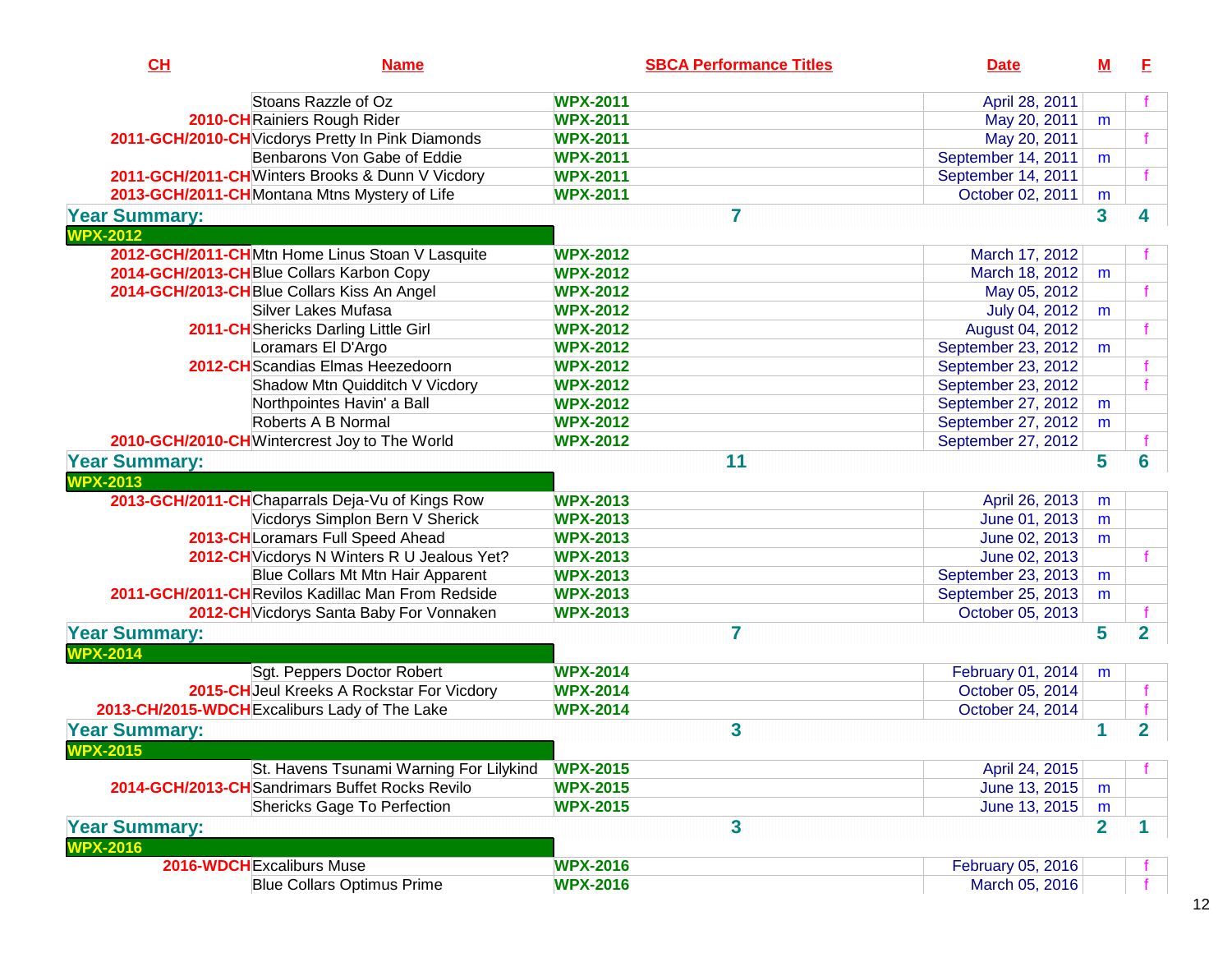| CH                                      | <b>Name</b>                                       | <b>SBCA Performance Titles</b> | <b>Date</b>        | м                       | E              |  |
|-----------------------------------------|---------------------------------------------------|--------------------------------|--------------------|-------------------------|----------------|--|
|                                         | 2015-GCH/2013-CHMistihil Over The Moon            | <b>WPX-2016</b>                | May 14, 2016       |                         |                |  |
|                                         | 2014-GCHB/2014-CH Vicdorys Unleash The Dark Night | <b>WPX-2016</b>                | May 15, 2016       | m                       |                |  |
|                                         | 2016-CHBlue Collars Patriot Safe Harbor           | <b>WPX-2016</b>                | September 18, 2016 |                         |                |  |
| <b>Year Summary:</b><br><b>WPX-2017</b> |                                                   | 5                              |                    | 1                       |                |  |
|                                         | 2018-GCH/2017-CH Vicdorys Vixen                   | <b>WPX-2017</b>                | May 28, 2017       |                         |                |  |
|                                         | Mistihil Quote The Raven Denman                   | <b>WPX-2017</b>                | May 29, 2017       |                         |                |  |
|                                         | 2018-CH Vonnakens About Time                      | <b>WPX-2017</b>                | October 08, 2017   |                         |                |  |
| <b>Year Summary:</b><br><b>WPX-2018</b> |                                                   | 3                              |                    | $\bf{0}$                | 3              |  |
|                                         | 2018-CH Vonnakens Apollo                          | <b>WPX-2018</b>                | February 28, 2018  | m                       |                |  |
|                                         | Lone Cedars Cosmo of Loramar                      | <b>WPX-2018</b>                | September 21, 2018 | m                       |                |  |
|                                         | Stillstreams You'Re So Fine                       | <b>WPX-2018</b>                | September 21, 2018 | m                       |                |  |
| <b>Year Summary:</b><br><b>WPX-2019</b> |                                                   | 3                              |                    | $\overline{\mathbf{3}}$ | 0              |  |
|                                         | 2017-CH Rainiers Handsom Stranger of Montana      | <b>WPX-2019</b>                | May 11, 2019       | m                       |                |  |
|                                         | Mistihil Stormy Weather By Rowdy                  | <b>WPX-2019</b>                | May 12, 2019       |                         |                |  |
| <b>Year Summary:</b><br><b>WPX-2021</b> |                                                   | $\overline{2}$                 |                    | 1                       |                |  |
|                                         | 2021-CH Vicdorys You Will Rise Jeul Kreek         | <b>WPX-2021</b>                | July 17, 2021      |                         |                |  |
|                                         | 2021-CH Vicdorys You're So Cold                   | <b>WPX-2021</b>                | September 28, 2021 |                         |                |  |
|                                         | Shadow Mtn Bringer of Light                       | <b>WPX-2021</b>                | September 30, 2021 | m                       |                |  |
| <b>Year Summary:</b>                    |                                                   | 3                              |                    | 1                       | $\overline{2}$ |  |
| <b>Title Summary:</b>                   |                                                   | 148                            |                    | 64                      | 84             |  |
| <b>(3) WPS</b><br><b>WPS-1988</b>       |                                                   |                                |                    |                         |                |  |
|                                         | <b>Sebrings Summer Breeze</b>                     | <b>WPS-1988</b>                | December 12, 1988  |                         |                |  |
| <b>Year Summary:</b><br><b>WPS-1990</b> |                                                   | 1                              |                    | $\mathbf 0$             |                |  |
|                                         | Ladins Prime Time                                 | <b>WPS-1990</b>                | October 10, 1990   | m                       |                |  |
| <b>Year Summary:</b><br><b>WPS-1991</b> |                                                   | 1                              |                    | 1                       | 0              |  |
|                                         | 1990-WDCH Cache Retreat U R My Sunshine           | <b>WPS-1991</b>                | February 03, 1991  |                         |                |  |
|                                         | Almshaus Krystal                                  | <b>WPS-1991</b>                | August 10, 1991    |                         |                |  |
| <b>Year Summary:</b>                    |                                                   | $\overline{2}$                 |                    | $\bf{0}$                | $\overline{2}$ |  |

| IVV I             |          |           |
|-------------------|----------|-----------|
| ∵Joe Kool<br>Jus* | 1002<br> | 993<br>мı |
|                   |          |           |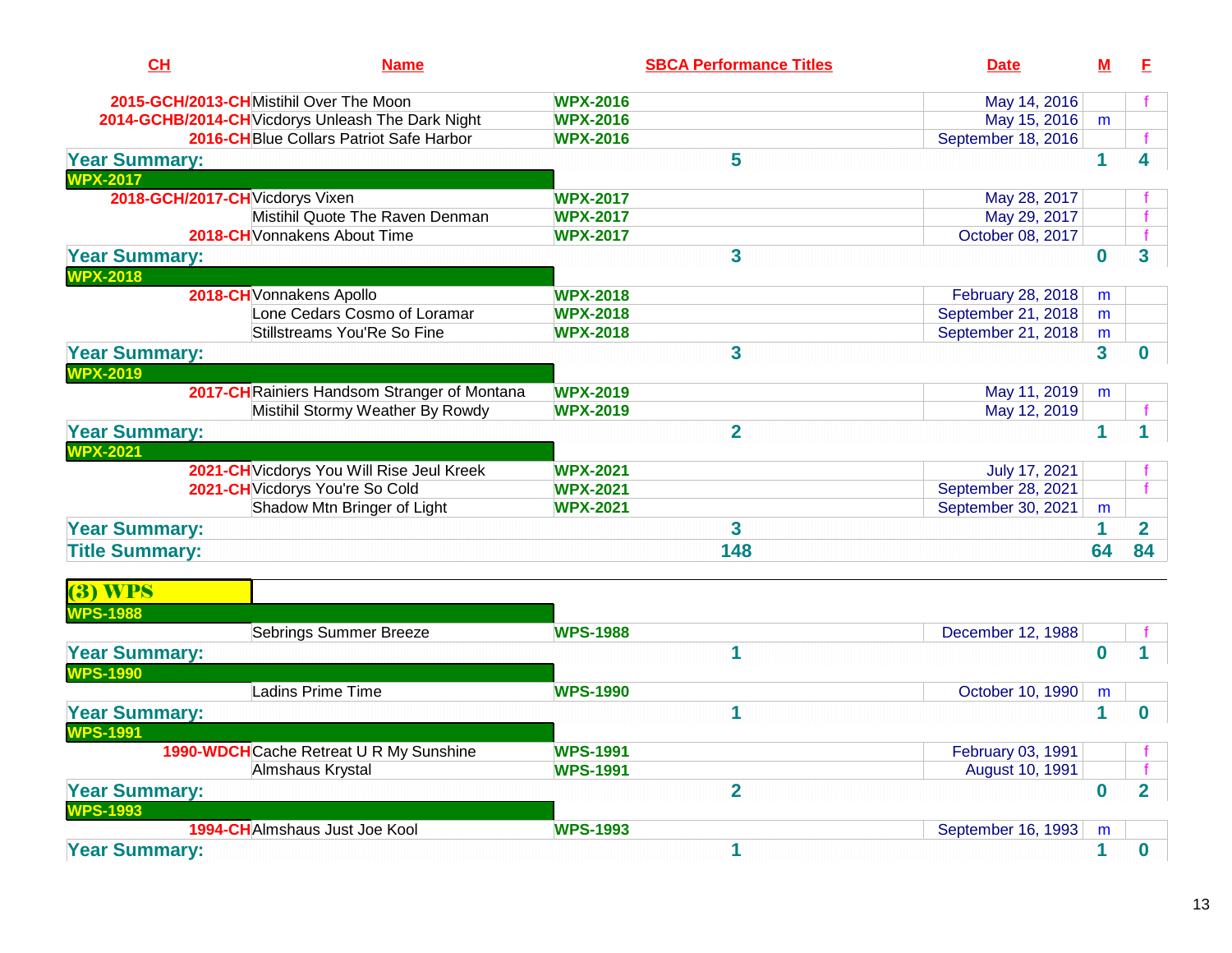| CH                   | <b>Name</b>                                       | <b>SBCA Performance Titles</b> | <b>Date</b>             | M                       | E                       |
|----------------------|---------------------------------------------------|--------------------------------|-------------------------|-------------------------|-------------------------|
| <b>WPS-1994</b>      |                                                   |                                |                         |                         |                         |
|                      | <b>1993-CH</b> Sweetholms Half Tone               | <b>WPS-1994</b>                | May 26, 1994            |                         |                         |
| <b>Year Summary:</b> |                                                   | 1                              |                         | $\bf{0}$                |                         |
| <b>WPS-1995</b>      |                                                   |                                |                         |                         |                         |
|                      | 1994-CH/1994-WDCH Stoans Dudley Do Right Of Jay-U | <b>WPS-1995</b>                | <b>January 15, 1995</b> | m                       |                         |
|                      | Dustyacres Whiz Bang                              | <b>WPS-1995</b>                | March 04, 1995          | m                       |                         |
|                      | Stoans Prince Thor of Veca                        | <b>WPS-1995</b>                | March 18, 1995          | m                       |                         |
| <b>Year Summary:</b> |                                                   | 3                              |                         | $\overline{\mathbf{3}}$ | 0                       |
| <b>NPS-1999</b>      |                                                   |                                |                         |                         |                         |
|                      | <b>1998-CH</b> Stoans Dean Witter of Valinta      | <b>WPS-1999</b>                | March 28, 1999          | m                       |                         |
|                      | <b>1996-CH</b> Valintas Wanna Dance V Stoan       | <b>WPS-1999</b>                | September 25, 1999      |                         |                         |
|                      | 2001-WDCH Sir Hennessy Cognac                     | <b>WPS-1999</b>                | October 06, 1999        | m                       |                         |
| <b>Year Summary:</b> |                                                   | 3                              |                         | $\overline{2}$          |                         |
| <b>WPS-2001</b>      |                                                   |                                |                         |                         |                         |
|                      | 2001-CH Sky Meadows The Iceman                    | <b>WPS-2001</b>                | September 21, 2001      | m                       |                         |
| <b>Year Summary:</b> |                                                   | 1                              |                         | 1                       | 0                       |
| <b>WPS-2002</b>      |                                                   |                                |                         |                         |                         |
|                      | Heimers Xplorer to Almshaus                       | <b>WPS-2002</b>                | February 24, 2002       | m                       |                         |
|                      | 1998-CH Stoans Delila V Valinta                   | <b>WPS-2002</b>                | February 24, 2002       |                         |                         |
|                      | Golden Heart Sole "Sir"viver                      | <b>WPS-2002</b>                | March 03, 2002          | m                       |                         |
|                      | Mt. Wendricks Bella The Ball                      | <b>WPS-2002</b>                | March 09, 2002          |                         |                         |
|                      | Nerthus Eisenhauer                                | <b>WPS-2002</b>                | August 30, 2002         | m                       |                         |
| <b>Year Summary:</b> |                                                   | 5                              |                         | $\overline{\mathbf{3}}$ | $\overline{\mathbf{2}}$ |
| <b>WPS-2003</b>      |                                                   |                                |                         |                         |                         |
|                      | 1999-CH/2001-WDCH Vicdorys Amber Ice V Stoan      | <b>WPS-2003</b>                | March 02, 2003          |                         |                         |
|                      | 2002-CHAImshaus Armani                            | <b>WPS-2003</b>                | March 09, 2003          | m                       |                         |
|                      | 2003-CH Benbarons Knight O'Iceman                 | <b>WPS-2003</b>                | October 05, 2003        | m                       |                         |
| <b>Year Summary:</b> |                                                   | 3                              |                         | $\overline{2}$          | 1                       |
| <b>WPS-2004</b>      |                                                   |                                |                         |                         |                         |
|                      | Kennebank Chelsea Can Can Can                     | <b>WPS-2004</b>                | March 06, 2004          |                         |                         |
|                      | 2003-CHBlue Collars Etcetera Etc.                 | <b>WPS-2004</b>                | September 14, 2004      |                         |                         |
| <b>Year Summary:</b> |                                                   | $\overline{2}$                 |                         | $\bf{0}$                | $\overline{2}$          |
| <b>WPS-2005</b>      |                                                   |                                |                         |                         |                         |
|                      | Twin Branch Gorgeous George                       | <b>WPS-2005</b>                | February 26, 2005       | m                       |                         |
|                      | 2004-CHBlue Collars Joliet Jake                   | <b>WPS-2005</b>                | February 27, 2005       | m                       |                         |
|                      | 2004-CH Vicdorys Golden Krugerrand                | <b>WPS-2005</b>                | April 03, 2005          |                         |                         |
|                      | 2000-CH Vicdorys Citrine Von Stoan                | <b>WPS-2005</b>                | July 09, 2005           |                         |                         |
|                      | 2007-CHMatakis Arickara V Morris                  | <b>WPS-2005</b>                | October 02, 2005        |                         |                         |
| <b>Year Summary:</b> |                                                   | 5                              |                         | $\overline{2}$          | 3                       |
| <b>WPS-2006</b>      |                                                   |                                |                         |                         |                         |
|                      | 2007-CHStars Yuma Leigh                           | <b>WPS-2006</b>                | May 27, 2006            |                         |                         |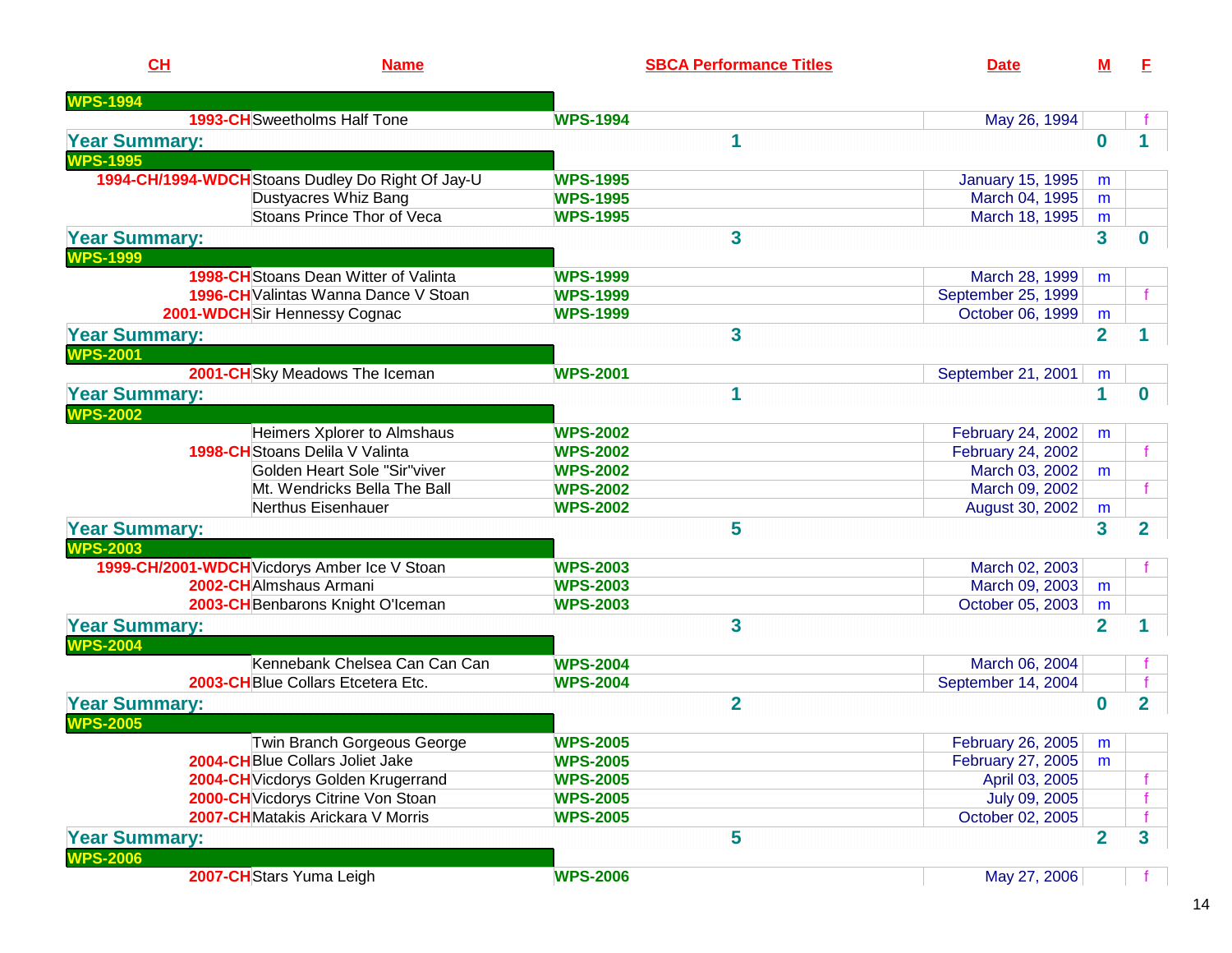| CH                   | <b>Name</b>                                       |                 | <b>SBCA Performance Titles</b> | <b>Date</b>        | <u>M</u>                | E            |
|----------------------|---------------------------------------------------|-----------------|--------------------------------|--------------------|-------------------------|--------------|
|                      | 2005-CH Stoans Qati Mae of Loramar                | <b>WPS-2006</b> |                                | May 27, 2006       |                         |              |
|                      | 2001-CH/2002-WDCH XmaxKris Van ' T Hof Ten Eynder | <b>WPS-2006</b> |                                | July 08, 2006      | m                       |              |
|                      | 2006-CH Vicdorys Indiana Bones                    | <b>WPS-2006</b> |                                | September 22, 2006 | m                       |              |
|                      | Loramars Aeryn Dream                              | <b>WPS-2006</b> |                                | October 15, 2006   |                         |              |
|                      | 2005-CH Shadow Mtn Hot August Night               | <b>WPS-2006</b> |                                | October 15, 2006   | m                       |              |
|                      | Shadow Mtn I'm In Heaven Vic                      | <b>WPS-2006</b> |                                | October 15, 2006   |                         |              |
| <b>Year Summary:</b> |                                                   |                 | $\overline{\mathbf{r}}$        |                    | $\overline{\mathbf{3}}$ |              |
| <b>WPS-2007</b>      |                                                   |                 |                                |                    |                         |              |
|                      | 2006-CHStoans D'alice of Loramar                  | <b>WPS-2007</b> |                                | April 28, 2007     |                         |              |
|                      | 2010-GCH/2006-CH Vicdorys Julius Ceasar           | <b>WPS-2007</b> |                                | May 12, 2007       | m                       |              |
|                      | Silverados Whitcomb A Stoan                       | <b>WPS-2007</b> |                                | May 17, 2007       |                         |              |
|                      | 2005-CHShadow Mtn Cracker Jax                     | <b>WPS-2007</b> |                                | May 28, 2007       | m                       |              |
|                      | 2007-CH/2008-WDCH Eastgates Remember The Knight   | <b>WPS-2007</b> |                                | August 24, 2007    | m                       |              |
|                      | <b>Bear Heart Treasure</b>                        | <b>WPS-2007</b> |                                | October 14, 2007   | m                       |              |
| <b>Year Summary:</b> |                                                   |                 | 6                              |                    | 4                       | $\mathbf{2}$ |
| <b>WPS-2008</b>      |                                                   |                 |                                |                    |                         |              |
|                      | 2006-CH Vicdorys Jem Stone Sandcastle             | <b>WPS-2008</b> |                                | September 28, 2007 | m                       |              |
|                      | <b>Shadow Mtn Calif Rock Star</b>                 | <b>WPS-2008</b> |                                | April 24, 2008     |                         |              |
|                      | 2011-CH Loramars All Dat Jazz V Stoan             | <b>WPS-2008</b> |                                | May 11, 2008       |                         |              |
|                      | 2011-GCH/2013-WDCH Vicdorys Lump O'Coal           | <b>WPS-2008</b> |                                | October 11, 2008   | m                       |              |
|                      | 2008-CH Vicdorys Manhattan Transfer               | <b>WPS-2008</b> |                                | October 11, 2008   | m                       |              |
|                      | Almshaus Joshua Kool Diamond                      | <b>WPS-2008</b> |                                | November 15, 2008  | m                       |              |
| <b>Year Summary:</b> |                                                   |                 | 6                              |                    | 4                       | $\mathbf{2}$ |
| <b>WPS-2009</b>      |                                                   |                 |                                |                    |                         |              |
|                      | Almshaus Pandora                                  | <b>WPS-2009</b> |                                | April 11, 2009     |                         |              |
|                      | 2009-CH Shadow Mtn Playboy At Large Remma         | <b>WPS-2009</b> |                                | April 23, 2009     | m                       |              |
|                      | 2008-CHLoramars CiCi of Vicdory                   | <b>WPS-2009</b> |                                | October 04, 2009   |                         |              |
|                      | Shadow Mtn OoLaLa Blue Collar                     | <b>WPS-2009</b> |                                | October 04, 2009   |                         |              |
|                      | Heidisaint Laurie of Kings Row                    | <b>WPS-2009</b> |                                | October 08, 2009   |                         |              |
|                      | 2010-CH/2010-WDCH Benbarons Tinker of Yondo       | <b>WPS-2009</b> |                                | November 07, 2009  |                         |              |
|                      | Empty Kegs I-C-U-N-V Me                           | <b>WPS-2009</b> |                                | December 12, 2009  |                         |              |
| <b>Year Summary:</b> |                                                   |                 | $\overline{7}$                 |                    |                         | 6            |
| <b>WPS-2010</b>      |                                                   |                 |                                |                    |                         |              |
|                      | 2006-CH Revilos Over The Rainbow Vcdry            | <b>WPS-2010</b> |                                | March 21, 2010     |                         |              |
|                      | 2006-CH Wintercrest Backdraft                     | <b>WPS-2010</b> |                                | May 21, 2010       |                         |              |
|                      | 2005-CHStoans Yum Yum of Mistihil                 | <b>WPS-2010</b> |                                | July 03, 2010      |                         |              |
|                      | 2011-GCH/2009-CH Shericks Diamond Rio Del Vicdory | <b>WPS-2010</b> |                                | July 05, 2010      |                         |              |
|                      | 2010-CH Skydancers Man of Steel For Vicdory       | <b>WPS-2010</b> |                                | July 10, 2010      | m                       |              |
|                      | 2013-GCH/2010-CHScandias Dreamcatcher Heezedoorn  | <b>WPS-2010</b> |                                | July 17, 2010      |                         |              |
|                      | Subzero Jagermeister                              | <b>WPS-2010</b> |                                | December 11, 2010  | m                       |              |
| <b>Year Summary:</b> |                                                   |                 | 7                              |                    | $\overline{2}$          | 5            |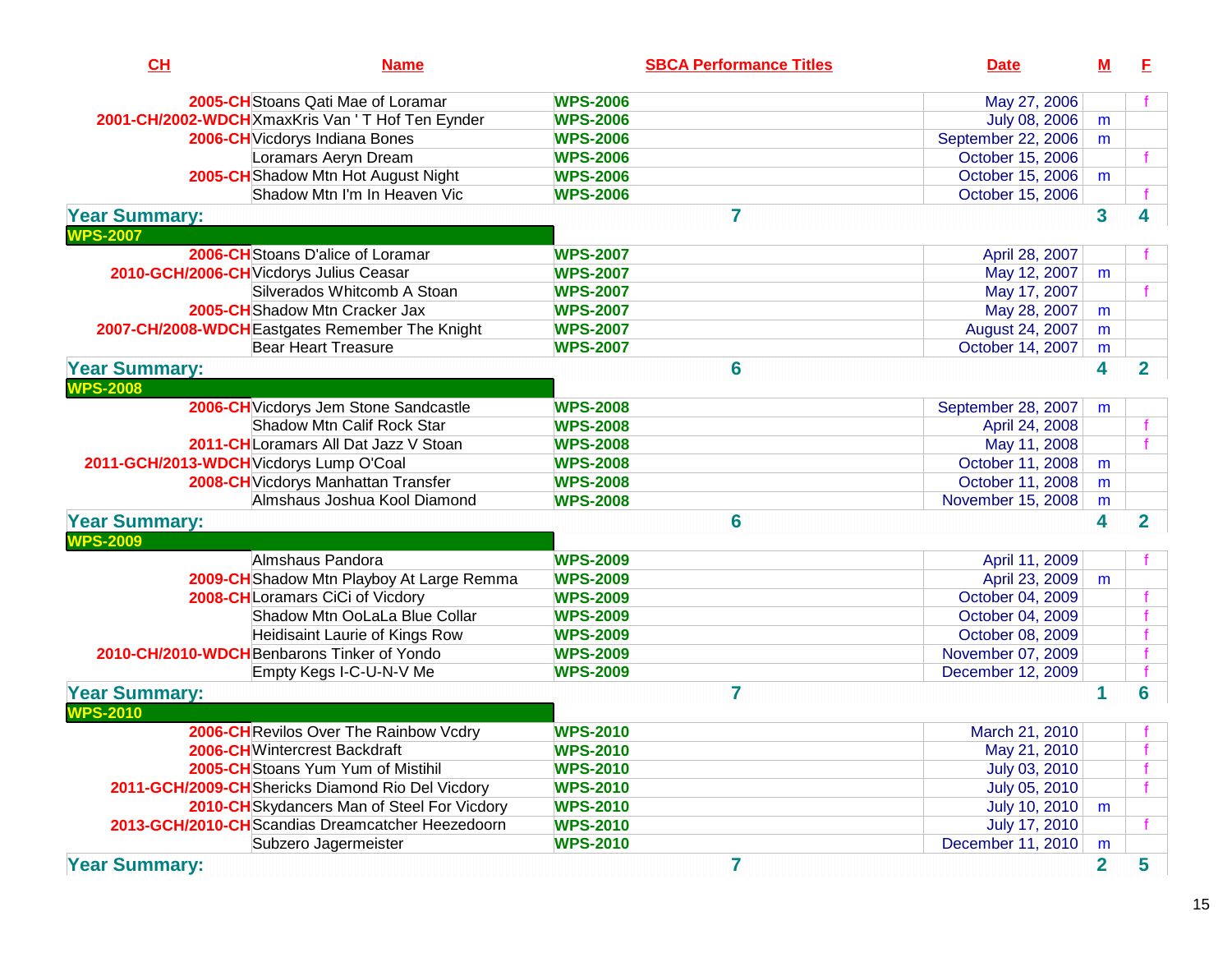| CH                                         | <b>Name</b>                                       | <b>SBCA Performance Titles</b> | <b>Date</b>        | м              | E              |
|--------------------------------------------|---------------------------------------------------|--------------------------------|--------------------|----------------|----------------|
| <b>VPS-2011</b>                            |                                                   |                                |                    |                |                |
|                                            | Lasquites Francesca May                           | <b>WPS-2011</b>                | May 08, 2011       |                |                |
|                                            | 2009-CH Stoans Jeul of Vicdory                    | <b>WPS-2011</b>                | May 14, 2011       |                |                |
|                                            | Stoans Razzle of Oz                               | <b>WPS-2011</b>                | May 15, 2011       |                |                |
|                                            | <b>Kings Mill Firefly</b>                         | <b>WPS-2011</b>                | July 16, 2011      |                |                |
|                                            | Shadow Mtn Rhapsody In Blue                       | <b>WPS-2011</b>                | July 16, 2011      |                |                |
|                                            | 2011-GCH/2010-CH Vicdorys Pretty In Pink Diamonds | <b>WPS-2011</b>                | September 12, 2011 |                |                |
| <b>Year Summary:</b>                       |                                                   | 6                              |                    | $\bf{0}$       | 6              |
| <b>WPS-2012</b>                            |                                                   |                                |                    |                |                |
|                                            | 2013-GCH/2011-CHMontana Mtns Mystery of Life      | <b>WPS-2012</b>                | March 18, 2012     | m              |                |
| 2014-GCH/2013-CH Blue Collars Karbon Copy  |                                                   | <b>WPS-2012</b>                | July 01, 2012      | m              |                |
|                                            | 2008-CHMistihil Lord Luva Duck                    | <b>WPS-2012</b>                | August 04, 2012    |                |                |
|                                            | Mistihil Mystique                                 | <b>WPS-2012</b>                | August 04, 2012    |                |                |
|                                            | 2011-GCH/2011-CHWinters Brooks & Dunn V Vicdory   | <b>WPS-2012</b>                | August 04, 2012    |                |                |
| 2014-GCH/2013-CHBlue Collars Kiss An Angel |                                                   | <b>WPS-2012</b>                | September 16, 2012 |                |                |
|                                            | Loramars El D'Argo                                | <b>WPS-2012</b>                | October 13, 2012   | m              |                |
| <b>Year Summary:</b>                       |                                                   | $\overline{7}$                 |                    | 3              | 4              |
| <b>WPS-2013</b>                            |                                                   |                                |                    |                |                |
|                                            | 2012-CH Scandias Elmas Heezedoorn                 | <b>WPS-2013</b>                | March 17, 2013     |                |                |
|                                            | 2010-CHRainiers Rough Rider                       | <b>WPS-2013</b>                | June 02, 2013      | m              |                |
| <b>Year Summary:</b>                       |                                                   | $\overline{2}$                 |                    | 1              | 1              |
| <b>WPS-2014</b>                            |                                                   |                                |                    |                |                |
|                                            | 2012-GCH/2011-CHMtn Home Linus Stoan V Lasquite   | <b>WPS-2014</b>                | March 16, 2014     |                |                |
|                                            | 2012-CH Vicdorys N Winters R U Jealous Yet?       | <b>WPS-2014</b>                | April 27, 2014     |                |                |
|                                            | 2012-CH Vicdorys Santa Baby For Vonnaken          | <b>WPS-2014</b>                | April 27, 2014     |                |                |
|                                            | <b>Blue Collars Mt Mtn Hair Apparent</b>          | <b>WPS-2014</b>                | May 18, 2014       | m              |                |
|                                            | 2013-CHLoramars Full Speed Ahead                  | <b>WPS-2014</b>                | October 05, 2014   | m              |                |
| <b>Year Summary:</b>                       |                                                   | 5                              |                    | $\overline{2}$ | 3              |
| <b>WPS-2015</b>                            |                                                   |                                |                    |                |                |
|                                            | 2013-GCH/2011-CHChaparrals Deja-Vu of Kings Row   | <b>WPS-2015</b>                | April 23, 2015     |                |                |
|                                            | 2010-GCH/2010-CHWintercrest Joy to The World      | <b>WPS-2015</b>                | April 23, 2015     | m              | f              |
|                                            | Sgt. Peppers Doctor Robert                        | <b>WPS-2015</b>                | October 02, 2015   |                |                |
|                                            | 2015-CH Jeul Kreeks A Rockstar For Vicdory        | <b>WPS-2015</b>                | October 10, 2015   | m              |                |
|                                            |                                                   |                                |                    |                |                |
| <b>Year Summary:</b><br><b>WPS-2016</b>    |                                                   | 4                              |                    | $\overline{2}$ | $\overline{2}$ |
|                                            | Shericks Gage To Perfection                       | <b>WPS-2016</b>                | May 15, 2016       | m              |                |
|                                            | <b>Blue Collars Optimus Prime</b>                 | <b>WPS-2016</b>                | July 02, 2016      |                |                |
| 2016-WDCH Excaliburs Muse                  |                                                   | <b>WPS-2016</b>                | August 27, 2016    |                |                |
|                                            | 2014-GCHS/2014-CH Vicdorys Unleash The Dark Night | <b>WPS-2016</b>                | October 23, 2016   | m              |                |
| <b>Year Summary:</b>                       |                                                   | 4                              |                    | $\overline{2}$ | $\overline{2}$ |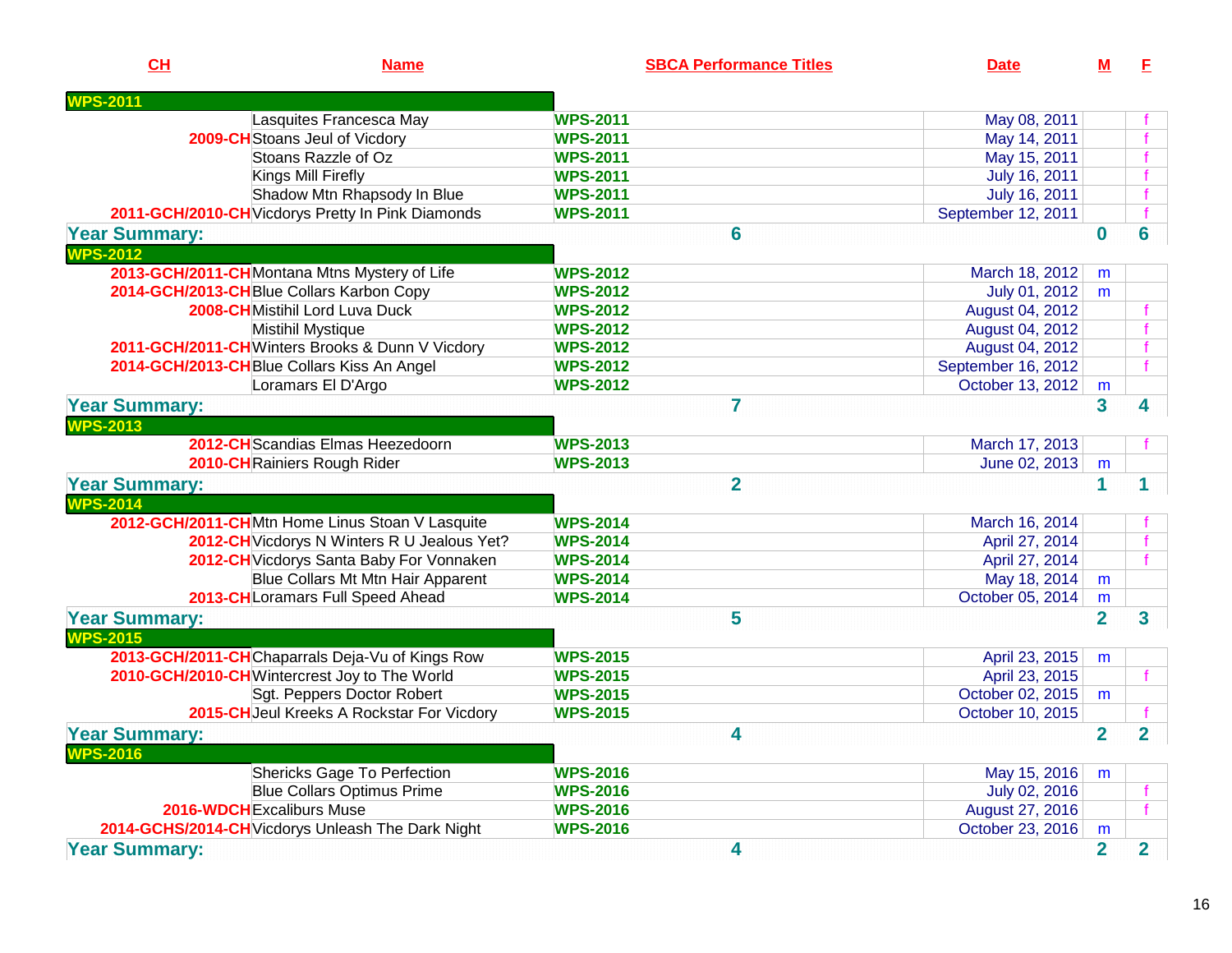| CH                                | <b>Name</b>                                                                  | <b>SBCA Performance Titles</b>   | <b>Date</b>                       | M                   | E              |
|-----------------------------------|------------------------------------------------------------------------------|----------------------------------|-----------------------------------|---------------------|----------------|
| <b>WPS-2018</b>                   |                                                                              |                                  |                                   |                     |                |
|                                   | 2014-GCH/2013-CHSandrimars Buffet Rocks Revilo                               | <b>WPS-2018</b>                  | May 26, 2018                      | m                   |                |
|                                   | 2016-CH Blue Collars Patriot Safe Harbor                                     | <b>WPS-2018</b>                  | September 16, 2018                | m                   |                |
|                                   | 2018-CHMistihil Quote The Raven Denman                                       | <b>WPS-2018</b>                  | October 14, 2018                  |                     |                |
| <b>Year Summary:</b>              |                                                                              | 3                                |                                   | $\overline{2}$      |                |
| <b>WPS-2019</b>                   |                                                                              |                                  |                                   |                     |                |
|                                   | Lone Cedars Cosmo of Loramar                                                 | <b>WPS-2019</b>                  | <b>January 05, 2019</b>           | m                   |                |
|                                   | 2018-GCH/2017-CH Vicdorys Vixen                                              | <b>WPS-2019</b>                  | May 11, 2019                      |                     |                |
|                                   | 2018-CH Vonnakens About Time                                                 | <b>WPS-2019</b>                  | October 06, 2019                  |                     |                |
|                                   | 2018-CH Vonnakens Apollo                                                     | <b>WPS-2019</b>                  | October 06, 2019                  |                     |                |
| <b>Year Summary:</b>              |                                                                              | 4                                |                                   | 1                   | 3              |
| <b>WPS-2021</b>                   |                                                                              |                                  |                                   |                     |                |
|                                   | Mistihil Stormy Weather By Rowdy                                             | <b>WPS-2021</b>                  | May 16, 2021                      |                     |                |
|                                   | 2021-CH Vicdorys You Will Rise Jeul Kreek                                    | <b>WPS-2021</b>                  | October 10, 2021                  |                     |                |
| <b>Year Summary:</b>              |                                                                              | $\overline{2}$                   |                                   | $\bf{0}$            | $\overline{2}$ |
| <b>Title Summary:</b>             |                                                                              | 98                               |                                   | 42                  | 56             |
|                                   |                                                                              |                                  |                                   |                     |                |
| $\overline{\mathbf{D}}\mathbf{D}$ |                                                                              |                                  |                                   |                     |                |
| <b>DD-1988</b>                    |                                                                              |                                  |                                   |                     |                |
|                                   |                                                                              | <b>DD-1988</b>                   |                                   |                     |                |
|                                   | 1991-WDCHMar-Eds Ascos Colt Forty Five<br>1988-WDCHMar-Wils Markus Von Hyden | <b>DD-1988</b>                   | June 16, 1988<br>June 16, 1988    | m                   |                |
|                                   | Katanis Ruby                                                                 | <b>DD-1988</b>                   | November 26, 1988                 | m                   |                |
|                                   |                                                                              | 3                                |                                   | $\overline{2}$      |                |
| <b>Year Summary:</b>              |                                                                              |                                  |                                   |                     |                |
| <b>DD-1989</b>                    | 1993-WDCHAmanda Elliott                                                      | <b>DD-1989</b>                   | June 03, 1989                     |                     |                |
|                                   | 1991-WDCH Mar-Eds Ascos Kristy Belle                                         | <b>DD-1989</b>                   | June 03, 1989                     |                     |                |
|                                   | 1990-WDCH Cache Retreat U R My Sunshine                                      | <b>DD-1989</b>                   | September 08, 1989                |                     |                |
|                                   | <b>Wheelers Miss Nemesis</b>                                                 | <b>DD-1989</b>                   | September 08, 1989                |                     |                |
|                                   |                                                                              | 4                                |                                   | $\bf{0}$            | 4              |
| <b>Year Summary:</b>              |                                                                              |                                  |                                   |                     |                |
| <b>DD-1990</b>                    | <b>1989-CH</b> Cache Retreat Pardner                                         | <b>DD-1990</b>                   |                                   |                     |                |
|                                   | <b>1990-CH</b> Cache Retreat Barnaby                                         | <b>DD-1990</b>                   | May 18, 1990<br>November 03, 1990 | m                   |                |
|                                   |                                                                              | $\overline{2}$                   |                                   | m<br>$\overline{2}$ | $\bf{0}$       |
| <b>Year Summary:</b>              |                                                                              |                                  |                                   |                     |                |
| <b>DD-1991</b>                    |                                                                              |                                  |                                   |                     |                |
|                                   | Ladins Prime Time<br><b>1993-CH</b> Sweetholms Half Tone                     | <b>DD-1991</b><br><b>DD-1991</b> | September 29, 1991                | m                   |                |
|                                   |                                                                              |                                  | September 29, 1991                |                     |                |
| <b>Year Summary:</b>              |                                                                              | $\overline{\mathbf{2}}$          |                                   | 1                   | 1              |
| <b>DD-1992</b>                    |                                                                              |                                  |                                   |                     |                |
|                                   | Keepsakes Alpine Heather                                                     | <b>DD-1992</b>                   | June 07, 1992                     |                     |                |
|                                   | Kings Row Just Myone Verity                                                  | <b>DD-1992</b>                   | June 07, 1992                     |                     |                |
|                                   | Sunnybrooks Windward Breeze                                                  | <b>DD-1992</b>                   | September 27, 1992                |                     |                |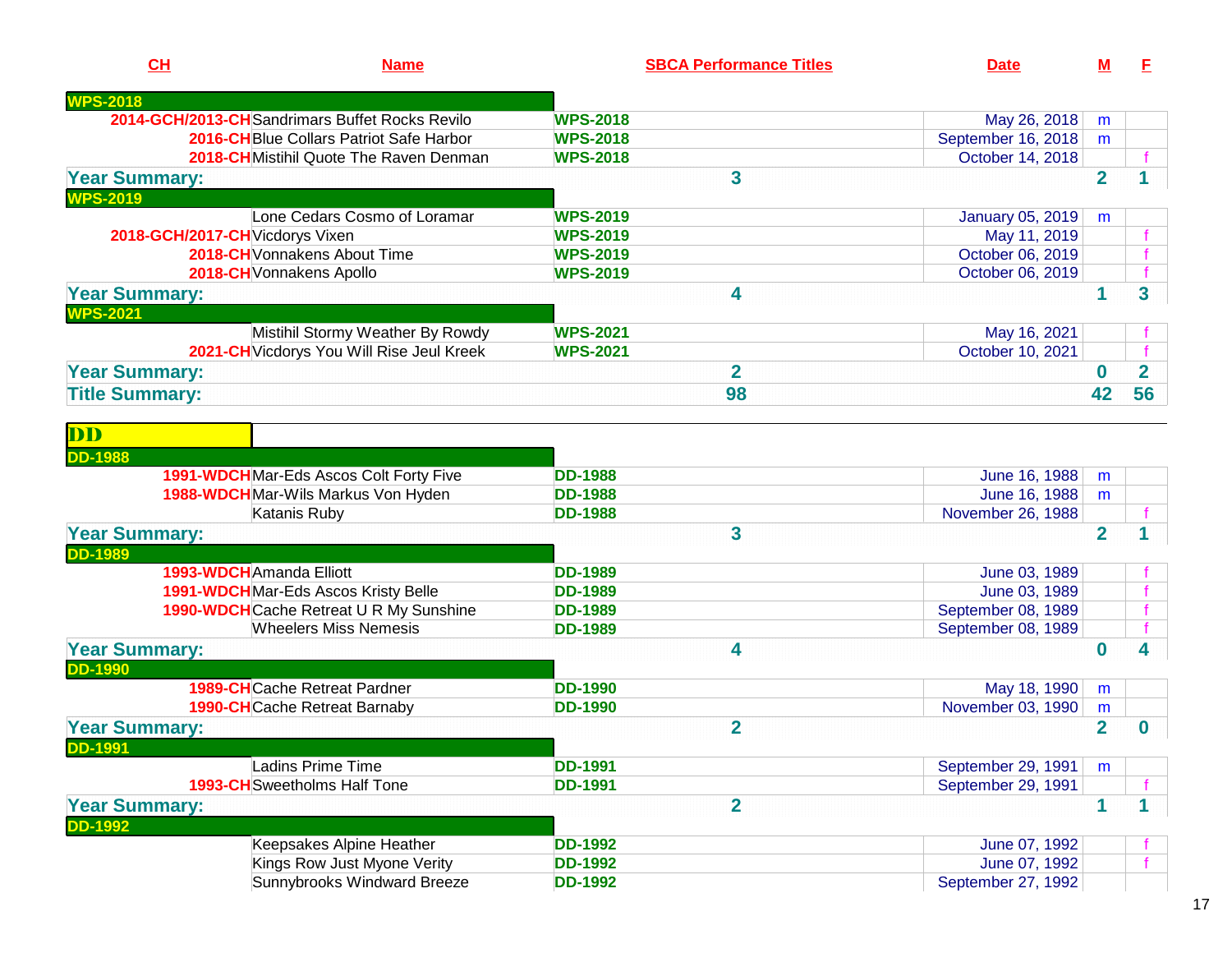| CH                                     | <b>Name</b>                                       |                | <b>SBCA Performance Titles</b> | <b>Date</b>        | М              | E              |
|----------------------------------------|---------------------------------------------------|----------------|--------------------------------|--------------------|----------------|----------------|
|                                        | 1990-CHCache Retreat Up Tempo                     | <b>DD-1992</b> |                                | September 29, 1992 |                |                |
|                                        | 1991-CH Doolittles Cagney Hantana                 | <b>DD-1992</b> |                                | September 29, 1992 |                |                |
|                                        | <b>Hiltzburys Tasha Baby</b>                      | <b>DD-1992</b> |                                | September 29, 1992 |                |                |
|                                        | <b>Keepsakes Precious Moment</b>                  | <b>DD-1992</b> |                                | September 29, 1992 |                |                |
| <b>Year Summary:</b>                   |                                                   |                | $\overline{7}$                 |                    | $\bf{0}$       | 6              |
| <b>DD-1993</b>                         |                                                   |                |                                |                    |                |                |
|                                        | Cache Retreat Eyes Have It                        | <b>DD-1993</b> |                                | September 15, 1993 |                |                |
|                                        | <b>Excaliburs Distinction</b>                     | <b>DD-1993</b> |                                | September 15, 1993 |                |                |
|                                        | 1992-CHMtn Shadows Chauser V Columbo              | <b>DD-1993</b> |                                | September 15, 1993 | m              |                |
|                                        | 1994-CH/1994-WDCH Stoans Dudley Do Right Of Jay-U | <b>DD-1993</b> |                                | September 15, 1993 | m              |                |
|                                        | <b>1994-CH</b> Almshaus Just Joe Kool             | <b>DD-1993</b> |                                | September 17, 1993 | m              |                |
|                                        | 1993-CHKeepsakes Bonneville                       | <b>DD-1993</b> |                                | December 11, 1993  | m              |                |
|                                        | Keepsakes Brenna                                  | <b>DD-1993</b> |                                | December 11, 1993  |                |                |
| <b>Year Summary:</b>                   |                                                   |                | $\overline{7}$                 |                    | 4              | 3              |
| <b>DD-1996</b>                         |                                                   |                |                                |                    |                |                |
|                                        | <b>Excaliburs Hallmark</b>                        | <b>DD-1996</b> |                                | October 02, 1996   |                |                |
|                                        | 1992-CHLynchcreeks Executive                      | <b>DD-1996</b> |                                | October 02, 1996   | m              |                |
| <b>Year Summary:</b>                   |                                                   |                | $\overline{2}$                 |                    | 1              |                |
| <b>DD-1997</b>                         |                                                   |                |                                |                    |                |                |
|                                        | 1993-CH Belyns Sentimental Journey                | <b>DD-1997</b> |                                | April 13, 1997     |                |                |
|                                        | Belyns Wendy Darlin                               | <b>DD-1997</b> |                                | April 13, 1997     |                |                |
| <b>Year Summary:</b>                   |                                                   |                | $\overline{2}$                 |                    | $\bf{0}$       | $\overline{2}$ |
| <b>DD-1998</b>                         |                                                   |                |                                |                    |                |                |
|                                        | <b>1996-CH</b> Cache Retreat Jasmine Tea          | <b>DD-1998</b> |                                | February 15, 1998  |                |                |
|                                        | 1997-CH Kennebank Zachary Von Noah                | <b>DD-1998</b> |                                | April 23, 1998     | m              |                |
|                                        | Silvercrowns Rocky Road                           | <b>DD-1998</b> |                                | April 23, 1998     | m              |                |
| <b>Year Summary:</b>                   |                                                   |                | 3                              |                    | $\overline{2}$ | 1              |
| <b>DD-1999</b>                         |                                                   |                |                                |                    |                |                |
|                                        | 1997-CH Keepsakes Duncan Idaho                    | <b>DD-1999</b> |                                | February 21, 1999  | m              |                |
|                                        | 1999-CH/2001-WDCH Vicdorys Amber Ice V Stoan      | <b>DD-1999</b> |                                | June 16, 1999      |                |                |
|                                        | Mandys Valentine Sassafrassie                     | <b>DD-1999</b> |                                | June 19, 1999      |                |                |
|                                        | 1996-CH Valintas Wanna Dance V Stoan              | <b>DD-1999</b> |                                | June 19, 1999      |                |                |
| <b>Year Summary:</b>                   |                                                   |                | 4                              |                    |                | 3              |
| <b>DD-2000</b>                         |                                                   |                |                                |                    |                |                |
|                                        | <b>2000-CH</b> Alta Vistas Hercule Poirot         | <b>DD-2000</b> |                                | October 05, 2000   | m              |                |
|                                        | <b>1999-CH</b> Alta Vistas Miss Marple            | <b>DD-2000</b> |                                | October 05, 2000   |                |                |
|                                        | <b>1997-CH</b> Revilos Quiz Show                  | <b>DD-2000</b> |                                | October 05, 2000   | m              |                |
| 1998-CH/2000-WDCH Stoans Glysa of Adax |                                                   | <b>DD-2000</b> |                                | October 05, 2000   |                |                |
|                                        | Thunder Hills Brunhilda                           | <b>DD-2000</b> |                                | October 05, 2000   |                |                |
|                                        | 2001-CH/2002-WDCH XmaxKris Van 'T Hof Ten Eynder  | <b>DD-2000</b> |                                | October 05, 2000   | m              |                |
| <b>Year Summary:</b>                   |                                                   |                | 6                              |                    | 3              | 3              |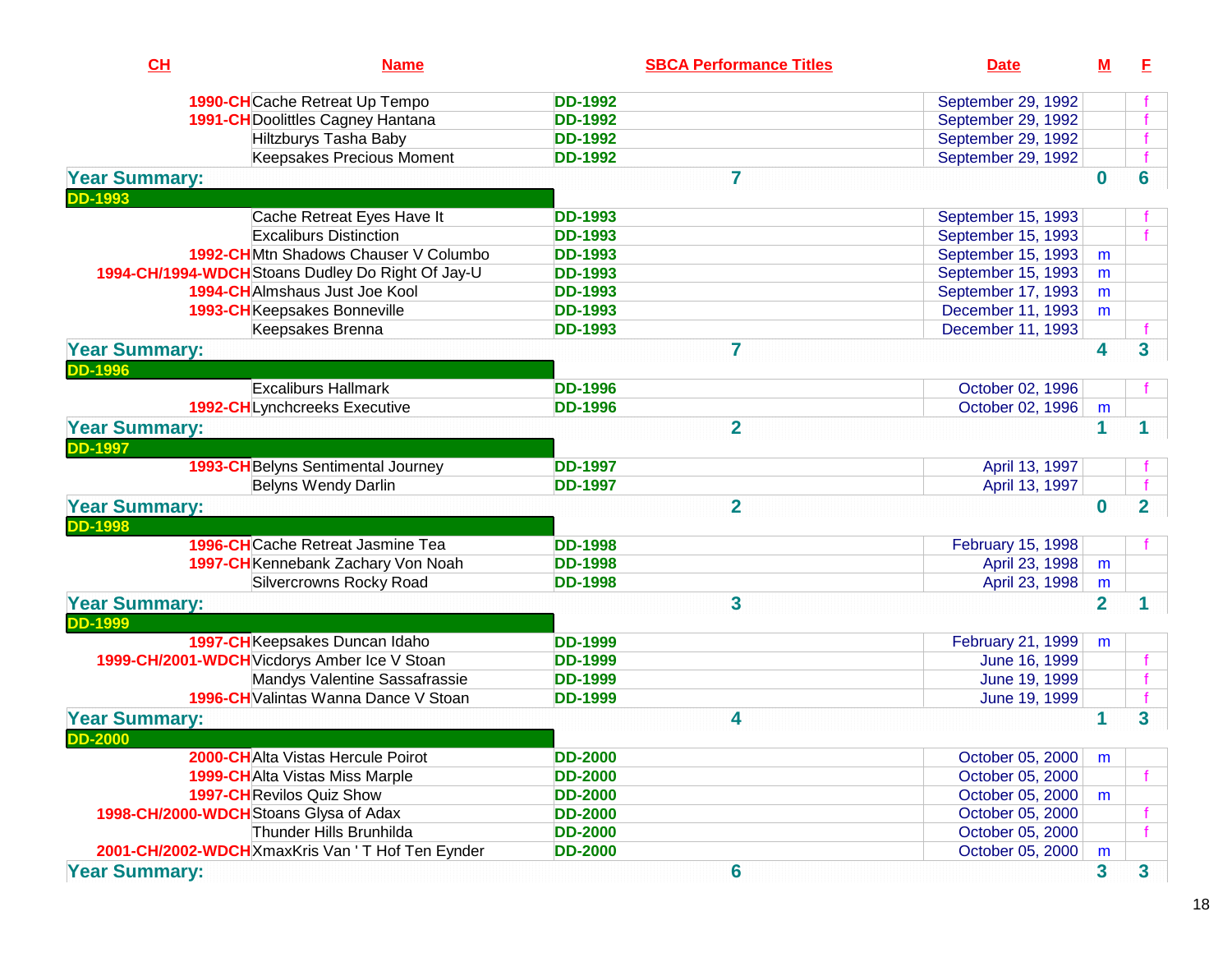| CH                   | <b>Name</b>                                     |                | <b>SBCA Performance Titles</b> | <b>Date</b>        | M              | E                       |
|----------------------|-------------------------------------------------|----------------|--------------------------------|--------------------|----------------|-------------------------|
| <b>DD-2001</b>       |                                                 |                |                                |                    |                |                         |
|                      | <b>1999-CH</b> Diamantes Executive Session      | <b>DD-2001</b> |                                | May 09, 2001       | m              |                         |
|                      | Excaliburs Katrina                              | <b>DD-2001</b> |                                | May 09, 2001       |                |                         |
|                      | 2001-WDCH Sir Hennessy Cognac                   | <b>DD-2001</b> |                                | October 21, 2001   | m              |                         |
| <b>Year Summary:</b> |                                                 |                | 3                              |                    | $\overline{2}$ |                         |
| <b>DD-2002</b>       |                                                 |                |                                |                    |                |                         |
|                      | <b>Slatons When Sarah Smiles</b>                | <b>DD-2002</b> |                                | May 04, 2002       |                |                         |
|                      | Stoans Quiet Collar V Abquin                    | <b>DD-2002</b> |                                | November 10, 2002  | m              |                         |
| <b>Year Summary:</b> |                                                 |                | $\overline{2}$                 |                    | 1              | 1                       |
| <b>DD-2003</b>       |                                                 |                |                                |                    |                |                         |
|                      | Mr. B                                           | <b>DD-2003</b> |                                | March 23, 2003     | m              |                         |
|                      | 2000-CH Story Books Future V Sandcreek          | <b>DD-2003</b> |                                | May 07, 2003       | m              |                         |
|                      | Swissongs Nevada                                | <b>DD-2003</b> |                                | May 07, 2003       |                |                         |
| <b>Year Summary:</b> |                                                 |                | 3                              |                    | $\overline{2}$ |                         |
| <b>DD-2004</b>       |                                                 |                |                                |                    |                |                         |
|                      | <b>Excaliburs Kirsten</b>                       | <b>DD-2004</b> |                                | May 05, 2004       |                |                         |
|                      | 2004-WDCH Echos Utmost                          | <b>DD-2004</b> |                                | November 07, 2004  |                |                         |
| <b>Year Summary:</b> |                                                 |                | $\overline{2}$                 |                    | $\bf{0}$       | $\overline{2}$          |
| <b>DD-2006</b>       |                                                 |                |                                |                    |                |                         |
|                      | 2007-CH/2009-WDCH Echos Xtra Sweetie V Eddy     | <b>DD-2006</b> |                                | September 20, 2006 |                |                         |
| <b>Year Summary:</b> |                                                 |                | 1                              |                    | $\bf{0}$       |                         |
| <b>DD-2007</b>       |                                                 |                |                                |                    |                |                         |
|                      | 2007-CH/2008-WDCH Eastgates Remember The Knight | <b>DD-2007</b> |                                | September 26, 2007 | m              |                         |
|                      | Shadow Mtn Calif Rock Star                      | <b>DD-2007</b> |                                | November 18, 2007  |                |                         |
| <b>Year Summary:</b> |                                                 |                | $\overline{2}$                 |                    | 1              |                         |
| <b>DD-2008</b>       |                                                 |                |                                |                    |                |                         |
|                      | 2010-CH/2010-WDCH Benbarons Tinker of Yondo     | <b>DD-2008</b> |                                | September 10, 2008 |                |                         |
| <b>Year Summary:</b> |                                                 |                | 1                              |                    | $\bf{0}$       |                         |
| <b>DD-2009</b>       |                                                 |                |                                |                    |                |                         |
|                      | <b>2007-CH</b> Matakiss Arickara V Morris       | <b>DD-2009</b> |                                | May 24, 2009       |                |                         |
|                      | Echos Whos On First                             | <b>DD-2009</b> |                                | October 07, 2009   | m              |                         |
|                      | 2010-WDCH Stoans One Hit Wonder of Yixy         | <b>DD-2009</b> |                                | October 07, 2009   | m              |                         |
|                      | 2006-CH Vicdorys Indiana Bones                  | <b>DD-2009</b> |                                | October 07, 2009   | m              |                         |
|                      | <b>Snowy Pines Hummer</b>                       | <b>DD-2009</b> |                                | November 15, 2009  | m              |                         |
| <b>Year Summary:</b> |                                                 |                | 5                              |                    | 4              | $\mathbf 1$             |
| <b>DD-2010</b>       |                                                 |                |                                |                    |                |                         |
|                      | Snowy Pines Tundra                              | <b>DD-2010</b> |                                | May 21, 2010       |                |                         |
|                      | Stoans Razzle of Oz                             | <b>DD-2010</b> |                                | May 21, 2010       |                |                         |
|                      | 2005-CH Stoans Yum Yum of Mistihil              | <b>DD-2010</b> |                                | October 16, 2010   |                |                         |
|                      | 2012-WDCH Shadow Mtn Playit Again V Reema       | <b>DD-2010</b> |                                | October 30, 2010   |                |                         |
| <b>Year Summary:</b> |                                                 |                | 4                              |                    | $\bf{0}$       | $\overline{\mathbf{4}}$ |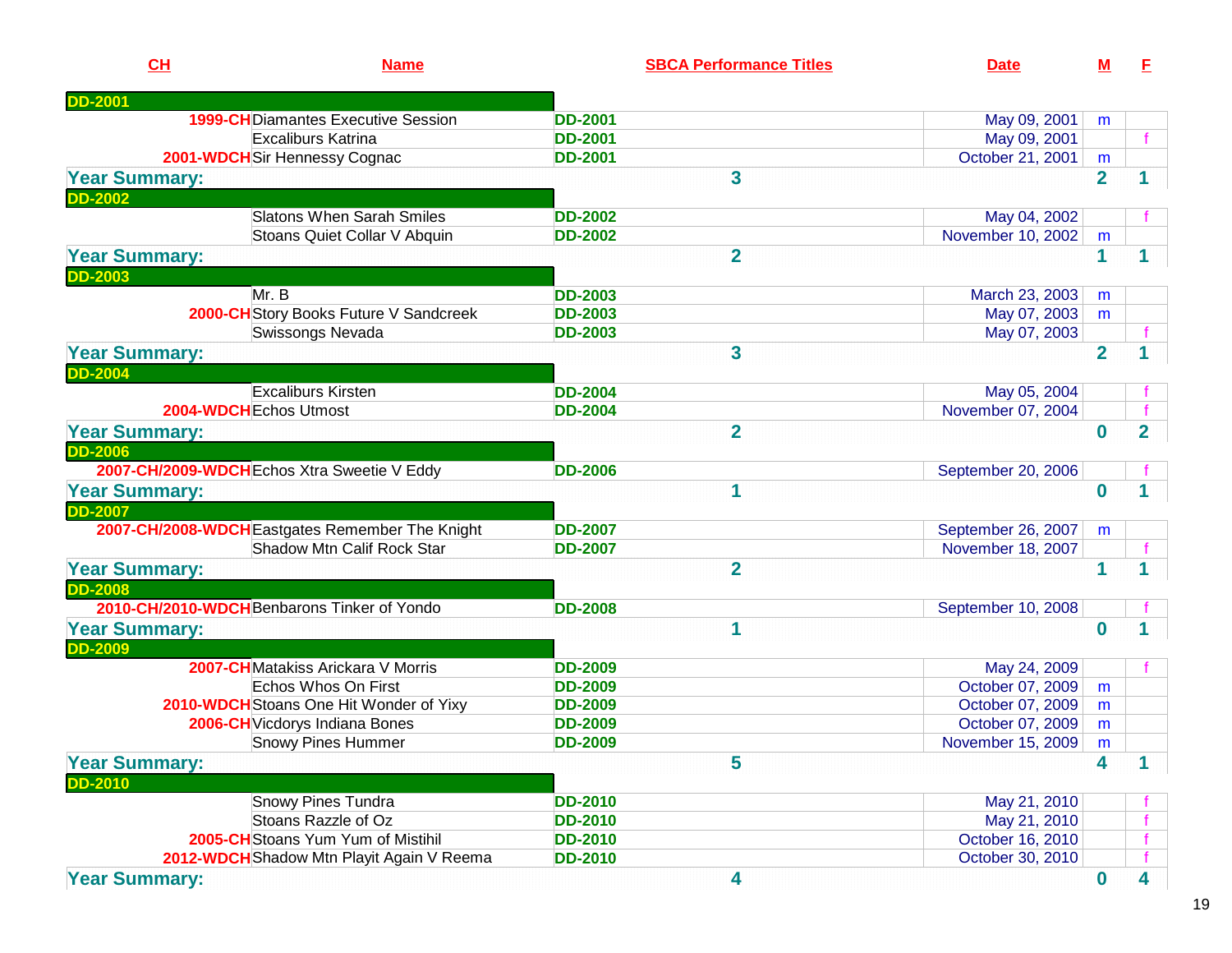| <b>DD-2011</b><br>2011-GCH/2013-WDCH Vicdorys Lump O'Coal<br><b>DD-2011</b><br>September 14, 2011<br>m<br>1<br>$\mathbf{1}$<br><b>Year Summary:</b><br>$\boldsymbol{0}$<br><b>DD-2012</b><br>2009-CH Subira Alucian<br><b>DD-2012</b><br>September 26, 2012<br>m<br>1<br>1<br><b>Year Summary:</b><br>$\bf{0}$<br><b>DD-2013</b><br>2013-CH/2015-WDCH Excaliburs Lady of The Lake<br>September 25, 2013<br><b>DD-2013</b><br>1<br>$\bf{0}$<br><b>Year Summary:</b><br><b>DD-2014</b><br>2016-WDCH Excaliburs Muse<br>September 17, 2014<br><b>DD-2014</b><br>1<br><b>Year Summary:</b><br>$\bf{0}$<br><b>DD-2015</b><br>Kings Mill Bradshaw<br>February 21, 2015<br><b>DD-2015</b><br>m<br>Mistihil Pollyanna Rules<br>October 31, 2015<br><b>DD-2015</b><br>f<br>2011-GCH/2010-CH Vicdorys Pretty In Pink Diamonds<br>October 31, 2015<br><b>DD-2015</b><br>$\overline{\mathbf{3}}$<br>$\mathbf{1}$<br>$\overline{2}$<br><b>Year Summary:</b><br><b>DD-2019</b><br>2019-CH Storybooks Oliva Twist<br><b>DD-2019</b><br>October 09, 2019<br>1<br>$\bf{0}$<br><b>Year Summary:</b><br><b>DD-2020</b><br>Snowy Pines Athena<br><b>DD-2020</b><br>November 07, 2020<br>1<br><b>Year Summary:</b><br>$\bf{0}$<br><b>DD-2021</b><br>Sadie Hunter<br><b>DD-2021</b><br>September 29, 2021<br><b>Year Summary:</b><br>1<br>$\mathbf{0}$<br>75<br>29<br><b>Title Summary:</b><br>45<br>DD <sup>2</sup><br><b>DD2-1993</b><br>1994-CHAImshaus Just Joe Kool<br><b>DD2-1993</b><br>October 09, 1993<br>m<br>1<br>$\mathbf 1$<br><b>Year Summary:</b><br>$\bf{0}$<br><b>DD2-1994</b><br>1994-CH/1994-WDCH Stoans Dudley Do Right Of Jay-U<br><b>DD2-1994</b><br>May 26, 1994<br>m<br><b>Year Summary:</b><br>1<br>1<br>$\bf{0}$<br><b>DD2-1997</b><br>1993-CH Belyns Sentimental Journey<br>September 25, 1997<br><b>DD2-1997</b><br>Belyns Wendy Darlin<br>September 25, 1997<br><b>DD2-1997</b> | CH                   | <b>Name</b> | <b>SBCA Performance Titles</b> | <b>Date</b> | <u>M</u>    | E              |
|----------------------------------------------------------------------------------------------------------------------------------------------------------------------------------------------------------------------------------------------------------------------------------------------------------------------------------------------------------------------------------------------------------------------------------------------------------------------------------------------------------------------------------------------------------------------------------------------------------------------------------------------------------------------------------------------------------------------------------------------------------------------------------------------------------------------------------------------------------------------------------------------------------------------------------------------------------------------------------------------------------------------------------------------------------------------------------------------------------------------------------------------------------------------------------------------------------------------------------------------------------------------------------------------------------------------------------------------------------------------------------------------------------------------------------------------------------------------------------------------------------------------------------------------------------------------------------------------------------------------------------------------------------------------------------------------------------------------------------------------------------------------------------------------------------------------------------------------------------------------------------------|----------------------|-------------|--------------------------------|-------------|-------------|----------------|
|                                                                                                                                                                                                                                                                                                                                                                                                                                                                                                                                                                                                                                                                                                                                                                                                                                                                                                                                                                                                                                                                                                                                                                                                                                                                                                                                                                                                                                                                                                                                                                                                                                                                                                                                                                                                                                                                                        |                      |             |                                |             |             |                |
|                                                                                                                                                                                                                                                                                                                                                                                                                                                                                                                                                                                                                                                                                                                                                                                                                                                                                                                                                                                                                                                                                                                                                                                                                                                                                                                                                                                                                                                                                                                                                                                                                                                                                                                                                                                                                                                                                        |                      |             |                                |             |             |                |
|                                                                                                                                                                                                                                                                                                                                                                                                                                                                                                                                                                                                                                                                                                                                                                                                                                                                                                                                                                                                                                                                                                                                                                                                                                                                                                                                                                                                                                                                                                                                                                                                                                                                                                                                                                                                                                                                                        |                      |             |                                |             |             |                |
|                                                                                                                                                                                                                                                                                                                                                                                                                                                                                                                                                                                                                                                                                                                                                                                                                                                                                                                                                                                                                                                                                                                                                                                                                                                                                                                                                                                                                                                                                                                                                                                                                                                                                                                                                                                                                                                                                        |                      |             |                                |             |             |                |
|                                                                                                                                                                                                                                                                                                                                                                                                                                                                                                                                                                                                                                                                                                                                                                                                                                                                                                                                                                                                                                                                                                                                                                                                                                                                                                                                                                                                                                                                                                                                                                                                                                                                                                                                                                                                                                                                                        |                      |             |                                |             |             |                |
|                                                                                                                                                                                                                                                                                                                                                                                                                                                                                                                                                                                                                                                                                                                                                                                                                                                                                                                                                                                                                                                                                                                                                                                                                                                                                                                                                                                                                                                                                                                                                                                                                                                                                                                                                                                                                                                                                        |                      |             |                                |             |             |                |
|                                                                                                                                                                                                                                                                                                                                                                                                                                                                                                                                                                                                                                                                                                                                                                                                                                                                                                                                                                                                                                                                                                                                                                                                                                                                                                                                                                                                                                                                                                                                                                                                                                                                                                                                                                                                                                                                                        |                      |             |                                |             |             |                |
|                                                                                                                                                                                                                                                                                                                                                                                                                                                                                                                                                                                                                                                                                                                                                                                                                                                                                                                                                                                                                                                                                                                                                                                                                                                                                                                                                                                                                                                                                                                                                                                                                                                                                                                                                                                                                                                                                        |                      |             |                                |             |             |                |
|                                                                                                                                                                                                                                                                                                                                                                                                                                                                                                                                                                                                                                                                                                                                                                                                                                                                                                                                                                                                                                                                                                                                                                                                                                                                                                                                                                                                                                                                                                                                                                                                                                                                                                                                                                                                                                                                                        |                      |             |                                |             |             |                |
|                                                                                                                                                                                                                                                                                                                                                                                                                                                                                                                                                                                                                                                                                                                                                                                                                                                                                                                                                                                                                                                                                                                                                                                                                                                                                                                                                                                                                                                                                                                                                                                                                                                                                                                                                                                                                                                                                        |                      |             |                                |             |             |                |
|                                                                                                                                                                                                                                                                                                                                                                                                                                                                                                                                                                                                                                                                                                                                                                                                                                                                                                                                                                                                                                                                                                                                                                                                                                                                                                                                                                                                                                                                                                                                                                                                                                                                                                                                                                                                                                                                                        |                      |             |                                |             |             |                |
|                                                                                                                                                                                                                                                                                                                                                                                                                                                                                                                                                                                                                                                                                                                                                                                                                                                                                                                                                                                                                                                                                                                                                                                                                                                                                                                                                                                                                                                                                                                                                                                                                                                                                                                                                                                                                                                                                        |                      |             |                                |             |             |                |
|                                                                                                                                                                                                                                                                                                                                                                                                                                                                                                                                                                                                                                                                                                                                                                                                                                                                                                                                                                                                                                                                                                                                                                                                                                                                                                                                                                                                                                                                                                                                                                                                                                                                                                                                                                                                                                                                                        |                      |             |                                |             |             |                |
|                                                                                                                                                                                                                                                                                                                                                                                                                                                                                                                                                                                                                                                                                                                                                                                                                                                                                                                                                                                                                                                                                                                                                                                                                                                                                                                                                                                                                                                                                                                                                                                                                                                                                                                                                                                                                                                                                        |                      |             |                                |             |             |                |
|                                                                                                                                                                                                                                                                                                                                                                                                                                                                                                                                                                                                                                                                                                                                                                                                                                                                                                                                                                                                                                                                                                                                                                                                                                                                                                                                                                                                                                                                                                                                                                                                                                                                                                                                                                                                                                                                                        |                      |             |                                |             |             |                |
|                                                                                                                                                                                                                                                                                                                                                                                                                                                                                                                                                                                                                                                                                                                                                                                                                                                                                                                                                                                                                                                                                                                                                                                                                                                                                                                                                                                                                                                                                                                                                                                                                                                                                                                                                                                                                                                                                        |                      |             |                                |             |             |                |
|                                                                                                                                                                                                                                                                                                                                                                                                                                                                                                                                                                                                                                                                                                                                                                                                                                                                                                                                                                                                                                                                                                                                                                                                                                                                                                                                                                                                                                                                                                                                                                                                                                                                                                                                                                                                                                                                                        |                      |             |                                |             |             |                |
|                                                                                                                                                                                                                                                                                                                                                                                                                                                                                                                                                                                                                                                                                                                                                                                                                                                                                                                                                                                                                                                                                                                                                                                                                                                                                                                                                                                                                                                                                                                                                                                                                                                                                                                                                                                                                                                                                        |                      |             |                                |             |             |                |
|                                                                                                                                                                                                                                                                                                                                                                                                                                                                                                                                                                                                                                                                                                                                                                                                                                                                                                                                                                                                                                                                                                                                                                                                                                                                                                                                                                                                                                                                                                                                                                                                                                                                                                                                                                                                                                                                                        |                      |             |                                |             |             |                |
|                                                                                                                                                                                                                                                                                                                                                                                                                                                                                                                                                                                                                                                                                                                                                                                                                                                                                                                                                                                                                                                                                                                                                                                                                                                                                                                                                                                                                                                                                                                                                                                                                                                                                                                                                                                                                                                                                        |                      |             |                                |             |             |                |
|                                                                                                                                                                                                                                                                                                                                                                                                                                                                                                                                                                                                                                                                                                                                                                                                                                                                                                                                                                                                                                                                                                                                                                                                                                                                                                                                                                                                                                                                                                                                                                                                                                                                                                                                                                                                                                                                                        |                      |             |                                |             |             |                |
|                                                                                                                                                                                                                                                                                                                                                                                                                                                                                                                                                                                                                                                                                                                                                                                                                                                                                                                                                                                                                                                                                                                                                                                                                                                                                                                                                                                                                                                                                                                                                                                                                                                                                                                                                                                                                                                                                        |                      |             |                                |             |             |                |
|                                                                                                                                                                                                                                                                                                                                                                                                                                                                                                                                                                                                                                                                                                                                                                                                                                                                                                                                                                                                                                                                                                                                                                                                                                                                                                                                                                                                                                                                                                                                                                                                                                                                                                                                                                                                                                                                                        |                      |             |                                |             |             |                |
|                                                                                                                                                                                                                                                                                                                                                                                                                                                                                                                                                                                                                                                                                                                                                                                                                                                                                                                                                                                                                                                                                                                                                                                                                                                                                                                                                                                                                                                                                                                                                                                                                                                                                                                                                                                                                                                                                        |                      |             |                                |             |             |                |
|                                                                                                                                                                                                                                                                                                                                                                                                                                                                                                                                                                                                                                                                                                                                                                                                                                                                                                                                                                                                                                                                                                                                                                                                                                                                                                                                                                                                                                                                                                                                                                                                                                                                                                                                                                                                                                                                                        |                      |             |                                |             |             |                |
|                                                                                                                                                                                                                                                                                                                                                                                                                                                                                                                                                                                                                                                                                                                                                                                                                                                                                                                                                                                                                                                                                                                                                                                                                                                                                                                                                                                                                                                                                                                                                                                                                                                                                                                                                                                                                                                                                        |                      |             |                                |             |             |                |
|                                                                                                                                                                                                                                                                                                                                                                                                                                                                                                                                                                                                                                                                                                                                                                                                                                                                                                                                                                                                                                                                                                                                                                                                                                                                                                                                                                                                                                                                                                                                                                                                                                                                                                                                                                                                                                                                                        |                      |             |                                |             |             |                |
|                                                                                                                                                                                                                                                                                                                                                                                                                                                                                                                                                                                                                                                                                                                                                                                                                                                                                                                                                                                                                                                                                                                                                                                                                                                                                                                                                                                                                                                                                                                                                                                                                                                                                                                                                                                                                                                                                        |                      |             |                                |             |             |                |
|                                                                                                                                                                                                                                                                                                                                                                                                                                                                                                                                                                                                                                                                                                                                                                                                                                                                                                                                                                                                                                                                                                                                                                                                                                                                                                                                                                                                                                                                                                                                                                                                                                                                                                                                                                                                                                                                                        |                      |             |                                |             |             |                |
|                                                                                                                                                                                                                                                                                                                                                                                                                                                                                                                                                                                                                                                                                                                                                                                                                                                                                                                                                                                                                                                                                                                                                                                                                                                                                                                                                                                                                                                                                                                                                                                                                                                                                                                                                                                                                                                                                        |                      |             |                                |             |             |                |
|                                                                                                                                                                                                                                                                                                                                                                                                                                                                                                                                                                                                                                                                                                                                                                                                                                                                                                                                                                                                                                                                                                                                                                                                                                                                                                                                                                                                                                                                                                                                                                                                                                                                                                                                                                                                                                                                                        |                      |             |                                |             |             |                |
|                                                                                                                                                                                                                                                                                                                                                                                                                                                                                                                                                                                                                                                                                                                                                                                                                                                                                                                                                                                                                                                                                                                                                                                                                                                                                                                                                                                                                                                                                                                                                                                                                                                                                                                                                                                                                                                                                        |                      |             |                                |             |             |                |
|                                                                                                                                                                                                                                                                                                                                                                                                                                                                                                                                                                                                                                                                                                                                                                                                                                                                                                                                                                                                                                                                                                                                                                                                                                                                                                                                                                                                                                                                                                                                                                                                                                                                                                                                                                                                                                                                                        |                      |             |                                |             |             |                |
|                                                                                                                                                                                                                                                                                                                                                                                                                                                                                                                                                                                                                                                                                                                                                                                                                                                                                                                                                                                                                                                                                                                                                                                                                                                                                                                                                                                                                                                                                                                                                                                                                                                                                                                                                                                                                                                                                        |                      |             |                                |             |             |                |
|                                                                                                                                                                                                                                                                                                                                                                                                                                                                                                                                                                                                                                                                                                                                                                                                                                                                                                                                                                                                                                                                                                                                                                                                                                                                                                                                                                                                                                                                                                                                                                                                                                                                                                                                                                                                                                                                                        |                      |             |                                |             |             |                |
|                                                                                                                                                                                                                                                                                                                                                                                                                                                                                                                                                                                                                                                                                                                                                                                                                                                                                                                                                                                                                                                                                                                                                                                                                                                                                                                                                                                                                                                                                                                                                                                                                                                                                                                                                                                                                                                                                        |                      |             |                                |             |             |                |
|                                                                                                                                                                                                                                                                                                                                                                                                                                                                                                                                                                                                                                                                                                                                                                                                                                                                                                                                                                                                                                                                                                                                                                                                                                                                                                                                                                                                                                                                                                                                                                                                                                                                                                                                                                                                                                                                                        | <b>Year Summary:</b> |             | $\overline{2}$                 |             | $\mathbf 0$ | $\overline{2}$ |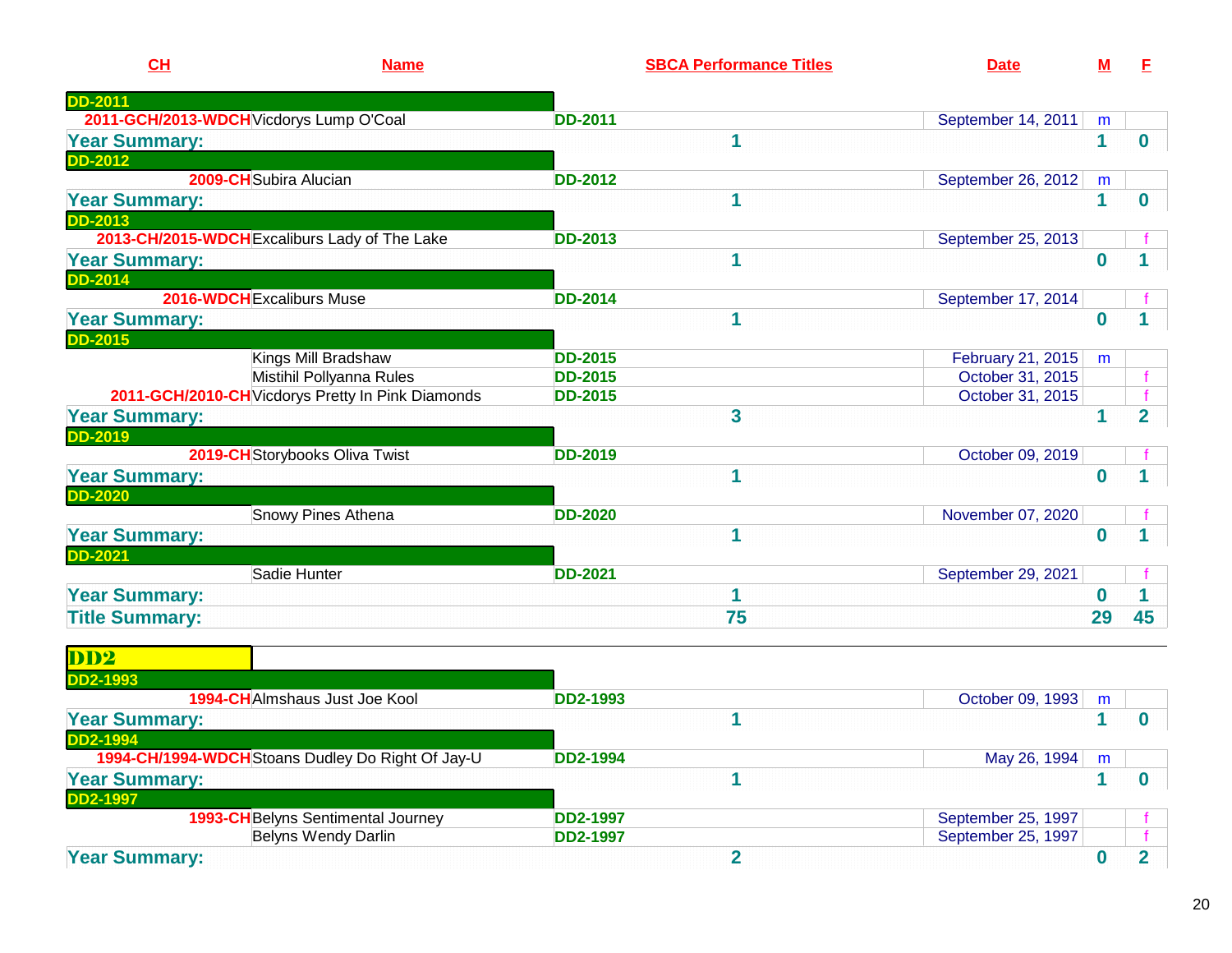| $CH$<br><b>Name</b>                         |                                         |                 | <b>SBCA Performance Titles</b> | <b>Date</b>          |  |
|---------------------------------------------|-----------------------------------------|-----------------|--------------------------------|----------------------|--|
| <b>DD2-2008</b>                             |                                         |                 |                                |                      |  |
| 2007-CH/2009-WDCH Echos Xtra Sweetie V Eddy |                                         | <b>DD2-2008</b> |                                | November 01, 2008    |  |
| <b>Year Summary:</b>                        |                                         |                 |                                |                      |  |
| <b>DD2-2010</b>                             |                                         |                 |                                |                      |  |
|                                             | 2010-WDCH Stoans One Hit Wonder of Yixy | <b>DD2-2010</b> |                                | October 30, 2010   m |  |
| <b>Year Summary:</b>                        |                                         |                 |                                |                      |  |

<u>**1** 6 4 3 3 3 3 3 4 3 3 4 3  $\pm$  6 4  $\pm$  6 4  $\pm$  6  $\pm$  6  $\pm$  6  $\pm$  6  $\pm$  6  $\pm$  6  $\pm$  6  $\pm$  6  $\pm$  6  $\pm$  6  $\pm$ </u>

**Title Summary:**

| <b>DDX-2011</b><br><b>Snowy Pines Tundra</b><br><b>DDX-2011</b><br>November 05, 2011<br>2010-WDCH Stoans One Hit Wonder of Yixy<br><b>DDX-2011</b><br>November 05, 2011<br>m<br><b>Year Summary:</b><br>$\overline{2}$<br><b>DDX-2013</b><br>2010-CH/2010-WDCH Benbarons Tinker of Yondo<br><b>DDX-2013</b><br>September 25, 2013 |   |
|-----------------------------------------------------------------------------------------------------------------------------------------------------------------------------------------------------------------------------------------------------------------------------------------------------------------------------------|---|
|                                                                                                                                                                                                                                                                                                                                   |   |
|                                                                                                                                                                                                                                                                                                                                   |   |
|                                                                                                                                                                                                                                                                                                                                   |   |
|                                                                                                                                                                                                                                                                                                                                   |   |
|                                                                                                                                                                                                                                                                                                                                   |   |
|                                                                                                                                                                                                                                                                                                                                   |   |
| <b>Year Summary:</b><br>U                                                                                                                                                                                                                                                                                                         |   |
| <b>DDX-2014</b>                                                                                                                                                                                                                                                                                                                   |   |
| <b>2009-CH</b> Subira Alucian<br><b>DDX-2014</b><br>May 16, 2014<br>m                                                                                                                                                                                                                                                             |   |
| September 17, 2014<br>2013-CH/2015-WDCH Excaliburs Lady of The Lake<br><b>DDX-2014</b>                                                                                                                                                                                                                                            |   |
| $\overline{2}$<br><b>Year Summary:</b>                                                                                                                                                                                                                                                                                            |   |
| <b>DDX-2015</b>                                                                                                                                                                                                                                                                                                                   |   |
| <b>DDX-2015</b><br>2012-WDCH Shadow Mtn Playit Again V Reema<br>March 22, 2015                                                                                                                                                                                                                                                    |   |
| 2016-WDCH Excaliburs Muse<br>October 02, 2015<br><b>DDX-2015</b>                                                                                                                                                                                                                                                                  |   |
| $\overline{2}$<br><b>Year Summary:</b><br>0                                                                                                                                                                                                                                                                                       | 2 |
| <b>DDX-2021</b>                                                                                                                                                                                                                                                                                                                   |   |
| Snowy Pines Athena<br><b>DDX-2021</b><br>September 29, 2021                                                                                                                                                                                                                                                                       |   |
| <b>Year Summary:</b>                                                                                                                                                                                                                                                                                                              |   |
| <b>Title Summary:</b><br>8<br>$\mathbf 2$                                                                                                                                                                                                                                                                                         | 6 |

| DDX2                  |                           |                  |                    |  |
|-----------------------|---------------------------|------------------|--------------------|--|
| <b>DDX2-2012</b>      |                           |                  |                    |  |
|                       | <b>Snowy Pines Tundra</b> | <b>DDX2-2012</b> | September 26, 2012 |  |
| <b>Year Summary:</b>  |                           |                  |                    |  |
| <b>Title Summary:</b> |                           |                  |                    |  |

| NDD                                  |                               |                 |                         |  |
|--------------------------------------|-------------------------------|-----------------|-------------------------|--|
| <b>NDD-2011</b>                      |                               |                 |                         |  |
| 2010-GCH/CH-2009 Stoans Rupert of Oz |                               | <b>NDD-2011</b> | October 15, 2011   $m$  |  |
|                                      | <b>2009-CH</b> Subira Alucian | <b>NDD-2011</b> | November 05, 2011   $m$ |  |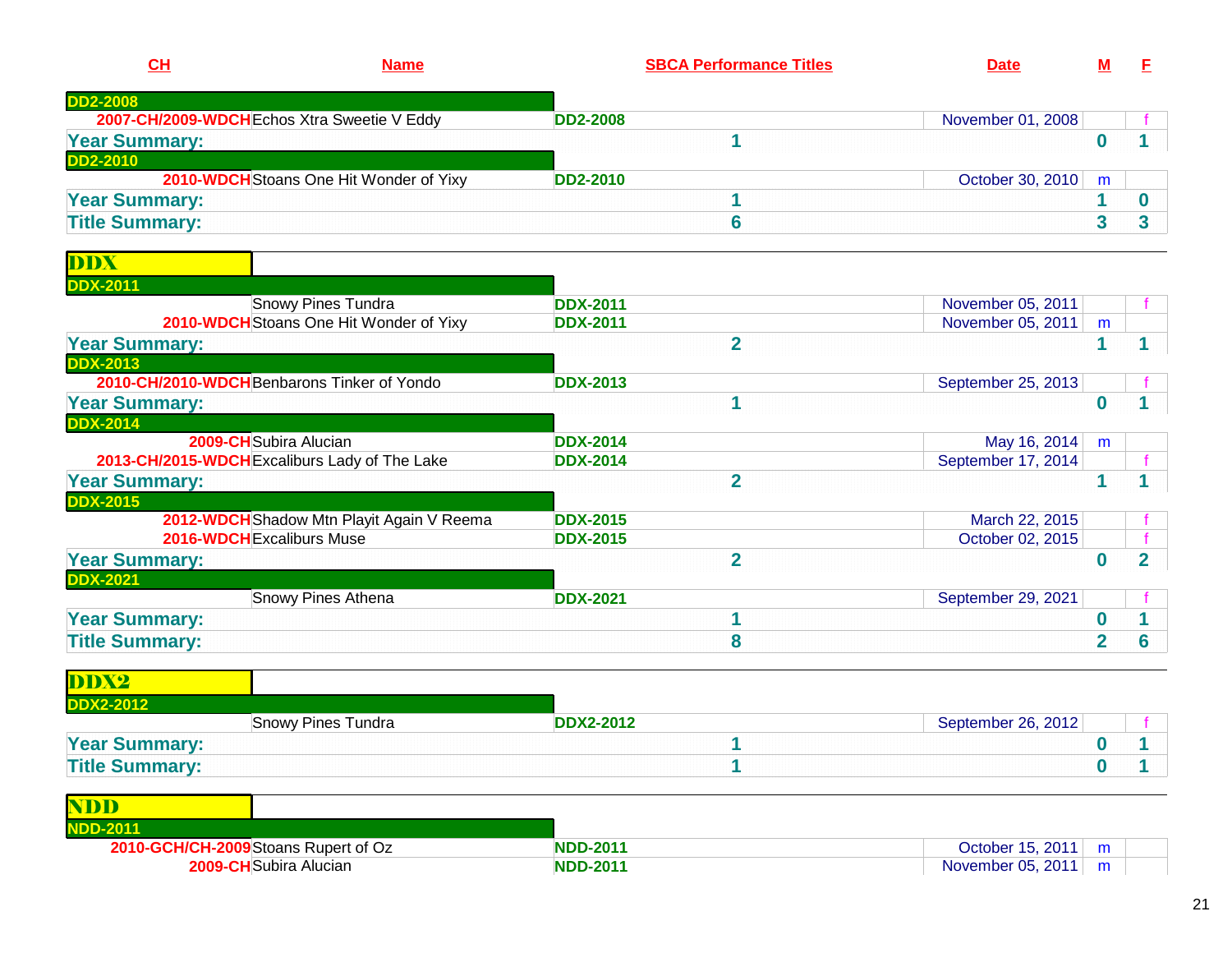| CH                                                           | <b>Name</b>                                       |                 | <b>SBCA Performance Titles</b> | <b>Date</b>        | Μ            | E              |
|--------------------------------------------------------------|---------------------------------------------------|-----------------|--------------------------------|--------------------|--------------|----------------|
| <b>Year Summary:</b>                                         |                                                   |                 | $\overline{2}$                 |                    | $\mathbf{2}$ | 0              |
| <b>NDD-2012</b>                                              | 2007-CH Subira Needless To Say                    | <b>NDD-2012</b> |                                | September 26, 2012 | m            |                |
| <b>Year Summary:</b>                                         |                                                   |                 | 1                              |                    | 1            | 0              |
| <b>NDD-2014</b>                                              | 2011-CH Shericks Darling Little Girl              | <b>NDD-2014</b> |                                | October 11, 2014   |              |                |
|                                                              | 2011-GCH/2010-CH Vicdorys Pretty In Pink Diamonds | <b>NDD-2014</b> |                                | October 11, 2014   |              |                |
| <b>Year Summary:</b><br><b>NDD-2015</b>                      |                                                   |                 | $\overline{2}$                 |                    | $\bf{0}$     | $\overline{2}$ |
|                                                              | Po Chu Ping                                       | <b>NDD-2015</b> |                                | March 22, 2015     | $\mathsf{m}$ |                |
|                                                              | Sgt. Peppers Doctor Robert                        | <b>NDD-2015</b> |                                | October 02, 2015   | m            |                |
|                                                              | Sgt. Peppers Wanna Be Your Man                    | <b>NDD-2015</b> |                                | October 02, 2015   | m            |                |
| <b>Year Summary:</b>                                         |                                                   |                 | 3                              |                    | 3            | 0              |
| <b>NDD-2016</b>                                              | Alpine Mtn Danc'n With The Starz                  | <b>NDD-2016</b> |                                | October 05, 2016   | m            |                |
| <b>Year Summary:</b><br><b>NDD-2017</b>                      |                                                   |                 | 1                              |                    | 1            | 0              |
|                                                              | <b>Clementine Rose</b>                            | <b>NDD-2017</b> |                                | May 21, 2017       |              |                |
|                                                              | Dozer Bhakail                                     | <b>NDD-2017</b> |                                | October 18, 2017   | m            |                |
| <b>Year Summary:</b>                                         |                                                   |                 | $\overline{2}$                 |                    | 1            |                |
| <b>NDD-2018</b><br>2018-GCH/2017-CHLasquites Xavier V Horace |                                                   | <b>NDD-2018</b> |                                | September 19, 2018 | m            |                |
|                                                              | Sadie Hunter                                      | <b>NDD-2018</b> |                                | September 19, 2018 |              |                |
| <b>Year Summary:</b>                                         |                                                   |                 | $\overline{2}$                 |                    | 1            |                |
| <b>NDD-2020</b>                                              |                                                   | <b>NDD-2020</b> |                                |                    |              |                |
|                                                              | Snowy Pines Athena                                |                 |                                | November 06, 2020  |              |                |
| <b>Year Summary:</b><br><b>Title Summary:</b>                |                                                   |                 | 1<br>14                        |                    | 0<br>9       | 5              |
|                                                              |                                                   |                 |                                |                    |              |                |
| TDD                                                          |                                                   |                 |                                |                    |              |                |
| <b>TDD-1993</b>                                              | 1990-WDCH Cache Retreat U R My Sunshine           | <b>TDD-1993</b> |                                | September 15, 1993 |              |                |
|                                                              | <b>1993-CH</b> Sweetholms Half Tone               | <b>TDD-1993</b> |                                | September 15, 1993 |              |                |
| <b>Year Summary:</b><br><b>TDD-1996</b>                      |                                                   |                 | $\overline{\mathbf{2}}$        |                    | $\bf{0}$     | $\mathbf 2$    |
|                                                              | 1993-CHKeepsakes Bonneville                       | <b>TDD-1996</b> |                                | March 31, 1996     | m            |                |
|                                                              | Keepsakes Brenna                                  | <b>TDD-1996</b> |                                | March 31, 1996     |              |                |
| <b>Year Summary:</b>                                         |                                                   |                 | $\overline{2}$                 |                    | $\mathbf 1$  |                |
| <b>TDD-1999</b>                                              | <b>1993-CH</b> Belyns Sentimental Journey         | <b>TDD-1999</b> |                                | April 04, 1999     |              |                |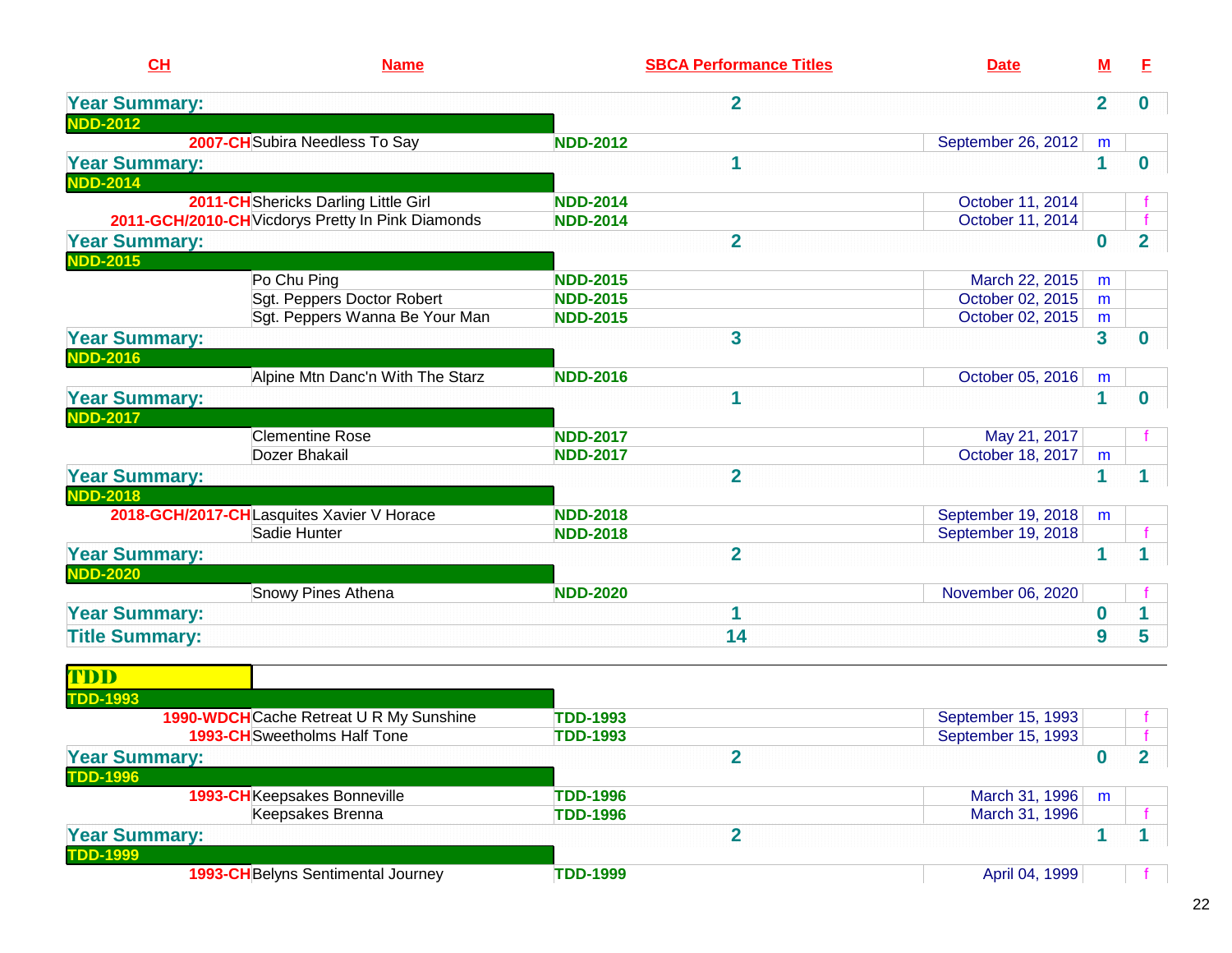| CL                    | <b>Name</b>                                     | <b>SBCA Performance Titles</b> | <b>Date</b>       | М              | F                       |
|-----------------------|-------------------------------------------------|--------------------------------|-------------------|----------------|-------------------------|
|                       | <b>Belyns Wendy Darlin</b>                      | <b>TDD-1999</b>                | April 04, 1999    |                |                         |
| <b>Year Summary:</b>  |                                                 | $\overline{2}$                 |                   | 0              | $\overline{2}$          |
| <b>TDD-2004</b>       |                                                 |                                |                   |                |                         |
|                       | Thunder Hills Brunhilda                         | <b>TDD-2004</b>                | November 07, 2004 |                |                         |
| <b>Year Summary:</b>  |                                                 |                                |                   | 0              |                         |
| <b>TDD-2010</b>       |                                                 |                                |                   |                |                         |
|                       | 2010-CH/2010-WDCH Benbarons Tinker of Yondo     | <b>TDD-2010</b>                | October 06, 2010  |                |                         |
|                       | 2007-CH/2008-WDCH Eastgates Remember The Knight | <b>TDD-2010</b>                | October 06, 2010  | m              |                         |
|                       | <b>Snowy Pines Hummer</b>                       | <b>TDD-2010</b>                | October 30, 2010  | m              |                         |
|                       | <b>Snowy Pines Tundra</b>                       | <b>TDD-2010</b>                | October 30, 2010  |                |                         |
| <b>Year Summary:</b>  |                                                 | 4                              |                   | $\overline{2}$ | $\overline{\mathbf{2}}$ |
| <b>TDD-2013</b>       |                                                 |                                |                   |                |                         |
|                       | 2013-CH/2015-WDCH Excaliburs Lady of The Lake   | <b>TDD-2013</b>                | October 25, 2013  |                |                         |
| <b>Year Summary:</b>  |                                                 |                                |                   | 0              |                         |
| <b>TDD-2017</b>       |                                                 |                                |                   |                |                         |
|                       | 2016-WDCH Excaliburs Muse                       | <b>TDD-2017</b>                | October 18, 2017  |                |                         |
| <b>Year Summary:</b>  |                                                 |                                |                   | 0              |                         |
| <b>Title Summary:</b> |                                                 | 13                             |                   | 3              | 10                      |
| TDD2                  |                                                 |                                |                   |                |                         |
| <b>TDD2-2013</b>      |                                                 |                                |                   |                |                         |

| $\blacksquare$ DDA-AV $\blacksquare$          |                  |                  |   |  |
|-----------------------------------------------|------------------|------------------|---|--|
| 2010-CH/2010-WDCH Benbarons Tinker of Yondo   | <b>TDD2-2013</b> | October 25, 2013 |   |  |
| <b>Year Summary:</b>                          |                  |                  |   |  |
| <b>TDD2-2015</b>                              |                  |                  |   |  |
| 2011-WDCH/PACH3Snowy Pines Hummer             | TDD2-2015        | October 02, 2015 | m |  |
| <b>Snowy Pines Tundra</b>                     | <b>TDD2-2015</b> | October 02, 2015 |   |  |
| <b>Year Summary:</b>                          |                  |                  |   |  |
| <b>TDD2-2017</b>                              |                  |                  |   |  |
| 2013-CH/2015-WDCH Excaliburs Lady of The Lake | <b>TDD2-2017</b> | October 18, 2017 |   |  |
| <b>Year Summary:</b>                          |                  |                  |   |  |
| <b>Title Summary:</b>                         |                  |                  |   |  |
|                                               |                  |                  |   |  |

| WDCH                                    |                  |                    |   |  |
|-----------------------------------------|------------------|--------------------|---|--|
| <b>WDCH-1988</b>                        |                  |                    |   |  |
| 1988-WDCHMar-Wils Markus Von Hyden      | <b>WDCH-1988</b> | October 08, 1988   | m |  |
| <b>Year Summary:</b>                    |                  |                    |   |  |
| <b>WDCH-1990</b>                        |                  |                    |   |  |
| 1990-WDCH Cache Retreat U R My Sunshine | <b>WDCH-1990</b> | September 23, 1990 |   |  |
| <b>Year Summary:</b>                    |                  |                    |   |  |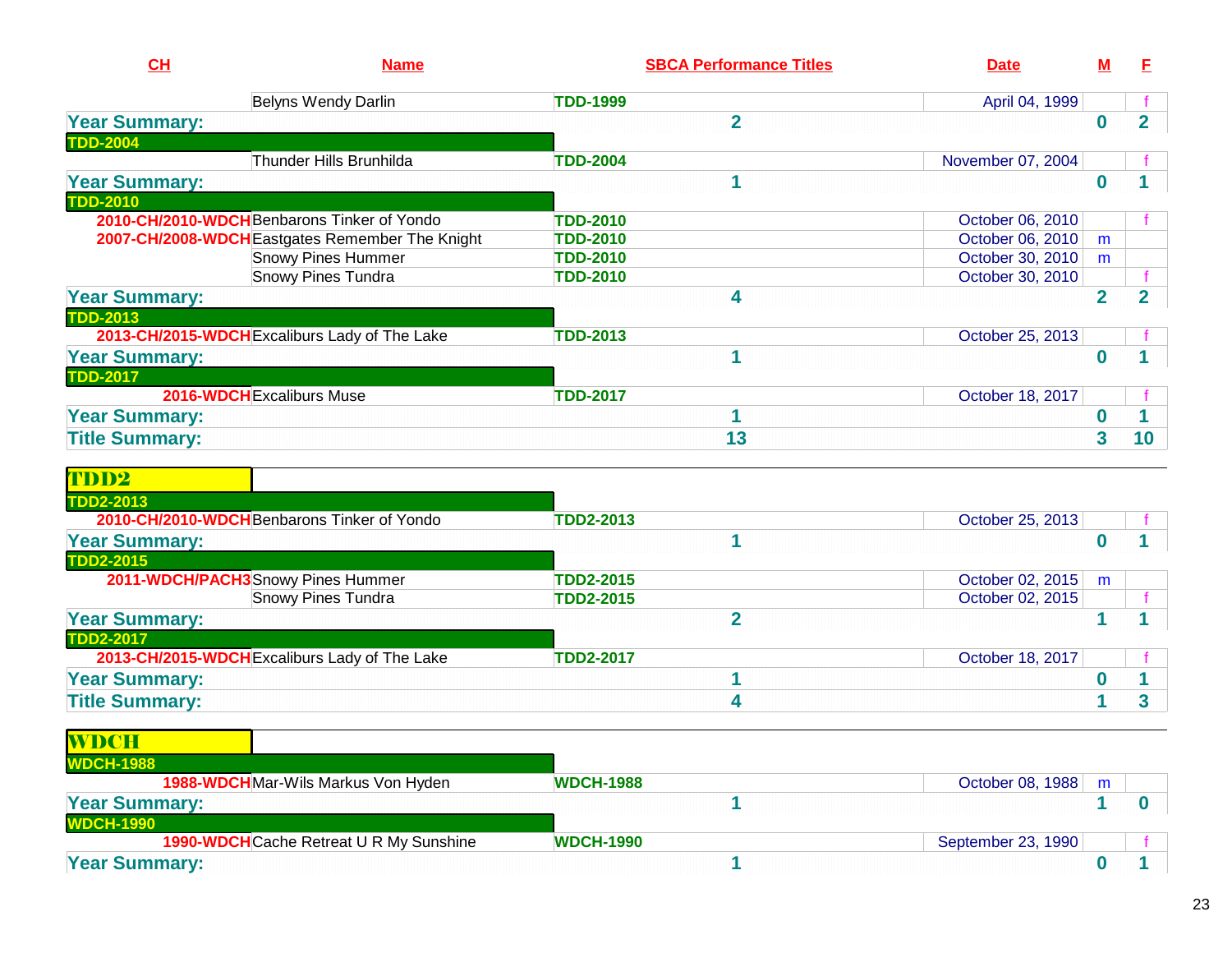| CH                                                | <b>Name</b>                               | <b>SBCA Performance Titles</b>       | <b>Date</b>                         | M            | F.       |
|---------------------------------------------------|-------------------------------------------|--------------------------------------|-------------------------------------|--------------|----------|
| <b>WDCH-1991</b>                                  |                                           |                                      |                                     |              |          |
|                                                   | 1991-WDCH Mar-Eds Ascos Colt Forty Five   | <b>WDCH-1991</b>                     | March 24, 1991                      | m            |          |
| 1991-WDCHMar-Eds Ascos Kristy Belle               |                                           | <b>WDCH-1991</b>                     | March 30, 1991                      |              |          |
| <b>Year Summary:</b>                              |                                           | $\overline{2}$                       |                                     | 1            |          |
| <b>WDCH-1993</b>                                  |                                           |                                      |                                     |              |          |
| 1993-WDCH Amanda Elliott                          |                                           | <b>WDCH-1993</b>                     | March 28, 1993                      |              |          |
| <b>Year Summary:</b>                              |                                           | 1                                    |                                     | $\bf{0}$     |          |
| <b>WDCH-1994</b>                                  |                                           |                                      |                                     |              |          |
| 1994-CH/1994-WDCH Stoans Dudley Do Right Of Jay-U |                                           | <b>WDCH-1994</b>                     | November 05, 1994                   | m            |          |
| <b>Year Summary:</b>                              |                                           | 1                                    |                                     | 1            | 0        |
| <b>WDCH-2000</b>                                  |                                           |                                      |                                     |              |          |
| 1998-CH/2000-WDCH Stoans Glysa of Adax            |                                           | <b>WDCH-2000</b>                     | October 21, 2000                    |              |          |
| <b>Year Summary:</b><br><b>WDCH-2001</b>          |                                           | 1                                    |                                     | $\bf{0}$     |          |
| 1999-CH/2001-WDCH Vicdorys Amber Ice V Stoan      |                                           | <b>WDCH-2001</b>                     | April 22, 2001                      |              |          |
| 2001-WDCHSir Hennessy Cognac                      |                                           | <b>WDCH-2001</b>                     | October 21, 2001                    | m            |          |
| <b>Year Summary:</b>                              |                                           | $\overline{2}$                       |                                     | 1            |          |
| <b>WDCH-2002</b>                                  |                                           |                                      |                                     |              |          |
| 2001-CH/2002-WDCH XmaxKris Van ' T Hof Ten Eynder |                                           | <b>WDCH-2002</b>                     | November 24, 2002                   | m            |          |
| <b>Year Summary:</b>                              |                                           | 1                                    |                                     | 1            | 0        |
| <b>WDCH-2004</b>                                  |                                           |                                      |                                     |              |          |
| 2004-WDCH Echos Utmost                            |                                           | <b>WDCH-2004</b>                     | November 07, 2004                   |              |          |
| <b>Year Summary:</b>                              |                                           | 1                                    |                                     | $\bf{0}$     |          |
| <b>WDCH-2008</b>                                  |                                           |                                      |                                     |              |          |
| 2007-CH/2008-WDCH Eastgates Remember The Knight   |                                           | <b>WDCH-2008</b>                     | March 30, 2008                      | m            |          |
| <b>Year Summary:</b>                              |                                           | 1                                    |                                     | 1            | O        |
| <b>WDCH-2009</b>                                  |                                           |                                      |                                     |              |          |
| 2007-CH/2009-WDCH Echos Xtra Sweetie V Eddy       |                                           | <b>WDCH-2009</b>                     | <b>January 25, 2009</b>             |              |          |
| <b>Year Summary:</b>                              |                                           | И                                    |                                     | $\bf{0}$     |          |
| <b>WDCH-2010</b>                                  |                                           |                                      |                                     |              |          |
| 2010-CH/2010-WDCH Benbarons Tinker of Yondo       | 2010-WDCH Stoans One Hit Wonder of Yixy   | <b>WDCH-2010</b><br><b>WDCH-2010</b> | April 17, 2010<br>November 27, 2010 |              |          |
| <b>Year Summary:</b>                              |                                           | $\overline{2}$                       |                                     | m            |          |
| <b>WDCH-2011</b>                                  |                                           |                                      |                                     |              |          |
| 2011-WDCH Snowy Pines Hummer                      |                                           | <b>WDCH-2011</b>                     | February 21, 2011                   | m            |          |
| <b>Year Summary:</b>                              |                                           | 1                                    |                                     | $\mathbf{1}$ | $\bf{0}$ |
| <b>WDCH-2012</b>                                  |                                           |                                      |                                     |              |          |
|                                                   | 2012-WDCH Shadow Mtn Playit Again V Reema | <b>WDCH-2012</b>                     | July 20, 2012                       |              |          |
| <b>Year Summary:</b>                              |                                           | 1                                    |                                     | $\bf{0}$     | 1        |